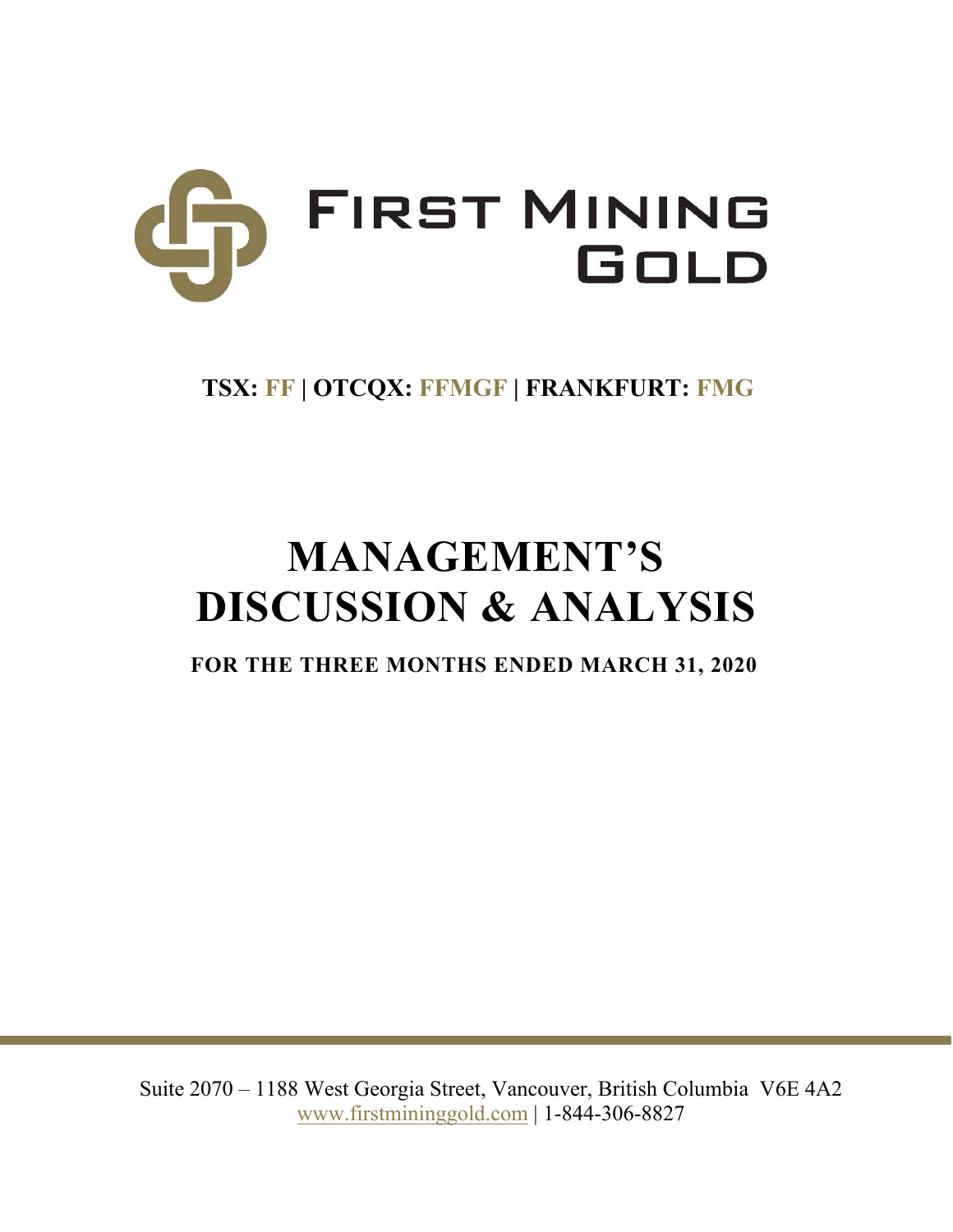# **TABLE OF CONTENTS**

| CAUTIONARY NOTE TO U.S. INVESTORS REGARDING MINERAL RESOURCE AND MINERAL RESERVE ESTIMATES33 |  |
|----------------------------------------------------------------------------------------------|--|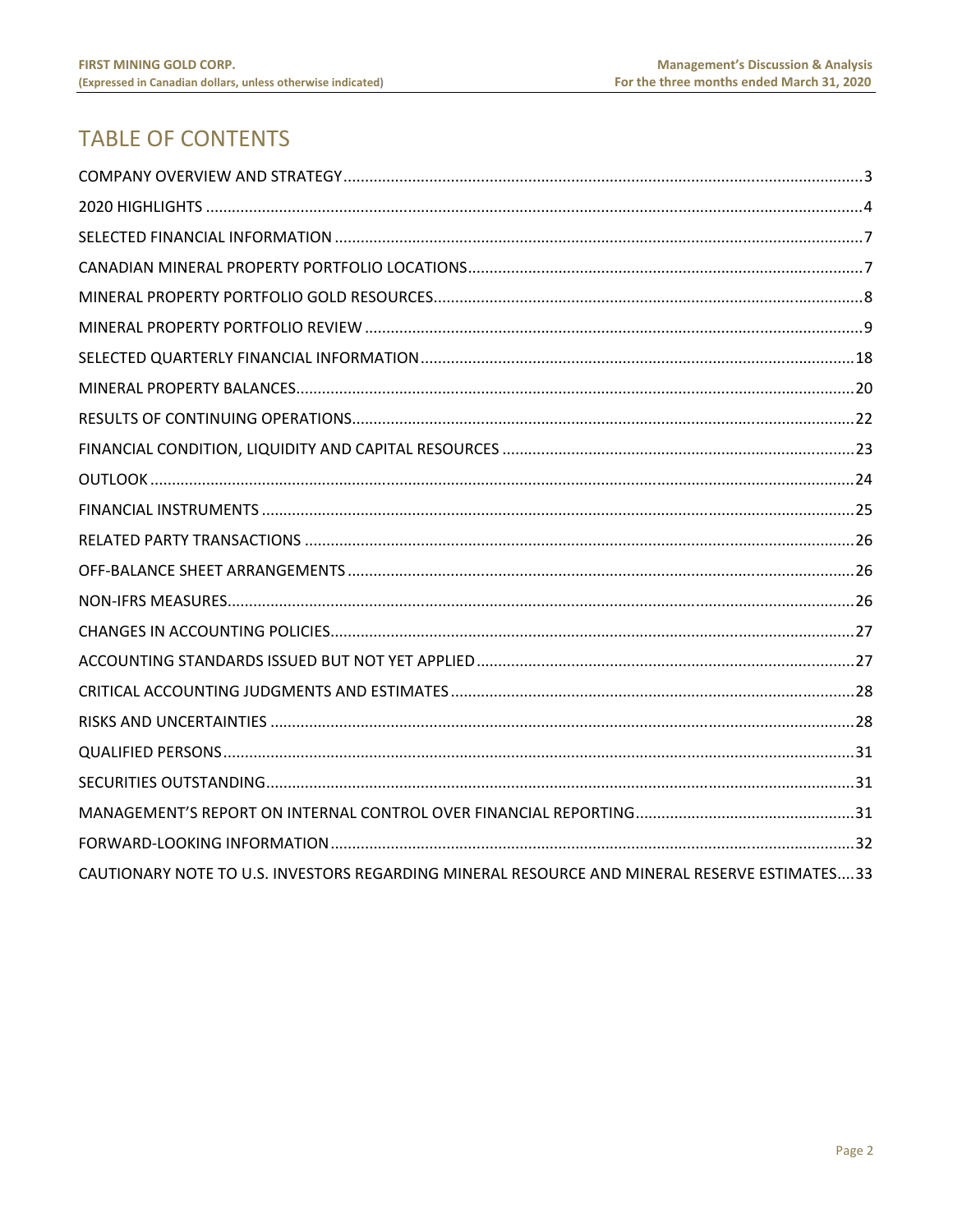#### **GENERAL**

This Management's Discussion and Analysis ("**MD&A**") should be read in conjunction with the unaudited condensed interim consolidated financial statements of First Mining Gold Corp. (the "**Company**" or "**First Mining**") for the three months ended March 31, 2020, which are prepared in accordance with International Financial Reporting Standards ("**IFRS**") as applicable to the preparation of interim financial statements, including International Accounting Standard IAS 34 Interim Reporting. The unaudited condensed interim consolidation financial statements should also be read in conjunction with the Company's audited consolidated financial statements for the year ended December 31, 2019, which are prepared in accordance with IFRS as issued by the International Accounting Standards Board ("**IASB**"). These documents along with additional information on the Company, including the Company's Annual Information Form for the year ended December 31, 2019, are available under the Company's SEDAR profile at www.sedar.com, on EDGAR at www.sec.gov., and on the Company's website at www.firstmininggold.com.

In this MD&A, unless the context otherwise requires, references to the "Company", "First Mining", "we", "us", and "our" refer to First Mining Gold Corp. and its subsidiaries.

This MD&A contains "forward‐looking statements" and "forward‐looking information" within the meaning of applicable Canadian securities laws. See the section on page 32 of this MD&A titled "Forward‐Looking Information" for further details. In addition, this MD&A has been prepared in accordance with the requirements of Canadian securities laws, which differ in certain material respects from the disclosure requirements of United States securities laws, particularly with respect to the disclosure of mineral reserves and mineral resources. See the section on page 33 of this MD&A titled "Cautionary Note to U.S. Investors Regarding Mineral Resource and Mineral Reserve Estimates" for further details.

This MD&A contains disclosure of certain non‐IFRS financial measures. Non‐IFRS measures do not have any standardized meaning prescribed under IFRS. See the section on page 26 of the MD&A entitled "Non-IFRS Measures" for further details.

All dollar amounts included in this MD&A are expressed in Canadian dollars unless otherwise noted. This MD&A is dated as of May 12, 2020 and all information contained in this MD&A is current as of May 12, 2020.

# **COMPANY OVERVIEW AND STRATEGY**

First Mining was incorporated in Canada on April 4, 2005. The Company changed its name to First Mining Gold Corp. in January 2018. First Mining is a Canadian‐focused gold exploration and development company advancing a large resource base of 7.4 million ounces of gold in the measured and indicated categories and 3.8 million ounces of gold in the inferred category. First Mining's primary focus is the development and permitting of its Springpole Gold Project and the advanced exploration of its Goldlund Gold Project, both located in northwestern Ontario. Springpole Gold Project is one of the largest undeveloped gold assets in Canada, with permitting and a Pre‐Feasibility Study underway. Goldlund Gold Project is an advanced exploration stage asset where drilling is ongoing to define both the extension of the existing resource area and to better define the regional scale potential. First Mining's eastern Canadian property portfolio also includes Cameron Gold Project, Pickle Crow Gold Project, Hope Brook Gold Project, Duparquet Gold Project, Duquesne Gold Project, and Pitt Gold Project.

The following table highlights the Company's material projects:

| Project                                 | <b>Location</b>              |
|-----------------------------------------|------------------------------|
| Springpole Gold Project                 | Northwestern Ontario, Canada |
| <b>Goldlund Gold Project</b>            | Northwestern Ontario, Canada |
| Hope Brook Gold Project                 | Newfoundland, Canada         |
| <b>Cameron Gold Project</b>             | Northwestern Ontario, Canada |
| Pickle Crow Gold Project <sup>(1)</sup> | Northwestern Ontario, Canada |

(1) Pickle Crow Gold Project is subject to an Earn‐In Agreement pursuant to which Auteco Minerals Ltd. Is the operator of the property and may acquire up to an 80% interest in the property.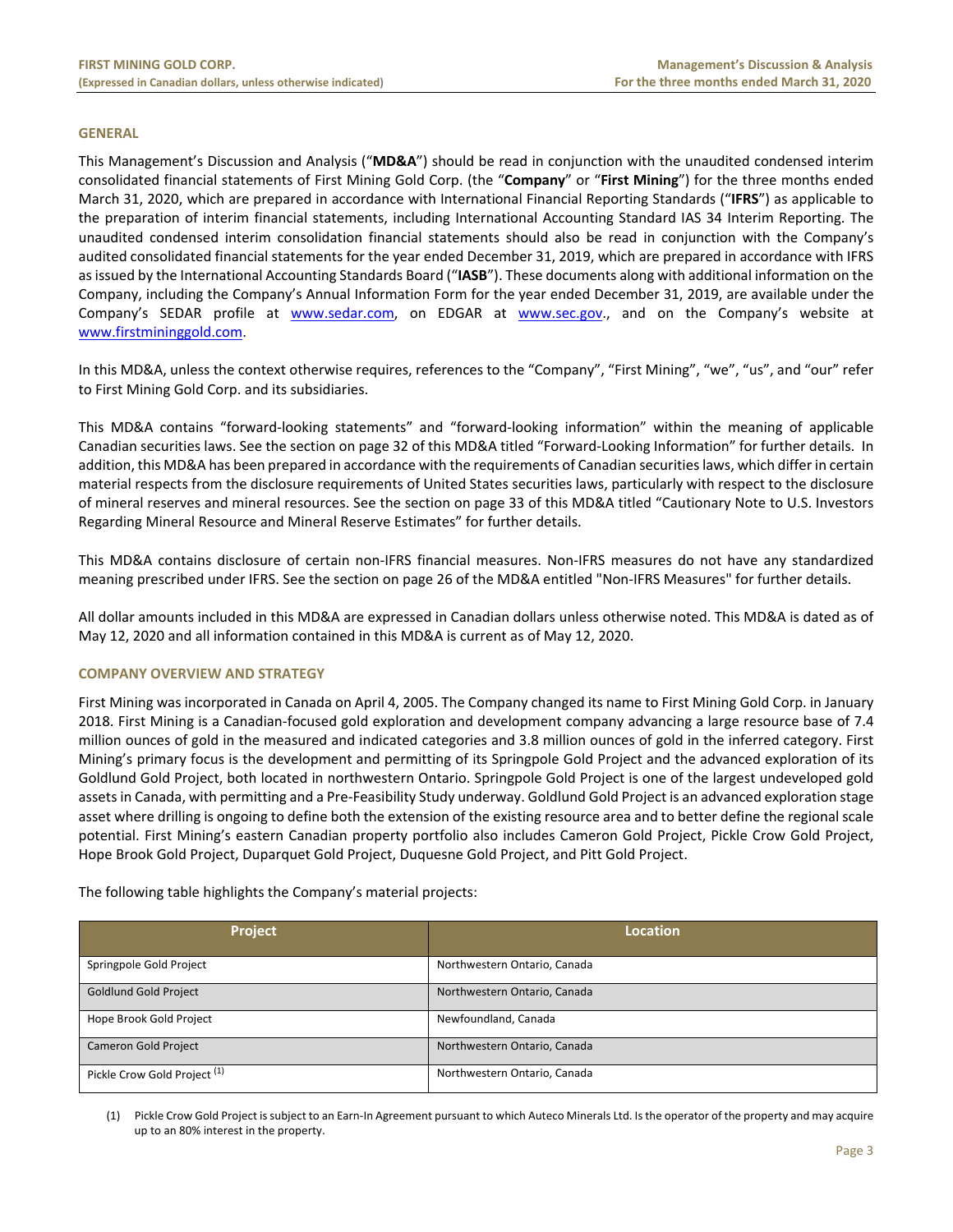# **2020 HIGHLIGHTS**

The following highlights the Company's developments during the first three months of 2020 (including subsequent events up to May 12, 2020). For further information, please refer to the "News" section on the Company's website at www.firstmininggold.com.

# **COVID‐19 Response**

On March 24, 2020, the Company announced that it had commenced the demobilization of employees and contractors at the Springpole Gold Project and the Goldlund Gold Project. To date, First Mining has not had any cases of COVID-19 novel coronavirus ("**COVID-19**") at its camp operations or its head office in Vancouver. The health and safety of First Mining's workforce, their families and the communities in which the Company operates is First Mining's number one concern. In the interests of the health and well‐being of our employees, contractors, visitors to our office and operations, and the families of all such persons, First Mining also implemented a work from home policy for its employees until further notice. First Mining is committed to fully supporting safety measures for our workforce, families and communities.

At Springpole Gold Project, the Company initially demobilized one of its two drill crews. In order to ensure the health and safety of all its employees the Company had intended to complete the current shift rotation while limiting access to site for any new individuals. Work at site was nearing completion ahead of a planned reduction in on‐site activities until after the spring ice break‐up. However, due to the current environment, First Mining decided to demobilize the remaining contractors and staff and keep Springpole Gold Project on care and maintenance until it is able to restart its work programs, currently planned for later in the spring and summer of 2020.

At Goldlund Gold Project, drill crews went on a scheduled break in mid‐March and were subsequently demobilized. Given the significant amount of drilling that has taken place at Goldlund Gold Project this year, this will allow First Mining's geology team to receive assays and interpret results before planning the remainder of the 2020 drill program.

Management continues to monitor the COVID‐19 situation very closely and will adapt technical work programs as the situation evolves.

# **Springpole Gold Project**

# Commencement of Pre‐Feasibility Study

On November 14, 2019, the Company announced that it had entered into an agreement with Ausenco Engineering Canada Inc. ("**Ausenco**") to complete a Pre‐Feasibility Study (the "**PFS**") for Springpole Gold Project. The PFS will follow on from the work completed during the Springpole Gold Project PEA phase (described below), initially focusing on trade‐off studies and optimizations to define the ultimate project scope. The final project scope will then be incorporated into the PFS. Ausenco or an affiliate will be entitled to receive approximately \$1,600,000 in fees thereunder.

Pursuant to the agreement referenced above, on January 15, 2020, the Company closed a private placement with Ausenco, for gross cash proceeds of approximately \$750,000 in respect of its subscription for common shares (the "**Ausenco Offering**"). Pursuant to the Ausenco Offering, First Mining issued 2,777,777 common shares to Ausenco at a price of \$0.27 per common share.

For the balance of the PFS, the Company is required to issue common shares to Ausenco in exchange for services provided. Once Ausenco has completed an additional \$375,000 in services in relation to the PFS, First Mining will issue to Ausenco a further \$375,000 of common shares. Pricing will be based on the 30‐day volume weighted average price ("**VWAP**") at the time less the maximum discount allowed under Toronto Stock Exchange ("**TSX**") rules, subject to the minimum pricing rules of the TSX.

Upon completion of the PFS and the announcement by First Mining of the PFS results, First Mining will satisfy the remaining amount owing for completion of the PFS by issuing a final tranche of common shares to Ausenco. This final tranche of common shares will be issued to Ausenco at least five trading days after the date of the Company's news release announcing the results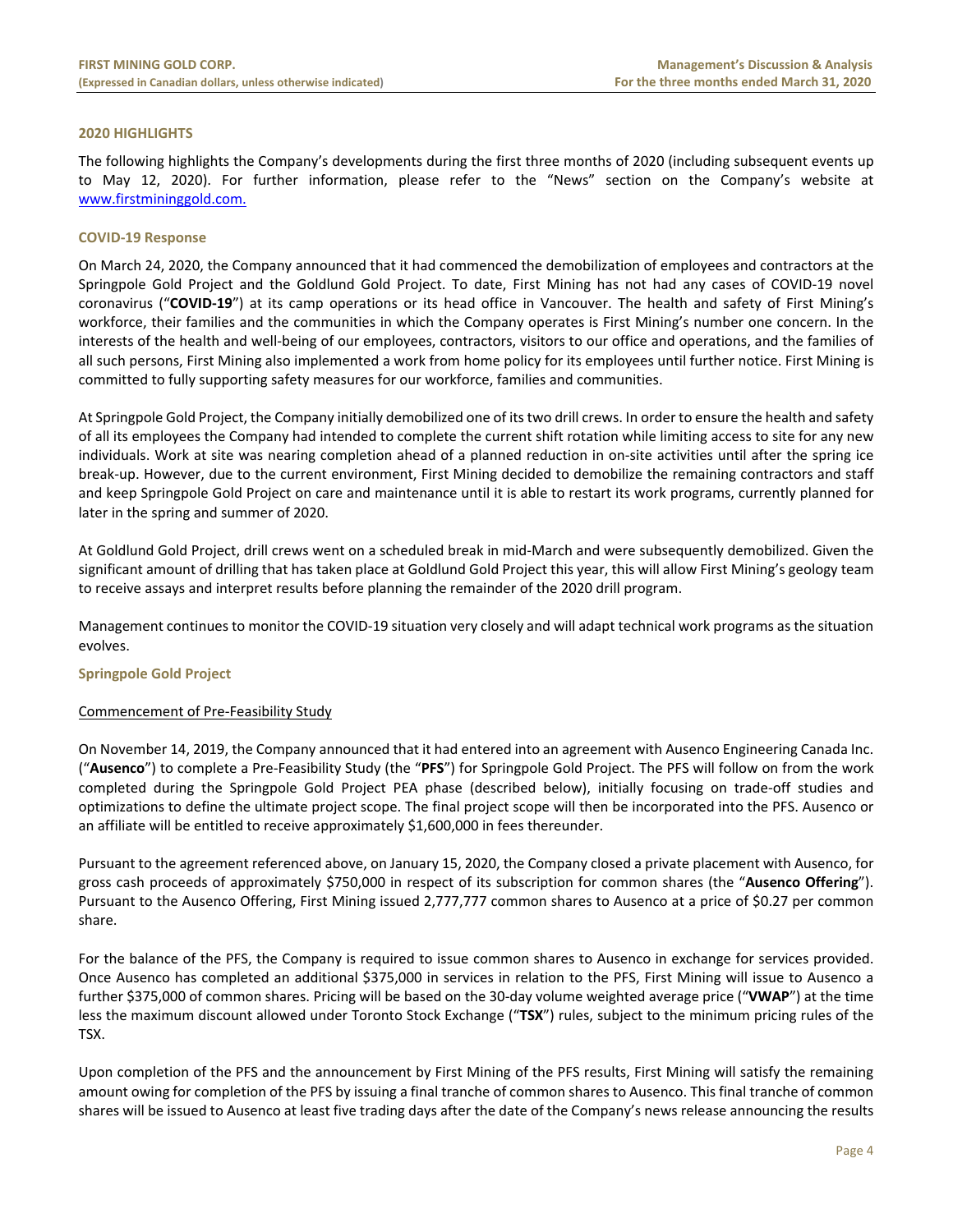of the PFS have passed, with pricing of the common shares based on the 30‐day VWAP as of the news release date, subject to the minimum pricing rules of the TSX.

Ausenco will issue separate monthly statements to the Company for total labour and other direct costs to assist with tracking against the initial budget proposal. Any additional costs represented by a change order will either be paid in cash or through the issuance of additional common shares to Ausenco in satisfaction of the costs in the change order. If the Company chooses to pay the amounts in common shares, these common shares will be issued once the PFS has been delivered to First Mining. The shares issued for such purposes will be based on the 30‐day VWAP less the maximum discount allowed under TSX rules (with the last day of the 30‐day period being the date on which the PFS is delivered to the Company).

# **Goldlund Gold Project**

# "Main Zone" Drill Program

Following completion of 2019 drilling at its Miller prospect on the Goldlund Gold Project ("**Miller**"), the exploration program moved to the Goldlund Gold Project Main Zone area in Q4 2019 and continued there in 2020 until the scheduled break in mid‐ March.

The initial phase of this Main Zone drill program was completed in March 2020 (prior to the field program shutdown at Goldlund Gold Project due to COVID‐19, which coincided with the scheduled mid‐March break), consisted of 39 holes (approximately 7,300 metres ("m")), with the overall program's focus being to define and extend mineralization in the eastern and western portions of Zones 1, 2, 3 and 4. Fourteen of these holes (approximately 2,500 m) were drilled in 2019, with a further 25 holes (approximately 4,800 m) drilled during Q1 2020, and these holes primarily targeted the Zone 2 and 3 areas. The Company is currently planning an extension of this work program (the scale of the second phase is yet to be determined, and will be based on pending results). Drilling at the Main Zone is focused on delineating mineralization between the currently‐defined zones of the Goldlund Gold Project deposit. The main Goldlund Gold Project deposit that hosts the current mineral resource estimate remains open along strike to the northeast, to the southwest, and at depth.

Results from the first eleven holes of the Goldlund Gold Project Main Zone drill program were reported in the news release dated March 2, 2020. These holes primarily targeted the eastern parts of Zones 2 and 3 as well as the area between these two zones, following up on historical drill intercepts. Of the eleven holes reported, gold mineralization has been encountered in nine. Hole GL‐19‐008 intersected 21 m of 5.36 g/t gold within highly mineralized granodiorite and porphyry units, as well as within andesite, and was successful in confirming the high grades within Zone 2 that were encountered in historical drilling. Hole GL-19-010 was drilled to intersect the area between the known mineralized areas at Zones 2 and 3, and encountered significant gold mineralization hosted within andesite (15.0 m at 1.68 g/t gold), before intersecting the mineralized granodiorite and porphyries of Zone 2 towards the base of the hole. The remaining drill holes also show examples of gold mineralization occurring throughout different lithological units, which include andesites, gabbros and felsic porphyries in addition to the granodiorite, which is the principal host of the gold mineralization in Zones 1 and 7.

Results from the next set of nineteen holes of the Goldlund Gold Project Main Zone drill program were reported in the news release dated May 6, 2020. The majority of these holes targeted the southwestern extension of Zone 3 and the area between Zones 2 and 3. Hole GL-20-004 intersected both Zones 2 and 3 in their southwest extension. Hole GL-20-016 targeted the southwest extension of Zone 4. Most of the mineralization intercepted by these holes is associated with altered porphyry units. Minor mineralization is also associated with gabbro and basalt/andesite, and mainly occurs in close proximity to the contacts with porphyry. The highest-grade gold mineralization was intersected in holes GL-20-010 (44 m at 1.20 g/t Au) and GL-20-006 (13 m at 2.10 g/t Au) which were drilled vertically through Zone 3.

# **Pickle Crow Gold Project, Ontario**

On January 27, 2020, the Company entered into a binding term sheet (the "**Term Sheet**") with Auteco Minerals Ltd ("**Auteco**") (ASX: AUT) whereby Auteco may earn up to an 80% interest in the Pickle Crow Gold Project (the "**Earn‐In**"). On March 12, 2020, the Company and Auteco executed a definitive Earn‐In Agreement (the "**Earn‐In Agreement**"), which replaced the Term Sheet. Pursuant to the Earn‐In Agreement, Auteco can earn a full 80% equity interest in PC Gold Inc. ("**PC Gold**"), a wholly‐owned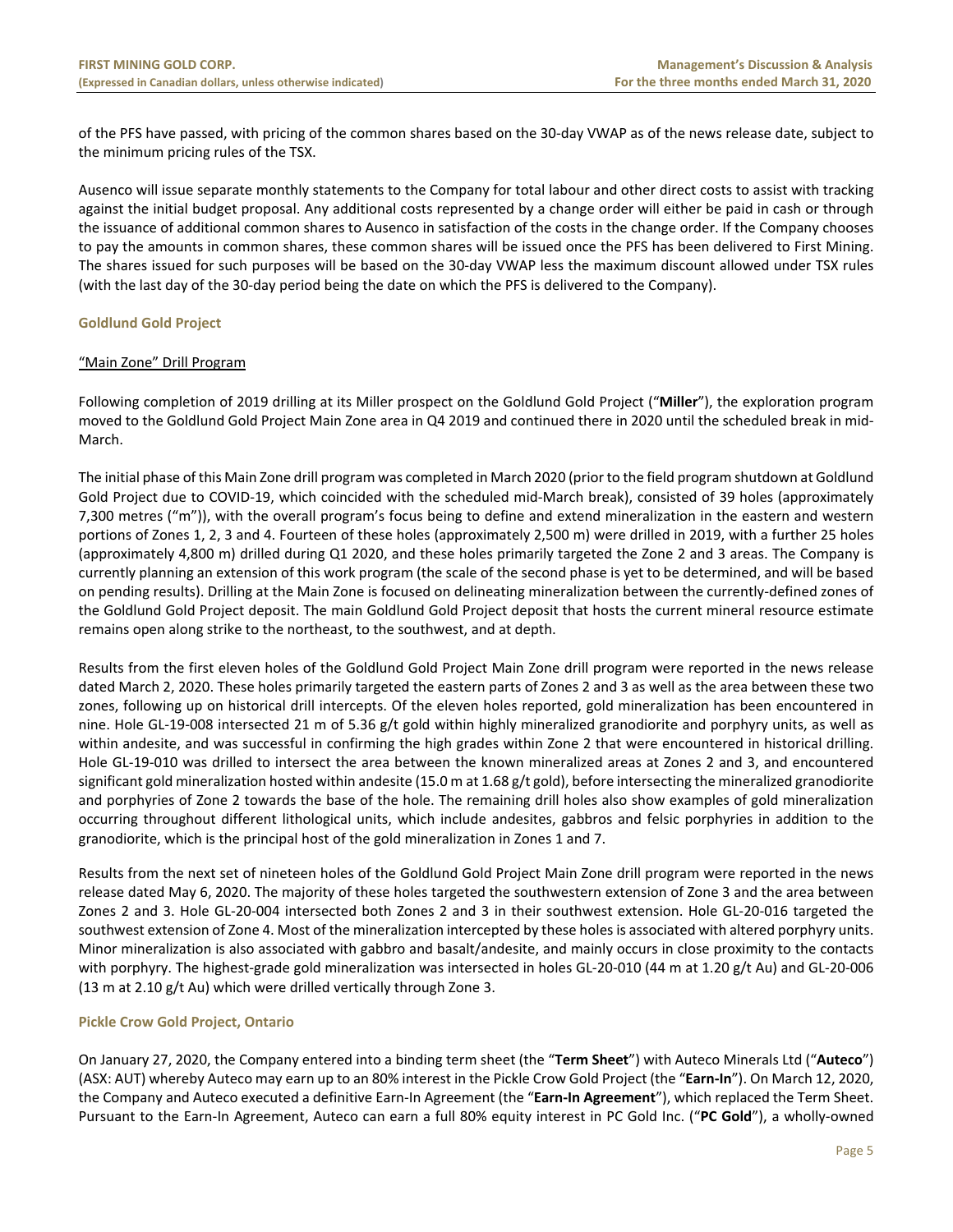subsidiary of First Mining which owns the Pickle Crow Gold Project, by (a) incurring a total of \$10,000,000 in exploration expenditures over five years, (b) making cash payments to First Mining totaling \$4,100,000 (of which the Company has received \$100,000 to date), and (c) issuing 125 million shares of Auteco to First Mining. First Mining will also retain a 2% Net Smelter Returns ("NSR") Royalty, 1% of which can be purchased by Auteco for USD \$2,500,000. During the term of the Earn-In Agreement, Auteco will be responsible for all program costs. Subsequent to March 31, 2020, the Company received the scheduled consideration of 25 million shares of Auteco.

Pursuant to the Definitive Agreement, the Earn-In is comprised of two stages:

- Stage 1 Earn-In (51% earn-in) Three-year initial earn-in period to acquire a 51% equity interest in PC Gold by:
- o Spending \$5,000,000 on exploration on the Pickle Crow Gold Project (or cash payments in lieu), of which \$750,000 must be incurred within the first 12 months; and
	- o Issuing 100 million shares of Auteco to First Mining.
- Stage 2 Earn-In (additional 19% to earn-in to 70%) Upon completion of the Stage 1 Earn-In, Auteco will have a two-year follow-on period to acquire an additional 19% equity interest in PC Gold by:
	- o Spending a further \$5,000,000 on exploration on the Pickle Crow Gold Project (or cash payments in lieu);
	- o Making a \$1,000,000 cash payment to First Mining within 90 days of completing the additional exploration spend; and
	- o Issuing First Mining a 2% NSR royalty on the Project (1% of which can be bought back for USD\$2,500,000) (issued upon completion of the Stage 2 Earn‐In).

In addition, upon completion of the Stage 2 Earn-In, Auteco will have an option to acquire an additional 10% equity interest in PC Gold, exercisable any time following completion of the Stage 2 Earn‐In, by paying First Mining \$3,000,000 in cash. If Auteco should fail to meet such requirements within the applicable time periods, the Earn-In Agreement will terminate and Auteco will be entitled to retain any interest which it has earned-in to prior to the date of termination. Further details regarding the Earn-In are set out in the Company's March 12, 2020 news release. In May 2020, Auteco raised \$5.1M Australian dollars in a strongly supported placement from Australian and overseas institutions.

# **Non‐Brokered Private Placement Financings**

On March 6, 2020, the Company closed the third and final tranche of a non‐brokered private placement initially announced on February 6, 2020, pursuant to which it raised aggregate gross proceeds of \$8,532,000 (the "**2020 Offering**"). Pursuant to the 2020 Offering, the Company issued an aggregate of 27,420,318 units of the Company (the "**Units**") at a price of \$0.22 per Unit for gross proceeds of \$6,032,000 and 10,000,000 flow‐through units of the Company (the "**FT Units**") at a price of \$0.25 per FT Unit for gross proceeds of \$2,500,000. The 2020 Offering closed in three tranches, with 10,000,000 FT Units issued on February 14, 2020, 23,328,818 Units issued on February 28, 2020 and 4,091,500 Units issued on March 6, 2020. In connection with the 2020 Offering, the Company paid issuance costs of \$128,000 in cash. Each Unit consisted of one common share of the Company and one‐half of one common share purchase warrant (each whole common share purchase warrant, a "**Warrant**"). Each Warrant entitles the holder to acquire one common share of the Company for a period of 36 months from the date of issuance at a price of \$0.33. Each FT Unit consisted of one flow-through common share of the Company that qualifies as a "flow-through share" for the purposes of the *Income Tax Act* (Canada) (the "**ITA**") and one‐half of one Warrant on the same terms as the Warrants forming part of the Units.

# **At‐The‐Market Financing**

On August 20, 2019, First Mining announced it had entered into an at‐the‐market ("**ATM**") equity distribution agreement with Cantor Fitzgerald Canada Corporation ("**Cantor**") as agent pursuant to which First Mining may, at its discretion and from time‐ to-time, sell up to \$15.0 million of common shares of the Company to the public at the prevailing market price of the Company's common shares on the TSX at the time of such sale. The sale of these common shares will be made through "at-the-market distributions" as defined in the Canadian Securities Administrators' National Instrument 44‐102 *Shelf Distributions*, including sales made directly on the TSX, or any other recognized marketplace upon which the Company's common shares are listed or quoted or where the common shares are traded in Canada. During the three months ended March 31, 2020, First Mining did not sell any common shares of the Company under the ATM facility. As at the date of this MD&A, First Mining has sold 532,000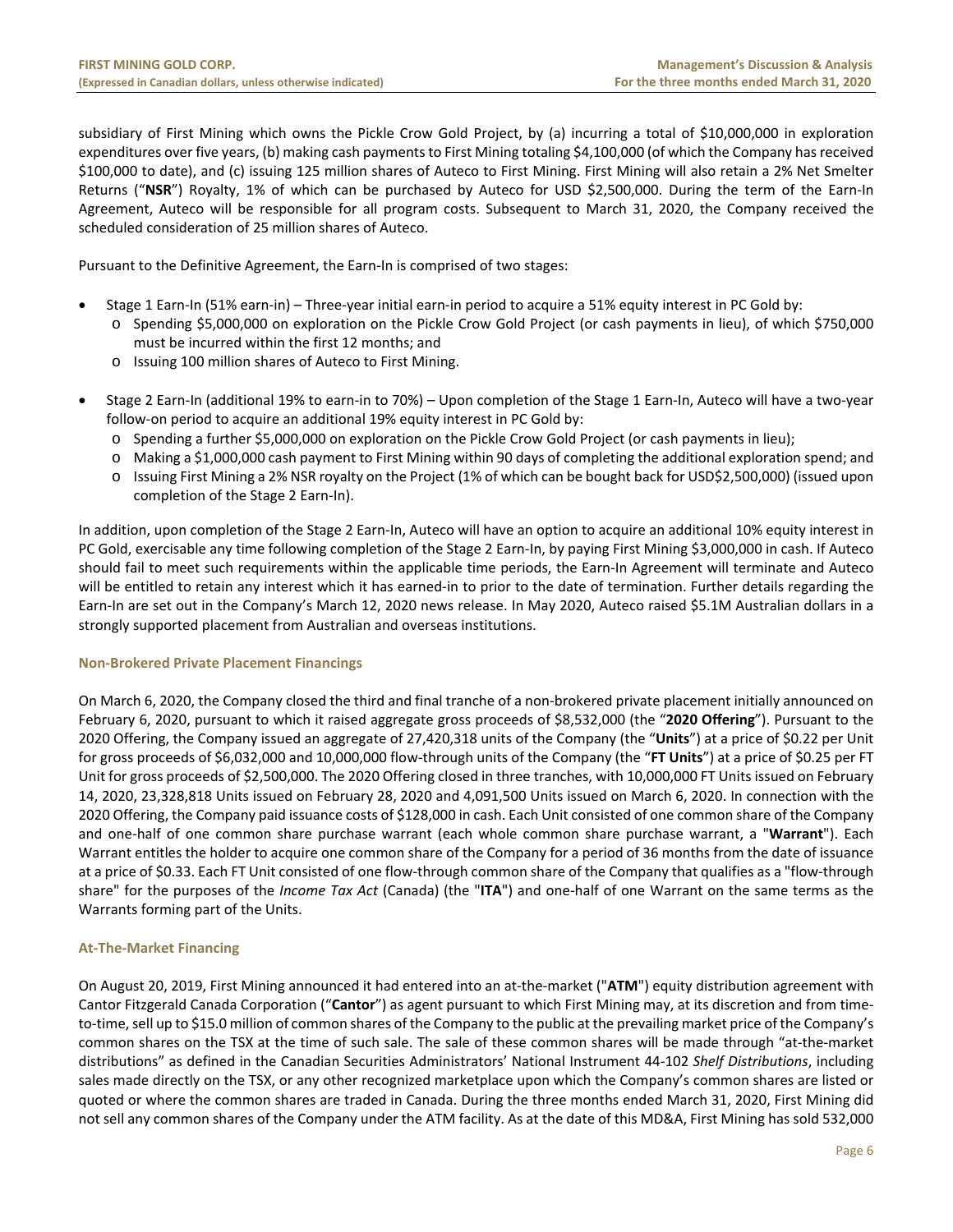common shares of the Company under the ATM program at an average price of \$0.24 per common share for gross proceeds of \$129,000, or net proceeds of \$125,000 after deducting the commission of \$4,000 paid to Cantor in respect of these ATM sales.

# **SELECTED FINANCIAL INFORMATION**

| Financial Results (in \$000s Except for per Share<br>Amounts): |  |          | For the three months ended March 31, |         |
|----------------------------------------------------------------|--|----------|--------------------------------------|---------|
|                                                                |  | 2020     | 2019                                 | 2018    |
| Mineral Property Expenditures <sup>(1)</sup>                   |  | 3,255    | 1,001                                | 3,044   |
| Net Loss                                                       |  | (1, 462) | (1,727)                              | (3,752) |
| Net Loss Excluding Certain Non-cash items <sup>(2)(3)</sup>    |  | (990)    | (1, 153)                             | (1,224) |
| Basic and Diluted Net Loss Per Share<br>(in Dollars) $(4)$     |  | (0.00)   | $(0.00)$ \$                          | (0.01)  |

| <b>Financial Position (in \$000s):</b> | March 31,<br>2020 |   | December 31,<br>2019 |      | December 31,<br>2018 |
|----------------------------------------|-------------------|---|----------------------|------|----------------------|
| Cash and Cash Equivalents              | 10,497            | S | 5,902                | - \$ | 5,115                |
| Working Capital <sup>(2)</sup>         | 9,946             |   | 5,780                |      | 7,536                |
| <b>Mineral Properties</b>              | 256,532           |   | 252,815              |      | 244,129              |
|                                        |                   |   |                      |      |                      |
| <b>Total Assets</b>                    | 276,776           |   | 268,020              |      | 257,532              |
| <b>Total Non-current Liabilities</b>   | 3,306             | S | 3,139                | S    |                      |

(1) This represents mineral property expenditures per consolidated statements of cash flows.

(2) This is a non‐IFRS measurement with no standardized meaning under IFRS and may not be comparable to similar financial measures presented by other issuers. For further information and a detailed reconciliation, please see the section in this MD&A titled "Non‐IFRS Measures".

(3) "The certain non-cash items excluded" refers to the "Share-based Payments", "Write-down of Mineral Properties" and "Deferred income tax expense (recovery)".

(4) The basic and diluted loss per share calculations result in the same amount due to the anti‐dilutive effect of outstanding stock options and warrants.

# **CANADIAN MINERAL PROPERTY PORTFOLIO LOCATIONS**

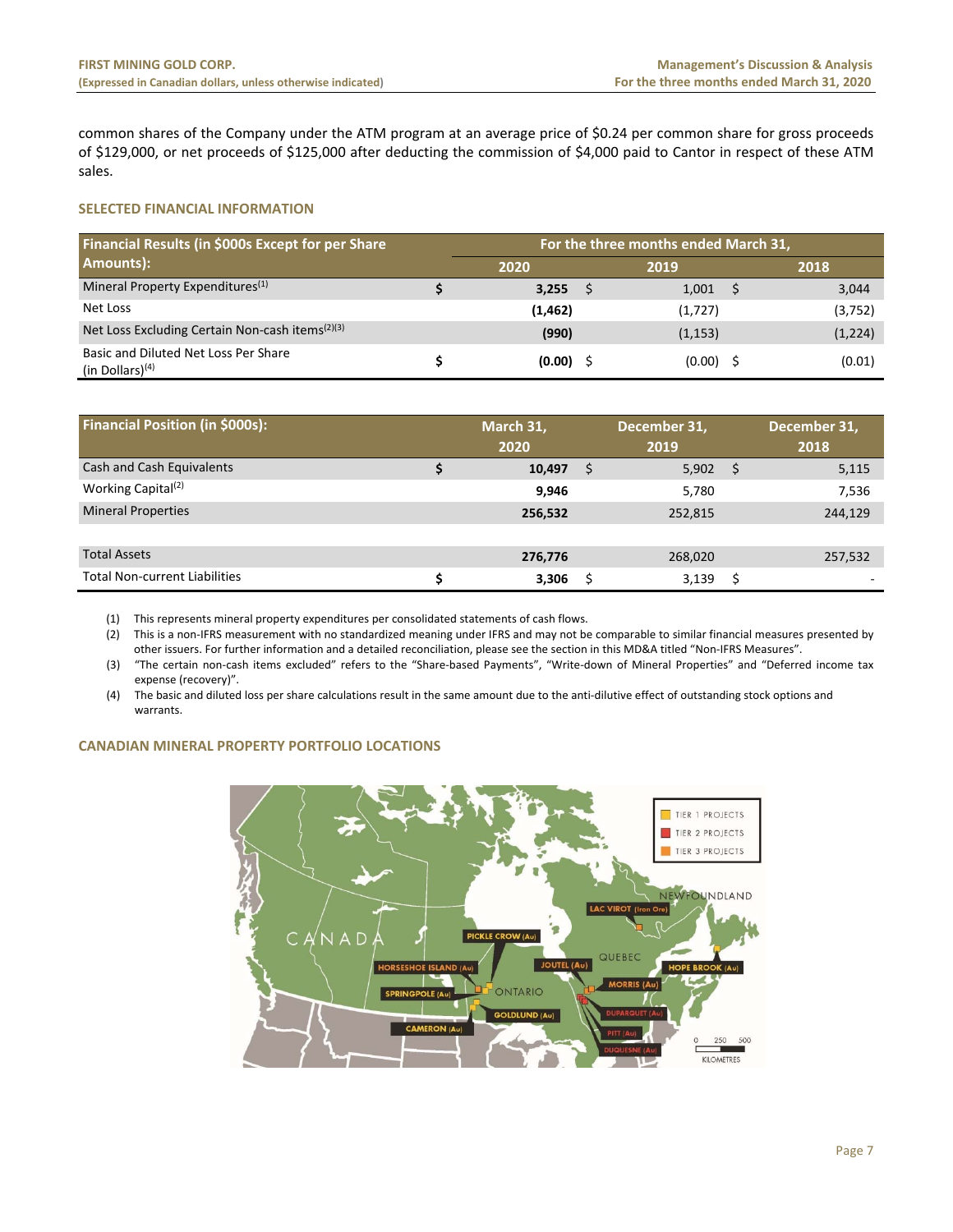The Company classifies its mineral properties as Tier 1, Tier 2, and Tier 3:

- Tier 1 projects are core, material assets which include the Company's largest and most advanced mineral resourcestage projects.
- **Tier 2 projects** are resource-stage assets which host mineral resources.
- **Tier 3 projects** are grassroots exploration projects that host mineralization but have not received sufficient drilling to delineate mineral resources.

# **MINERAL PROPERTY PORTFOLIO GOLD RESOURCES (1)**

| Project                                 | <b>Tonnes</b> | Gold<br>Grade (g/t) | <b>Silver</b><br>Grade (g/t) | <b>Contained Gold</b><br><b>Ounces (oz)</b> | <b>Contained</b><br><b>Silver Ounces</b><br>(oz) |
|-----------------------------------------|---------------|---------------------|------------------------------|---------------------------------------------|--------------------------------------------------|
| <b>Measured Resources</b>               |               |                     |                              |                                             |                                                  |
| Cameron Gold Project <sup>(2)</sup>     | 3,360,000     | 2.75                |                              | 297,000                                     |                                                  |
| Duparquet Gold Project <sup>(3)</sup>   | 18,470        | 1.52                |                              | 901                                         |                                                  |
| <b>Indicated Resources</b>              |               |                     |                              |                                             |                                                  |
| Springpole Gold Project <sup>(4)</sup>  | 139,100,000   | 1.04                | 5.40                         | 4,670,000                                   | 24,190,000                                       |
| Goldlund Gold Project <sup>(8)</sup>    | 12,860,000    | 1.96                |                              | 809,200                                     |                                                  |
| Hope Brook Gold Project                 | 5,500,000     | 4.77                |                              | 844,000                                     |                                                  |
| Cameron Gold Project <sup>(5)</sup>     | 2,170,000     | 2.40                |                              | 167,000                                     |                                                  |
| Duparquet Gold Project <sup>(3)</sup>   | 7,122,070     | 1.73                |                              | 396,134                                     |                                                  |
| Duquesne Gold Project                   | 1,859,200     | 3.33                |                              | 199,161                                     |                                                  |
| <b>Inferred Resources</b>               |               |                     |                              |                                             |                                                  |
| Springpole Gold Project <sup>(4)</sup>  | 11,400,000    | 0.63                | 3.10                         | 230,000                                     | 1,120,000                                        |
| Goldlund Gold Project <sup>(8)</sup>    | 18,362,000    | 1.49                |                              | 876,954                                     |                                                  |
| Hope Brook Gold Project                 | 836,000       | 4.11                |                              | 110,000                                     |                                                  |
| Cameron Gold Project <sup>(6)</sup>     | 6,535,000     | 2.54                |                              | 533,000                                     |                                                  |
| Pickle Crow Gold Project <sup>(7)</sup> | 9,452,000     | 4.10                |                              | 1,230,500                                   |                                                  |
| Duparquet Gold Project <sup>(3)</sup>   | 4,066,284     | 1.85                |                              | 242,312                                     |                                                  |
| Duquesne Gold Project                   | 1,563,100     | 5.58                |                              | 280,643                                     |                                                  |
| Pitt Gold Project                       | 1,076,000     | 7.42                | $\overline{\phantom{a}}$     | 257,000                                     |                                                  |
|                                         |               |                     |                              |                                             |                                                  |
| <b>Total Measured Resources</b>         | 3,378,470     | 2.74                |                              | 297,901                                     |                                                  |
| <b>Total Indicated Resources</b>        | 168,611,270   | 1.30                | 5.40                         | 7,085,495                                   | 24,190,000                                       |
| <b>Total Measured and</b>               |               |                     |                              |                                             |                                                  |
| <b>Indicated Resources</b>              | 171,989,740   | 1.33                | 5.40                         | 7,383,396                                   | 24,190,000                                       |
| <b>Total Inferred Resources</b>         | 53,290,384    | 2.21                | 3.10                         | 3,760,409                                   | 1,120,000                                        |

(1) The mineral resources set out in this table are based on the technical report for the applicable property, the title and date of which are set out under the applicable property description within the section "Mineral Property Portfolio Review" in this MD&A or in the Company's Annual Information Form for the year ended December 31, 2019, which is available under the Company's SEDAR profile at www.sedar.com.

(2) Comprised of 2,670,000 tonnes of pit‐constrained (0.55 g/t Au cut‐off) measured resources at 2.66 g/t Au, and 690,000 tonnes of underground (2.00 g/t Au cut‐off) measured resources at 3.09 g/t Au.

(3) The Company owns 100% of the Central Duparquet Property, and a 10% indirect interest in the Duparquet Gold Project. The measured, indicated and inferred mineral resources for Duparquet shown in the above table reflect both of these ownership interests.

(4) Open pit mineral resources are reported at a cut‐off grade of 0.4 g/t Au. Cut‐off grades are based on a gold price of USD\$1,400/oz and a gold processing recovery of 80% and a silver price of USD\$15/oz and a silver processing recovery of 60%. The estimated LOM strip ratio for the resource estimate is 2.1. Silver resource shown in separate column with grade representing silver g/t, and contained ounces representing silver Ag.

(5) Comprised of 820,000 tonnes of pit‐constrained (0.55 g/t Au cut‐off) indicated resources at 1.74 g/t Au, and 1,350,000 tonnes of underground (2.00 g/t Au cut-off) indicated resources at 2.08 g/t Au.

(6) Comprised of 35,000 tonnes of pit‐constrained (0.55 g/t Au cut‐off) inferred resources at 2.45 g/t Au, and 6,500,000 tonnes of underground (2.00 g/t Au cut‐off) inferred resources at 2.54 g/t Au.

(7) Comprises 1,887,000 tonnes of pit‐constrained (0.50 g/t Au cut‐off) inferred resources at 1.30 g/t Au, and 7,565,000 tonnes of underground inferred resources that consist of: (i) a bulk tonnage, long‐hole stoping component (2.00 g/t Au cut‐off); and (ii) a high‐grade cut‐and‐fill component (2.60 g/t Au cut‐off) over a minimum width of 1 metre.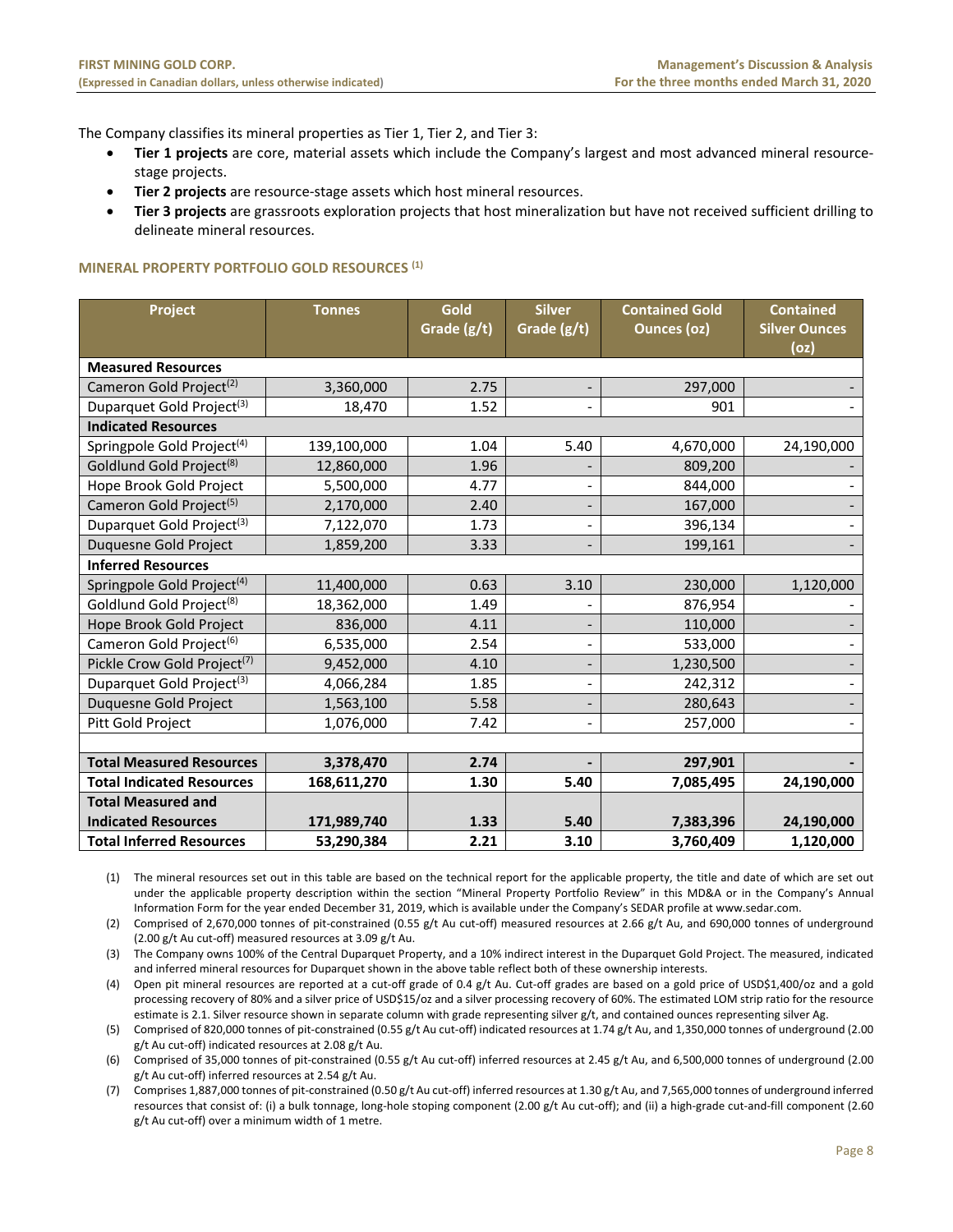(8) Resources are stated as contained within a conceptual pit shell using a gold price of USD\$1,350/oz, mining costs of USD\$2.00 per tonne, processing plus G&A costs of USD\$15.40 per tonne, 93% recoveries and an average pit slope of 48 degrees.

#### **MINERAL PROPERTY PORTFOLIO REVIEW**

First Mining has properties located in Canada, Mexico, and the United States. The following section discusses the Company's priority and other significant projects.

*Readers are cautioned that, with respect to any Preliminary Economic Assessment ("PEA") referenced in the section below or anywhere else in this MD&A, a PEA is preliminary in nature, any inferred mineral resources included therein are considered too speculative geologically to have the economic considerations applied to them that would enable them to be categorized as mineral reserves, and there is no certainty that the PEA will be realized. Mineral resources that are not mineral reserves do not have demonstrated economic viability. Actual results may vary, perhaps materially. The Company is not aware of any environmental, permitting, legal, title, taxation, socio‐political, marketing or other issue which may materially affect this estimate of mineral resources. The projections, forecasts and estimates herein and in any technical reports referred to herein constitute forward‐looking statements and readers are urged not to place undue reliance on such forward‐looking statements.*

# *Tier 1 Projects*

# **Springpole Gold Project, Ontario**

The Springpole Gold Project covers an area of 41,943 hectares in northwestern Ontario, consisting of 30 patented mining claims, 435 contiguous mining claims and thirteen mining leases. The project is located approximately 110 kilometres ("**km**") northeast of the Municipality of Red Lake in northwestern Ontario and is situated within the Birch‐Uchi Greenstone Belt. The large, open pittable resource is supported by significant infrastructure, including a 72‐man onsite camp, winter road access, a logging road and nearby power lines within 40 km. Springpole Gold Project is located within an area that is covered by Treaty Three and Treaty Nine First Nations Agreements.

With approximately 4.7 million ounces of gold and 24 million ounces of silver in the indicated resource category, Springpole Gold Project is one of the largest undeveloped gold projects in Ontario<sup>1</sup>.

# Updated Preliminary Economic Assessment

On October 16, 2019, the Company announced the results of an updated independent Preliminary Economic Assessment study for Springpole Gold Project (the "**2019 Springpole Gold Project PEA**") that was prepared by SRK Consulting (Canada) Inc. The 2019 Springpole Gold Project PEA provides updates from the previous PEA for Springpole Gold Project completed in October 2017 (the "**2017 Springpole Gold Project PEA**").

The 2019 Springpole Gold Project PEA evaluates recovery of gold and silver from a 36,000 tonne-per-day ("**tpd**") open pit operation, with a process plant that includes crushing, grinding and flotation, with fine grinding of the flotation concentrate and agitated leaching of both the flotation concentrate and the flotation tails followed by a carbon-in-pulp recovery process to produce doré bullion. Updated metallurgical testwork that has demonstrated the potential for significantly improved gold and silver recoveries was included along with updated operating and capital cost estimates. The mineral resource calculations provided in the 2019 Springpole Gold Project PEA were not impacted and remain the same as were stated in the 2017 Springpole Gold Project PEA. A copy of the 2019 Springpole Gold Project PEA technical report entitled "Preliminary Economic Assessment Update for the Springpole Gold Project, Ontario, Canada", which has an effective date of September 1, 2019, was filed by the Company on SEDAR on November 7, 2019. Under the 2019 Springpole Gold Project PEA, capital costs for the processing facility were estimated to be USD\$519 million, inclusive of a USD\$104 million contingency. No major plant re‐build

<sup>1</sup> Source: S&P Market Intelligence database as of November 6, 2019. Ranking among undeveloped primary gold resources per jurisdiction.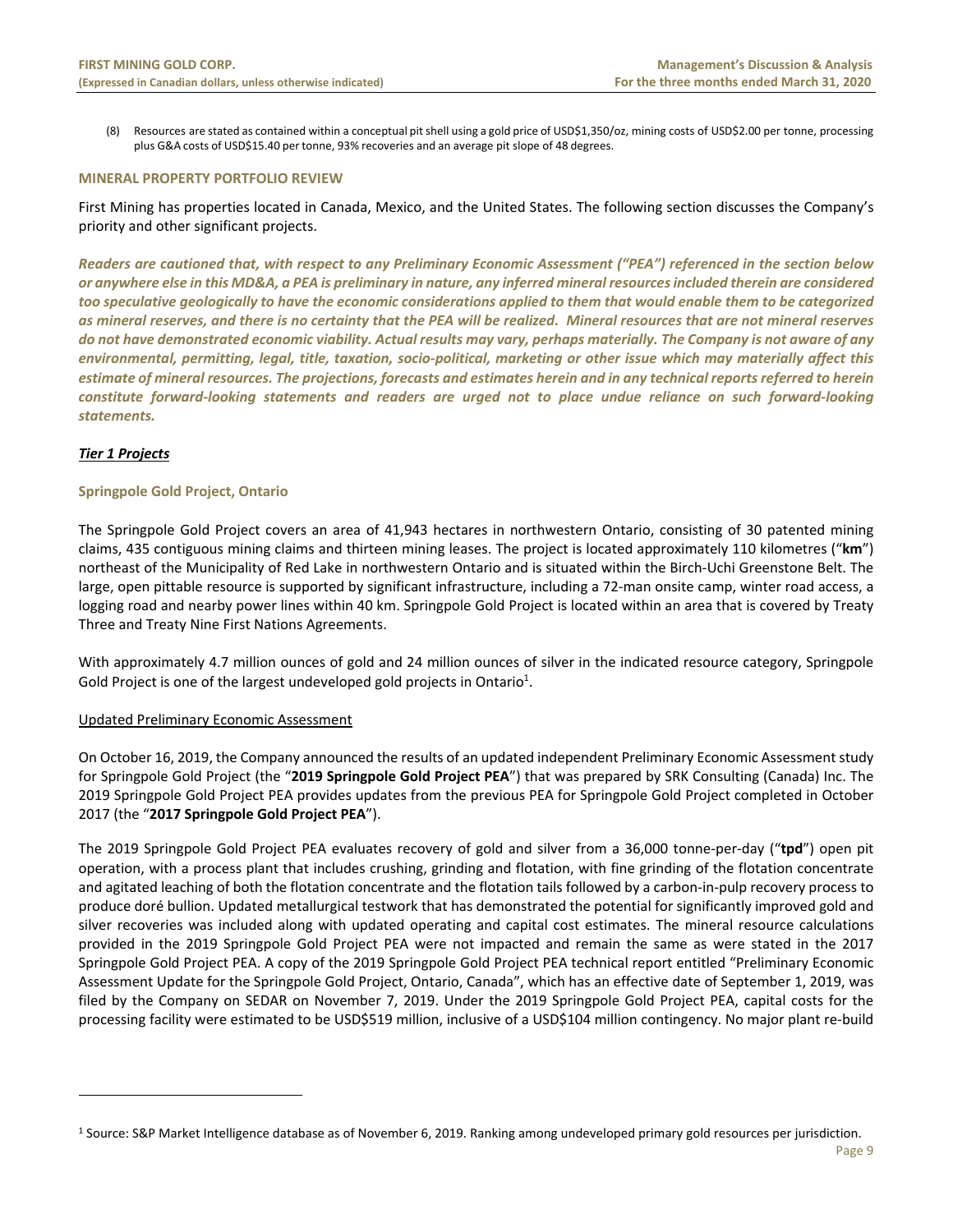or expansion was considered during the LOM, with sustaining capital set to maintain the equipment in operating condition. No allowance for salvage value was made.

*Readers are cautioned that the 2019 Springpole Gold Project PEA is preliminary in nature, and as such includes inferred mineral resources that are considered too speculative geologically to have the economic considerations applied to them that would enable them to be categorized as mineral reserves, and there is no certainty that the 2019 Springpole Gold Project PEA will be realized. Mineral resources that are not mineral reserves do not have demonstrated economic viability.*

# **Highlights of the 2019 Springpole Gold Project PEA:**

- Base case USD\$1.23 billion pre-tax net present value discounted at 5% ("NPV<sub>5%</sub>") (USD\$1.75 billion at USD\$1,500/oz gold)
- Base case USD\$841 million after-tax NPV<sub>5%</sub> (USD\$1.22 billion at USD\$1,500/oz gold)
- Base case 26% pre‐tax internal rate of return ("**IRR**") (33% at USD\$1,500/oz gold), 22% after‐tax IRR (28% at USD\$1,500/oz gold)
- Mine life of 12 years with a 2.5‐year pre‐production period
- Average annual gold production in years 2 through 9 of 410,000 ounces gold and 2.4 million ounces silver; 3.9 million ounces gold and 22 million ounces silver recovered over the Life of Mine ("**LOM**")
- Low LOM strip ratio of 2.1 to 1 with a LOM mill grade of 1.0 grams per tonne ("**g/t**") gold and 5.3 g/t silver
- LOM overall metal recoveries of 88% for gold and 93% for silver
- LOM direct operating cash costs estimated at USD\$575/oz of gold equivalent (USD\$514/oz of gold on a by-product basis)
- LOM all-in sustaining costs ("AISC") estimated at USD\$611/oz of gold equivalent (USD\$552/oz of gold on a by-product basis)
- Initial capital costs estimated at USD\$809 million, using an owner‐operated mining scenario
- LOM sustaining capital costs estimated at USD\$124 million, plus USD\$26 million for closure costs

*Note: Base case parameters assume a gold price of USD\$1,300/oz and a silver price of USD\$20/oz (the same prices used in the 2017 Springpole Gold Project PEA), and an exchange rate (C\$ to USD\$) of 0.75. NPV is calculated as of the commencement of construction and excludes all pre‐construction costs.* 

Highlights of the 2019 Springpole Gold Project PEA as compared to the 2017 Springpole Gold Project PEA are as follows:

| <b>Parameters</b>                      | <b>2019 PEA</b>                   | <b>2017 PEA</b>                   |
|----------------------------------------|-----------------------------------|-----------------------------------|
| Mine life                              | 12 years                          | 12 years                          |
| Initial capital cost                   | USD\$809 million                  | USD\$586 million                  |
| Base case gold price                   | USD\$1,300 per oz                 | USD\$1,300 per oz                 |
| Base case silver price                 | USD\$20 per oz                    | USD\$20 per oz                    |
| Exchange rate (CAD/USD)                | 0.75                              | 0.75                              |
| Gold processing recovery               | 88%                               | 80%                               |
| Silver processing recovery             | 93%                               | 85%                               |
| Average annual payable production      | 353,900 oz Au and 1,937,000 oz Ag | 296,500 oz Au and 1,632,000 oz Ag |
| <b>Economic Results</b>                | <b>2019 PEA</b>                   | <b>2017 PEA</b>                   |
| Pre-tax NPV at 5% discount rate        | USD\$1,233 million                | USD\$1,159 million                |
| Pre-tax Internal rate of return        | 25.5%                             | 32.3%                             |
| Post-tax NPV at 5% discount rate       | USD\$841 million                  | USD\$792 million                  |
| Post-tax Internal rate of return       | 21.8%                             | 26.2%                             |
| Non-discounted post-tax payback period | 3.4 years                         | 3.2 years                         |
| "All-in Sustaining" cash costs         | USD\$611 per oz of Au equivalent  | USD\$655 per oz of Au equivalent  |

# Environmental Assessment Process

The ongoing priority at Springpole Gold Project is to continue to advance the project through the provincial and federal environmental assessment ("EA") processes, both of which are currently underway. The goal is to prepare a synchronized Environmental Impact Statement ("**EIS**") that satisfies both the federal and provincial requirements.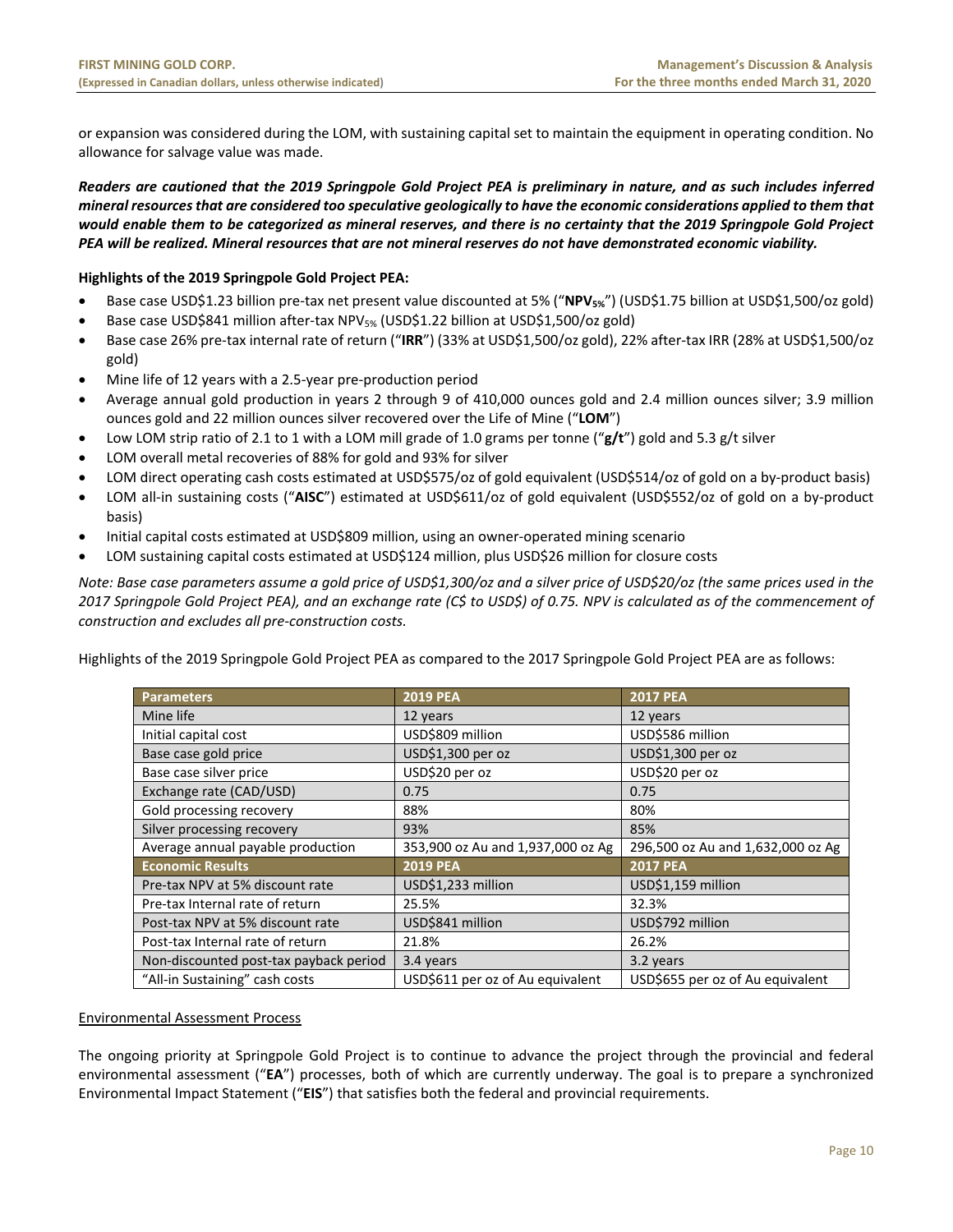- The federal EA process was initiated through the submission of a Project Description ("PD") to the Canadian Environmental Assessment Agency (the "**Agency**") in February 2018. The PD was used by the Agency to determine whether an EA was required for the Springpole Gold Project and to prepare guidelines regarding the completion of an EA. On April 20, 2018, the Agency determined that a federal EA is required for the Springpole Gold Project, and EIS guidelines for the federal EA were issued to First Mining on June 19, 2018. The EA process and eventual project approval is expected to take approximately 24 months, after which permitting for construction can commence.
- For the provincial process, First Mining entered into a Voluntary Agreement with the Ontario Ministry of Environment, Conservation and Parks ("**MECP**") (formerly MOECC) in April 2018 to conduct an EA for the project. There are two main stages in the provincial EA process, namely the development of Terms of Reference ("**ToR**") and the development of the EA Report. The ToR is a work plan which will outline how the EA will be prepared. The ToR will address the community consultation and engagement plan, key components of the project, and the range of alternatives that will be considered by First Mining.
- First Mining commenced community consultation and engagement with the communities of interest in July 2018 and has held consultation meetings with Indigenous communities and other stakeholders. The Company is now in its second round of consultation in readiness for the preparation of the ToR. First Mining continues with community consultations and engagement and submitted the second draft of the ToR to MECP on January 21, 2020. First Mining anticipates completing another round of consultation and receiving final approval of the ToR by Q2 2020.
- While the permitting process is ongoing, the Company has completed a "data gap assessment" on the environmental baseline work required at Springpole Gold Project in order to identify any remaining work requirements. Data collection programs to further advance the EA processes will include terrestrial and aquatic environs, hydrology, surface water quality monitoring, hydrogeology, geotechnical investigation, and tailings and mine rock geochemical characterization.

The final EIS guidelines outline federal information requirements for the preparation of an EIS and were prepared after taking into consideration comments received from federal departments, the Ontario provincial ministry, Indigenous groups and the general public. To meet the requirements of the EIS, the Company has already undertaken a broad range of environmental baseline studies at Springpole Gold Project to collect biophysical data, which includes fish community and habitat surveys, species at risk surveys, atmospheric environment surveys as well as surface, groundwater and hydrology surveys. Currently, the Company is collecting environmental baseline data and other information to prepare an EIS for Springpole Gold Project. The Company chose to continue to stay in the *Canadian Environmental Assessment Act*, 2012 permitting process and not move to the newly enacted *Impact Assessment Act* process.

In parallel with the federal EA process, on April 23, 2018, the Company announced that it had entered into a Voluntary Agreement with the MECP to complete certain requirements under the Ontario *Environmental Assessment Act*. This marked the commencement of a provincial Individual EA for Springpole Gold Project, and the Company is in the process of preparing the ToR, which will describe the scope of the EA and how the Company intends to undertake all aspects of the provincial EA, including consultation efforts with Indigenous communities and other stakeholders. The Company submitted a draft ToR in Q1 2020 to MECP, Indigenous communities, Provincial and Federal government agencies, and various Municipal Governments. The Company is also working on various biophysical work plans for the Provincial EA.

The Company is focused on advancing the permitting and development of Springpole Gold Project, and its activities in this regard can be summarized as follows:

# Indigenous Communities Consultation Process

On February 13, 2018, the Company announced that it had signed a Negotiation Protocol Agreement with the Lac Seul First Nation, the Slate Falls First Nation and the Cat Lake First Nation in Ontario. There has been continued community engagement on the Springpole Gold Project ToR and the second round of engagement with the local communities for the federal EA process commenced in 2019. This consultation includes the Company's plans to study and mitigate any potential impacts from the development of Springpole Gold Project. The Company continues to undertake community consultation and engagement with the Indigenous communities, government and public for the federal and provincial EA processes.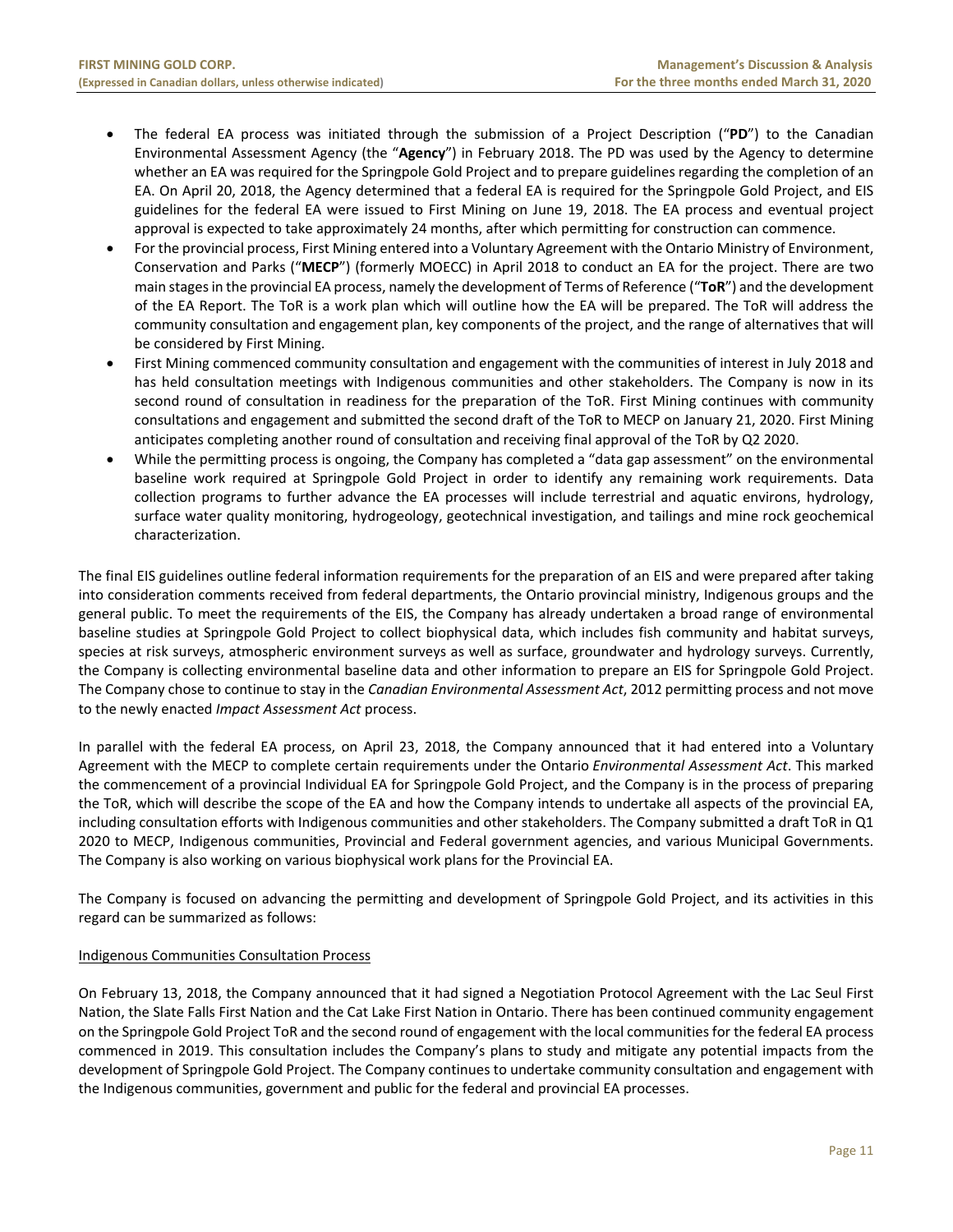# Project Enhancement Opportunities

The 2019 Springpole Gold Project PEA identified several opportunities to enhance the project economics which the Company plans to investigate as it continues to advance the Springpole Gold Project. These opportunities include:

- **Mine Plan Optimization.** Refined pit optimization parameters could result in better optimized open pit limits which could reduce the overall strip ratio which is currently 2.1:1.
- **Further Metallurgical Testing.** Continued efforts to investigate opportunities to improve the gold and silver recoveries through further metallurgical testing and refining milling processes.
- **Geotechnical Studies.** A better hydrogeological and geotechnical understanding may increase pit slope angles, potentially reducing costs associated with mining waste material.
- **Resource Expansion.** There are other geophysical targets around the current resource area where additional drilling has the potential to add resources, which has the potential to extend the life of the project beyond 12 years of production (which is the current LOM scoped in the 2019 Springpole Gold Project PEA).

Activities involved in advancing the project to pre‐feasibility include additional metallurgical testwork, advanced hydrogeological and geotechnical characterization, permitting and continued baseline environmental studies. A number of these studies are ongoing as part of the data collection in support of the completion of an EIS for the project.

# **Goldlund Gold Project, Ontario**

The Goldlund Gold Project in northwestern Ontario consists of 1,349 mining claims (totaling 27,255 hectares), 27 patented claims (totaling 433 hectares), 1 mining lease (48.56 hectares), and 1 License of Occupation (74.84 hectares). Rocks at the property consist of a volcanic sequence about 1.5 km wide. This north‐easterly striking volcanic sequence is intruded by several granodiorite sills. These sills are the primary host rock of the gold mineralization in the current resource area. These strataparallel intrusions are known to extend for over 50 km along the strike of the property. A number of historic gold occurrences are present on the property. The majority of identified mineralization is hosted within the Central and Southern Volcanic Belts and historic production demonstrates the presence of small zones of higher-grade mineralization. A technical report titled "Technical Report and Resource Estimation Update, Goldlund Gold Project, Sioux Lookout, Ontario", which has an effective date of March 15, 2019, was prepared by WSP and was filed by the Company on SEDAR on April 1, 2019, and is available under the Company's SEDAR profile at www.sedar.com and on the Company's website at www.firstmininggold.com.

Mining at Goldlund Gold Project in the 1980s produced approximately  $90,700$  tonnes of ore grading 4.23  $g/t$  Au from underground and 39,000 tonnes of ore grading 4.80 g/t from a small open pit. The project has year-round road access from Ontario Highway 72, which is 2 km to the south, and regional power lines are located 15 km to the north.

# Updated Mineral Resource Estimate

On March 27, 2019, the Company announced the results of an updated mineral resource estimate for Goldlund Gold Project, which has an effective date of March 15, 2019 and was prepared by WSP Canada Inc. ("**WSP**") of Sudbury, Ontario (the "**2019 Goldlund Gold Project Resource Estimate**"). A summary of the overall changes detailed in the 2019 Goldlund Gold Project Resource Estimate is as follows:

- In total, indicated resource Au ounces ("**oz**") increased by 248,700 oz. This increase in oz corresponds to an increase in tonnage of 3,535,900 tonnes from 9,324,100 tonnes at an average grade of 1.87 g/t Au to 12,860,000 tonnes at an average grade of 1.96 g/t Au.
- In total, inferred resource Au oz decreased by 628,400 oz, after adjusting for the proportion of Inferred resource tonnes removed due to the upgrade of certain tonnes to the indicated resource category. This represents an overall reduction in tonnage of 22,533,000 tonnes from 40,895,000 tonnes at an average grade of 1.33 g/t Au to 18,362,000 tonnes at an average grade of 1.49 g/t Au.

In summary, the 2019 Goldlund Gold Project Resource Estimate incorporated approximately 40,000 m of incremental drilling, the bulk of which was focused on Zone 7. While the increased data density and geological understanding of the deposits resulted in increased confidence of the resource, adding 3,535,900 tonnes at an average grade of 1.96 g/t Au**,** it also resulted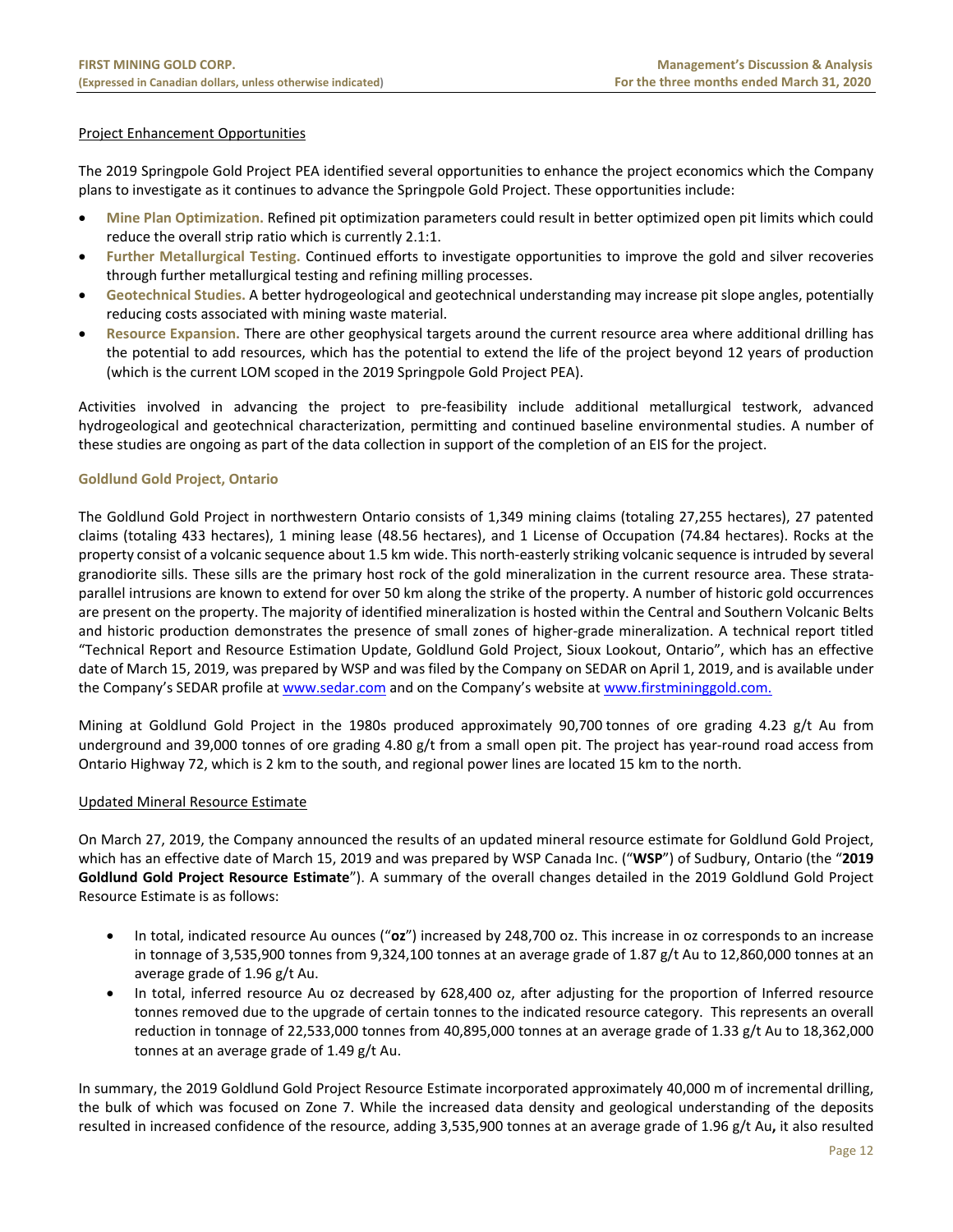in a large reduction in the number of tonnes and ounces in the inferred resource category. First Mining's technical team believes that the increased understanding of the deposit will assist the Company in better targeting subsequent drill programs aimed at growing the current resource body at Goldlund Gold Project, which remains open along strike to the northeast, to the southwest, and at depth. Further details can be found in the technical report for the 2019 Goldlund Gold Project Resource Estimate entitled "Technical Report and Resource Estimation Update, Goldlund Gold Project, Sioux Lookout, Ontario", which was prepared by WSP and filed by the Company on SEDAR on April 1, 2019.

# "Main Zone" 2019/2020 Drill Program

After the completion of the 2019 drilling at Miller, the exploration program moved to the Goldlund Gold Project Main Zone area, and a new drill program is currently underway, due for completion in 2020.

The initial phase of this drill program, completed in 2019 and Q1 2020 (prior to the field program shutdown at Goldlund due to COVID‐19, which coincided with the scheduled mid‐March break), consisted of 39 holes (approximately 7,300 m), with the overall program's focus being to define and extend mineralization in the eastern and western portions of Zones 1, 2, 3 and 4. Fourteen of these holes (approximately 2,500 m) were drilled in 2019, with a further 25 holes (approximately 4,800 m) drilled in Q1 2020, and these holes primarily targeted the Zone 2 and 3 areas. The Company is currently planning an extension of this work program (the scale of the second phase is yet to be determined, and will be based on pending results). Drilling at the Main Zone is focused on delineating mineralization between the currently‐defined zones of the Goldlund Gold Project deposit.

| Hole           | From (m) | To (m) | Length (m) | Au g/t | Hole           | From (m) | To (m) | Length (m) | Au g/t |
|----------------|----------|--------|------------|--------|----------------|----------|--------|------------|--------|
| Hole GL-19-008 | 83.0     | 104.0  | 21.0       | 5.36   | Hole GL-20-006 | 153.0    | 211.0  | 58.0       | 0.83   |
| Including      | 96.0     | 97.0   | 1.0        | 89.60  | including      | 153.0    | 166.0  | 13.0       | 2.10   |
| Hole GL-19-010 | 69.0     | 84.0   | 15.0       | 1.68   | and including  | 161.0    | 162.0  | 1.0        | 12.07  |
| Including      | 69.0     | 70.0   | 1.0        | 8.02   | and including  | 165.0    | 166.0  | 1.0        | 5.10   |
| Hole GL-19-013 | 63.0     | 77.0   | 14.0       | 1.15   | and including  | 202.0    | 211.0  | 9.0        | 1.67   |
| Including      | 75.0     | 76.0   | 1.0        | 9.42   | and including  | 208.0    | 209.0  | 1.0        | 9.00   |
| Hole GL-19-021 | 139.0    | 140.0  | 1.0        | 9.19   | Hole GL-20-010 | 119.0    | 122.0  | 3.0        | 3.06   |
| and            | 188.0    | 191.0  | 3.0        | 3.20   | including      | 120.0    | 121.0  | 1.0        | 7.86   |
| including      | 188.0    | 189.0  | 1.0        | 6.54   | and            | 148.0    | 192.0  | 44.0       | 1.20   |
| and            | 286.0    | 288.6  | 2.6        | 1.97   | including      | 152.0    | 153.0  | 1.0        | 6.70   |
| including      | 286.0    | 286.7  | 0.7        | 6.64   | and including  | 166.0    | 183.0  | 17.0       | 1.94   |
| Hole GL-19-034 | 25.9     | 27.2   | 1.2        | 8.63   | and including  | 182.0    | 183.0  | 1.0        | 15.90  |
| and            | 30.7     | 31.2   | 0.4        | 1.81   | and            | 199.0    | 210.0  | 11.0       | 0.26   |
| and            | 53.0     | 55.0   | 2.0        | 1.46   |                |          |        |            |        |
| and            | 60.0     | 62.0   | 2.0        | 3.40   |                |          |        |            |        |

| <b>Hole</b>    | From (m) | To (m) | Length (m) | Au g/t | <b>Hole</b>    | From (m) | To(m) | Length (m) | Au g/t |
|----------------|----------|--------|------------|--------|----------------|----------|-------|------------|--------|
| Hole GL-19-008 | 83.0     | 104.0  | 21.0       | 5.36   | Hole GL-20-006 | 153.0    | 211.0 | 58.0       | 0.83   |
| Including      | 96.0     | 97.0   | 1.0        | 89.60  | including      | 153.0    | 166.0 | 13.0       | 2.10   |
| Hole GL-19-010 | 69.0     | 84.0   | 15.0       | 1.68   | and including  | 161.0    | 162.0 | 1.0        | 12.07  |
| Including      | 69.0     | 70.0   | 1.0        | 8.02   | and including  | 165.0    | 166.0 | 1.0        | 5.10   |
| Hole GL-19-013 | 63.0     | 77.0   | 14.0       | 1.15   | and including  | 202.0    | 211.0 | 9.0        | 1.67   |
| Including      | 75.0     | 76.0   | 1.0        | 9.42   | and including  | 208.0    | 209.0 | 1.0        | 9.00   |
| Hole GL-19-021 | 139.0    | 140.0  | 1.0        | 9.19   | Hole GL-20-010 | 119.0    | 122.0 | 3.0        | 3.06   |
| and            | 188.0    | 191.0  | 3.0        | 3.20   | including      | 120.0    | 121.0 | 1.0        | 7.86   |
| including      | 188.0    | 189.0  | 1.0        | 6.54   | and            | 148.0    | 192.0 | 44.0       | 1.20   |
| and            | 286.0    | 288.6  | 2.6        | 1.97   | including      | 152.0    | 153.0 | 1.0        | 6.70   |
| including      | 286.0    | 286.7  | 0.7        | 6.64   | and including  | 166.0    | 183.0 | 17.0       | 1.94   |
| Hole GL-19-034 | 25.9     | 27.2   | 1.2        | 8.63   | and including  | 182.0    | 183.0 | 1.0        | 15.90  |
|                |          |        |            |        |                |          |       |            |        |

Highlights from the first 39 holes drilled at the Main Zone include:

Results from the next set of nineteen holes of the Goldlund Main Zone drill program were reported in the news release dated May 6, 2020 (following on from the Company's March 2, 2020 news release which announced the results of the first eleven holes). The first eleven holes primarily targeted the eastern parts of Zones 2 and 3 as well as the area between these two zones, following up on historical drill intercepts. The majority of the remaining holes reported in the May 6, 2020 news release targeted the southwestern extension of Zone 3 and the area between Zones 2 and 3. Hole GL‐19‐008 intersected 21 m of 5.36 g/t gold within highly mineralized granodiorite and porphyry units, as well as within andesite, and was successful in confirming the high grades within Zone 2 that were encountered in historical drilling. Hole GL‐19‐010 was drilled to intersect the area between the known mineralized areas at Zones 2 and 3, and encountered significant gold mineralization hosted within andesite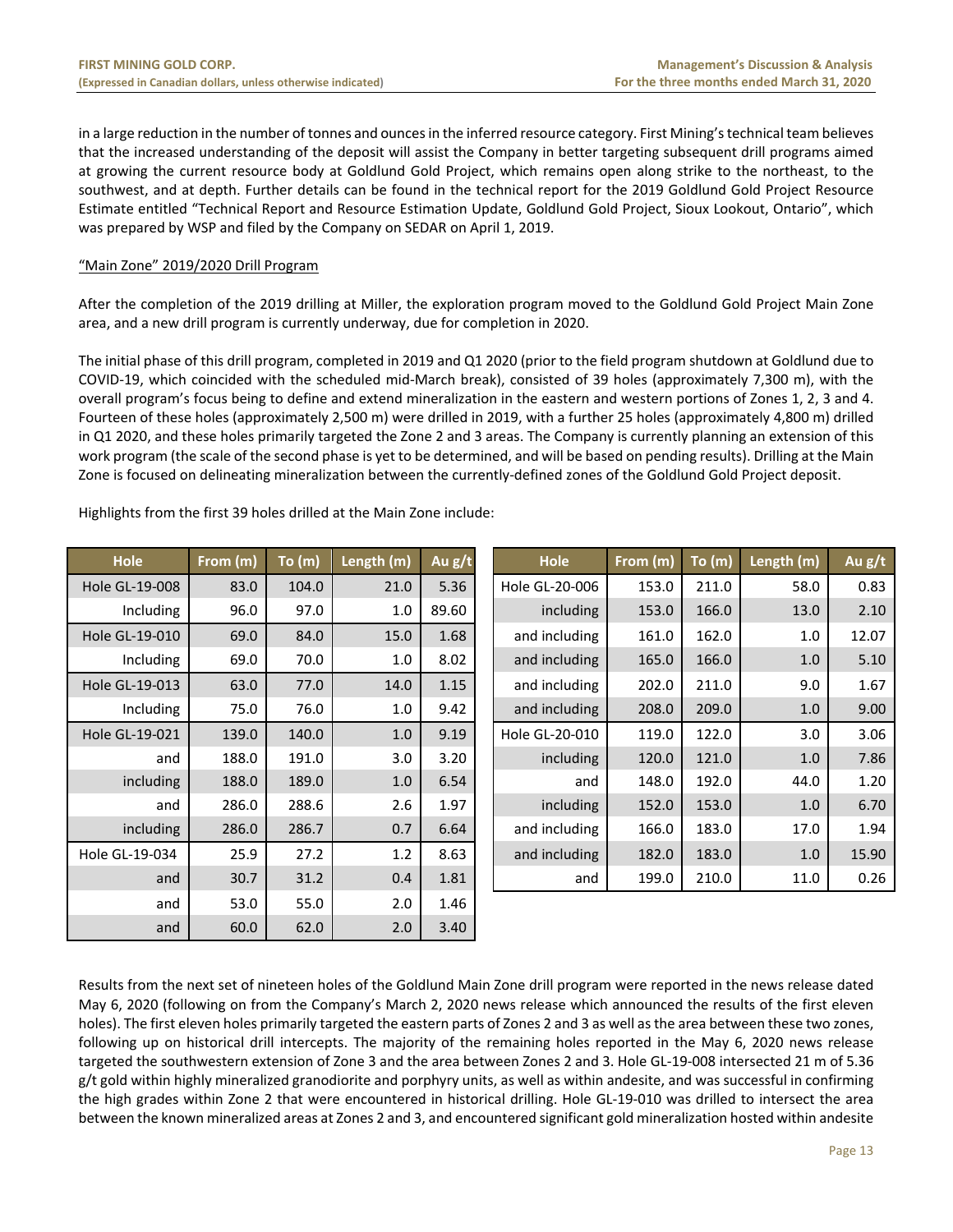(15.0 m at 1.68 g/t gold), before intersecting the mineralized granodiorite and porphyries of Zone 2 towards the base of the hole. The highest-grade gold mineralization was intersected in holes GL-20-010 (44 m at 1.20 g/t Au) and GL-20-006 (13 m at 2.10 g/t Au) which were drilled vertically through Zone 3. Hole GL‐20‐004 intersected both Zones 2 and 3 in their southwest extension. Hole GL‐20‐016 targeted the southwest extension of Zone 4. Most of the mineralization intercepted by these holes is associated with altered porphyry units. Minor mineralization is also associated with gabbro and basalt/andesite, and mainly occurs in close proximity to the contacts with porphyry. The remaining drill holes also show examples of gold mineralization occurring throughout different lithological units, which include andesites, gabbros and felsic porphyries in addition to the granodiorite, which is the principal host of the gold mineralization in Zones 1 and 7.

| <b>Hole ID</b> | Azimuth <sup>o</sup> | Dip <sup>o</sup> | Final Depth (m) | <b>UTM East</b> | <b>UTM North</b> |
|----------------|----------------------|------------------|-----------------|-----------------|------------------|
| GL-19-008      | 335                  | -85              | 125             | 547722          | 5528154          |
| GL-19-010      | 335                  | $-77$            | 176             | 547746          | 5528102          |
| GL-19-013      | 335                  | $-62$            | 101             | 547774          | 5528162          |
| GL-19-021      | $\mathbf 0$          | -90              | 386             | 546100          | 5527506          |
| GL-19-034      | 335                  | $-45$            | 74              | 547774          | 5528162          |
| GL-20-006      | $\mathbf 0$          | -90              | 221             | 546200          | 5527525          |
| GL-20-010      | 0                    | -90              | 218             | 546295          | 5527527          |

Drill hole locations of the highlighted holes at the Main Zone are:

*Notes:* 

- *Assaying for the Goldlund Gold Project 2019‐2020 drill program is being completed by SGS Canada Inc. ("SGS") at their laboratories in Red Lake, Ontario and Vancouver, BC. Prepared 50 g samples are analyzed for gold by lead fusion fire assay with an atomic absorption spectrometry finish. Multi‐element analysis is also being completed on selected holes by two‐acid aqua regia digestion with ICP‐MS and AES finish.*
- *Reported widths are drilled core lengths; true widths are unknown at this time. Assay values are uncut.*
- *Intervals for holes GL‐19‐008, GL‐20‐006 and GL‐20‐010 include results of selected assay repeats. These repeats were done by screened metallic fire assay on 1 kg size samples at the SGS laboratory in Vancouver, BC.*

The main Goldlund Gold Project deposit that hosts the current mineral resource estimate remains open along strike to the northeast, to the southwest, and at depth.

# 2019 Regional drill program

In 2019, the Company completed a 32‐hole drill program at its Miller prospect on the Goldlund Gold Project, for a total of 6,130 m. Miller is located approximately 10 km northeast and along strike of the current resource area at Goldlund Gold Project. Work consisted of infill drilling of the area tested in 2018, as well as step-out drilling to the northeast and southwest along strike. The 2019 drilling tested a total strike length of up to 900 m, with drill spacing largely between 25 m and 50 m, and followed on the strong results achieved in 2018, which included 108 m of 2.43 g/t Au, and frequent occurrences of visible gold within the drill core.

Since drilling first commenced on the Miller prospect in 2018, a total of 40 holes (7,386 m) have been drilled, successfully outlining mineralization over a strike length of approximately 450 m. Low grade gold mineralization encountered in gabbro in hole MI-19-037 (0.17 g/t Au over 15.0 m), which was drilled to test a possible northeast extension of Miller, demonstrates that this northeast area may still be a viable target for follow‐up soil and rock sampling.

The drilling at Miller revealed that mineralization in this area differs from that in the Goldlund Gold Project Main Zone. At Miller, mineralization occurs in a highly silicified granodiorite dyke of varying width, which has been intruded into a gabbro unit that is also highly silicified and sheared. Both the gabbro and granodiorite are hosts to mineralization at Miller, in contrast to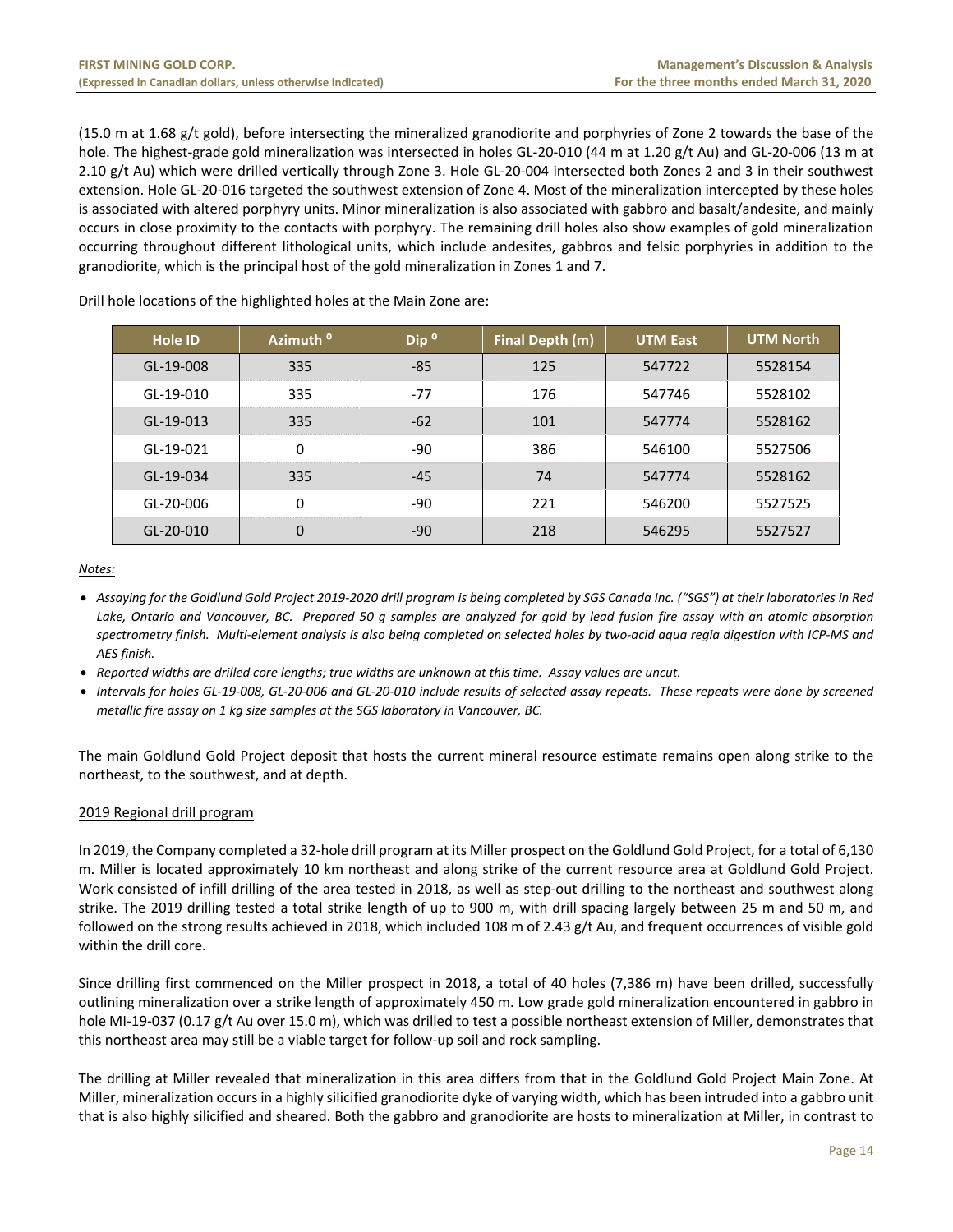the Goldlund Gold Project Main Zones 1 and 7, for example, where only the granodiorite is mineralized and the gabbro is unmineralized. This recently identified characteristic represents the potential for significant regional exploration upside, since gabbro‐hosted mineralization provides a new exploration horizon and is abundant throughout the property. Future exploration will target these prospective areas. A further review of regional targets over the broader property is ongoing, including identifying new geophysical targets for potential follow‐up work, which may include geological mapping, rock sampling, and/or drilling.

Drill highlights from the holes drilled at Miller in 2019 include:

| Hole           | From (m) | $\overline{\mathsf{To}}$ (m) | Length (m) | Au $g/t$ | Hole           | From (m) | To (m) | Length (m) | Au g/t |
|----------------|----------|------------------------------|------------|----------|----------------|----------|--------|------------|--------|
| Hole MI-19-013 | 46.0     | 228.0                        | 182.0      | 1.09     | Hole MI-19-025 | 53.0     | 64.0   | 11.0       | 0.61   |
| Including      | 47.0     | 48.0                         | 1.0        | 35.19    | Including      | 63.0     | 64.0   | 1.0        | 4.54   |
| And Including  | 88.0     | 109.0                        | 21.0       | 2.73     | and            | 84.0     | 85.0   | 1.0        | 3.86   |
| Hole MI-19-014 | 3.0      | 210.0                        | 207.0      | 1.57     | and            | 101.0    | 106.0  | 5.0        | 0.81   |
| Including      | 42.0     | 91.0                         | 49.0       | 2.34     | Including      | 104.0    | 105.0  | 1.0        | 2.04   |
| And Including  | 60.0     | 61.0                         | 1.0        | 26.43    | Hole MI-19-027 | 100.0    | 107.0  | 7.0        | 1.50   |
| And Including  | 142.0    | 183.0                        | 41.0       | 4.07     | Including      | 106.0    | 107.0  | $1.0$      | 4.64   |
| And Including  | 168.0    | 169.0                        | 1.0        | 55.28    | Hole MI-19-028 | 59.0     | 77.0   | 18.0       | 0.81   |
| Hole MI-19-015 | $1.0$    | 168.0                        | 167.0      | 1.01     | Including      | 69.0     | 77.0   | 8.0        | 1.48   |
| Including      | 108.0    | 141.0                        | 33.0       | 1.84     | And Including  | 70.0     | 71.0   | 1.0        | 7.51   |
| Hole MI-19-017 | 32.0     | 201.0                        | 169.0      | 0.88     | Hole MI-19-030 | 36.0     | 40.0   | 4.0        | 4.03   |
| Including      | 56.0     | 93.0                         | 37.0       | 3.42     | Including      | 38.0     | 39.0   | 1.0        | 15.33  |
| And Including  | 83.0     | 84.0                         | 1.0        | 65.97    | and            | 48.0     | 83.0   | 35.0       | 0.25   |
| Hole MI-19-018 | 18.0     | 141.0                        | 123.0      | 0.86     | Including      | 61.0     | 63.0   | 2.0        | 1.62   |
| Including      | 100.0    | 134.0                        | 34.0       | 2.08     | Hole MI-19-032 | 39.0     | 143.0  | 104.0      | 0.25   |
| And Including  | 113.0    | 114.0                        | 1.0        | 12.91    | Including      | 79.0     | 80.0   | 1.0        | 3.56   |
| And Including  | 129.0    | 130.0                        | 1.0        | 23.96    | And Including  | 126.0    | 127.0  | 1.0        | 5.50   |
| Hole MI-19-019 | 65.0     | 101.0                        | 36.0       | 0.41     | Hole MI-19-034 | 129.0    | 141.0  | 12.0       | 1.62   |
| Hole MI-19-020 | 133.0    | 139.0                        | 6.0        | 1.77     | Including      | 133.0    | 134.0  | $1.0$      | 18.07  |
| Including      | 134.0    | 135.0                        | 1.0        | 8.15     | Hole MI-19-040 | 60.0     | 119.0  | 59.0       | 1.35   |
| Hole MI-19-021 | 111.0    | 118.0                        | 7.0        | 0.99     | Including      | 60.0     | 93.0   | 33.0       | 2.23   |
| Including      | 112.0    | 113.0                        | $1.0$      | 4.78     | And Including  | 80.88    | 81.88  | 1.0        | 6.83   |
| Hole MI-19-022 | 115.0    | 122.0                        | 7.0        | 0.82     | And Including  | 86.88    | 87.88  | $1.0\,$    | 44.07  |
| Including      | 121.0    | 122.0                        | $1.0$      | 2.58     |                |          |        |            |        |
| Hole MI-19-024 | 133.0    | 140.0                        | 7.0        | 1.72     |                |          |        |            |        |
| Including      | 133.0    | 134.0                        | 1.0        | 5.49     |                |          |        |            |        |
| And Including  | 139.0    | 140.0                        | $1.0\,$    | 6.50     |                |          |        |            |        |

None of the drill results from Miller were included in the 2019 updated mineral resource estimate for Goldlund Gold Project.

On February 11, 2020, the Company announced final assay results from the drilling completed to date at the Miller prospect. The 2019 drill program increased the strike length of mineralization at Miller by approximately 450 m. For further details regarding the assay results, see the Company's new releases dated September 25, 2019, November 19, 2019 and February 11, 2020, filed on SEDAR under the Company's SEDAR profile at www.sedar.com.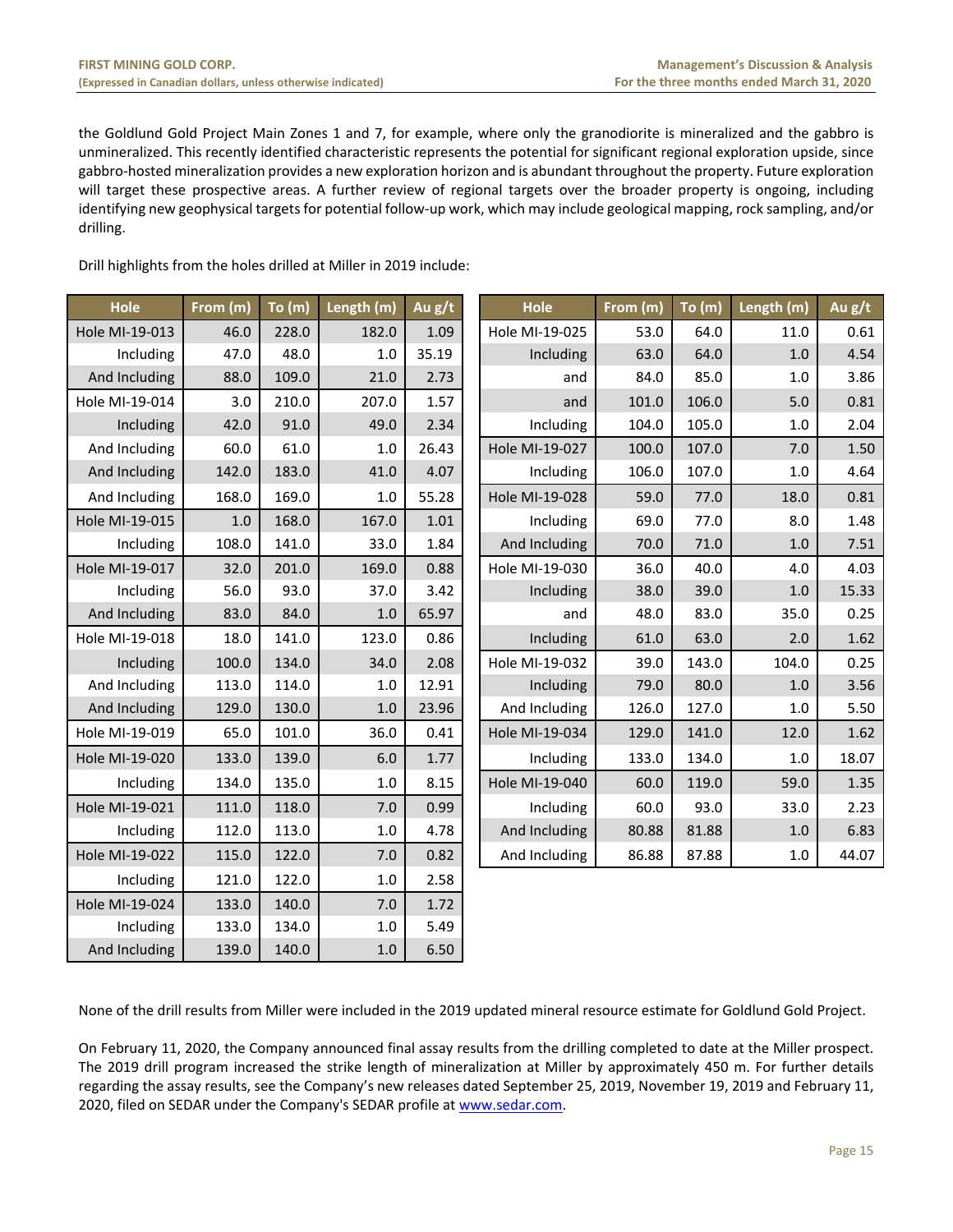| <b>Hole ID</b> | Azimuth <sup>o</sup> | Dip <sup>o</sup> | Final Depth (m) | <b>UTM East</b> | <b>UTM North</b> |
|----------------|----------------------|------------------|-----------------|-----------------|------------------|
| MI-19-013      | 140                  | $-85$            | 251             | 554585          | 5533600          |
| MI-19-014      | 140                  | $-85$            | 245             | 554565          | 5533585          |
| MI-19-015      | 140                  | $-85$            | 224             | 554547          | 5533568          |
| MI-19-017      | 140                  | $-85$            | 242             | 554500          | 5533516          |
| MI-19-018      | 120                  | $-85$            | 212             | 554471          | 5533500          |
| MI-19-019      | 320                  | $-55$            | 176             | 554472          | 5533425          |
| MI-19-020      | 290                  | $-55$            | 215             | 554440          | 5533387          |
| MI-19-021      | 320                  | $-60$            | 173             | 554396          | 5533364          |
| MI-19-022      | 320                  | $-60$            | 167             | 554356          | 5533327          |
| MI-19-024      | 320                  | -60              | 146             | 554277          | 5533273          |
| MI-19-025      | 140                  | $-65$            | 176             | 554220          | 5533373          |
| MI-19-027      | 140                  | -60              | 128             | 554297          | 5533437          |
| MI-19-028      | 140                  | $-45$            | 125             | 554297          | 5533437          |
| MI-19-030      | 140                  | $-45$            | 113             | 554335          | 5533480          |
| MI-19-032      | $\mathbf 0$          | $-90$            | 212             | 554367          | 5533434          |
| MI-19-034      | $\mathbf 0$          | $-90$            | 179             | 554251          | 5533338          |
| MI-19-040      | 287                  | $-45$            | 212             | 554616          | 5533525          |

Drill hole locations of the highlighted holes drilled at Miller are:

# *Notes:*

- *Assaying for the Miller drill program was completed by SGS Canada Inc. ("SGS") at their laboratory in Lakefield, Ontario. Prepared 50 g samples were analyzed for gold by lead fusion fire assay with an atomic absorption spectrometry finish. Multi‐element analysis was also completed on selected holes by two‐acid aqua regia digestion with ICP‐MS and AES finish.*
- *Reported widths are drilled core lengths; true widths are unknown at this time. Assay values are uncut.*
- *Intervals for holes MI‐19‐013, MI‐19‐014, MI‐19‐015, MI‐19‐017 through MI‐19‐022, MI‐19‐025, MI‐19‐032, MI‐19‐034 and MI‐19‐040 include results of selected assay repeats. These repeats were done by screened metallic fire assay on 1 kg size samples at the SGS laboratory in Lakefield.*

# **Hope Brook Gold Project, Newfoundland**

The Hope Brook Gold Project covers an area of 26,650 hectares in Newfoundland, including six mineral licenses, with a deposit hosted by pyritic silicified zones occurring within a deformed, strike‐extensive advanced argillic alteration zone. A technical report titled "2015 Mineral Resource Estimate Technical Report for the Hope Brook Gold Project, Newfoundland and Labrador, Canada", prepared by Mercator Geological Services Limited, was filed by the Company on SEDAR on November 27, 2015, and is available under the Company's SEDAR profile at www.sedar.com and on the Company's website at www.firstmininggold.com.

The resource covers 1.5 km of an 8 km mineralized structure. Substantial infrastructure at the property includes a ramp to 350 m below surface with vent raise, line‐power to site, commercial barge and landing craft ramp, air strip, and a strong local labour force. Hope Brook Gold Project was a former operating gold mine that produced 752,163 oz Au from 1987 to 1997.

The Company continues to collect environmental baseline data for permitting and the understanding of site environmental conditions.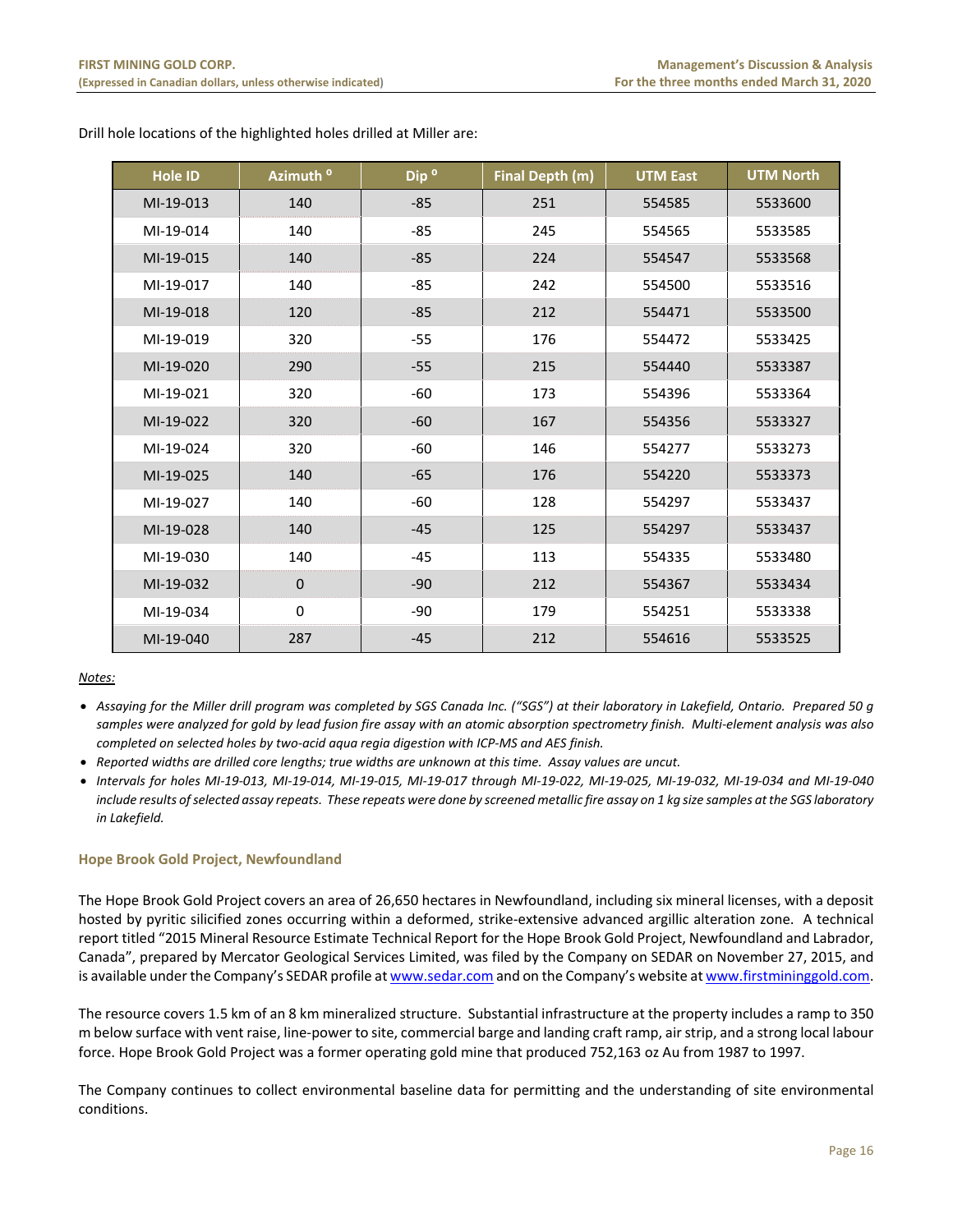In Q3 2019, the Company commenced a waste rock characterization and economic study of marketable aggregates at the Hope Brook Gold Project site. In addition, low cost geological mapping and soil sampling is planned in 2020. Surface and groundwater quality programs will continue for environmental data collection purposes.

# **Cameron Gold Project, Ontario**

The Cameron Gold Project covers an area of 49,574 hectares in northern Ontario and comprises 24 patented claims, 1,790 mining claims, 4 mining leases, and 7 Licenses of Occupation. The Cameron Gold Project deposit is a greenstone‐hosted gold deposit and the mineralization is mainly hosted in mafic volcanic rocks within a northwest trending shear zone (Cameron Lake Shear Zone) which dips steeply to the northeast. A technical report titled "Technical Report on the Cameron Gold Deposit, Ontario, Canada", prepared by Optiro Pty Limited, was filed by the Company on SEDAR on March 22, 2017, and is available under the Company's SEDAR profile at www.sedar.com and on the Company's website at www.firstmininggold.com. There is year-round road access to the property from the nearby highway and power lines within 20 km.

During 2019, the Company conducted minimal environmental studies, including surface and groundwater quality monitoring programs to support a potential environmental assessment or permitting application in the future. In addition, the Company undertook an ore sorting test program on selected core samples (results of which are expected in Q2 2020), along with low cost maintenance of site infrastructure.

# **Pickle Crow Gold Project, Ontario**

The Pickle Crow Gold Project covers an area of 19,033 hectares and comprises 104 patented claims and 932 mining claims. The area is located in northwestern Ontario and is covered by the Treaty Nine First Nations Agreement. A technical report titled "An Updated Mineral Resource Estimate for the Pickle Crow Property, Patricia Mining Division, Northwestern Ontario, Canada", prepared by Micon International and dated June 15, 2018, was filed by the Company on SEDAR on August 23, 2018, and is available under the Company's SEDAR profile at www.sedar.com and on the Company's website at www.firstmininggold.com. Extensive infrastructure in place or proximal to the Pickle Crow Gold Project includes a 200 tonne per day gravity mill on site, generators and fuel storage and gravel road access to the property, and the property is within 10 km of a regional airport at Pickle Lake. Pickle Crow Gold Project was a former high‐grade operating mine until the late 1960s. The Pickle Crow Gold Project is owned by PC Gold Inc. ("**PC Gold**"), a wholly‐owned subsidiary of the Company.

On January 27, 2020, the Company entered into a binding term sheet (the "**Term Sheet**") with Auteco Minerals Ltd ("**Auteco**") (ASX: AUT) whereby Auteco may earn up to an 80% interest in the Pickle Crow Gold Project (the "**Earn‐In**"). On March 12, 2020, the Company and Auteco executed a definitive Earn‐In Agreement (the "**Earn‐In Agreement**"), which replaced the Term Sheet. Pursuant to the Earn‐In Agreement, Auteco can earn a full 80% equity interest in PC Gold by (a) incurring a total of \$10,000,000 in exploration expenditures over five years, (b) making cash payments to First Mining totaling \$4,100,000 (of which the Company has received \$100,000 to date), and (c) issuing 125 million shares of Auteco to First Mining. First Mining will also retain a 2% Net Smelter Returns ("**NSR**") Royalty, 1% of which can be purchased by Auteco for USD \$2,500,000. During the term of the Earn‐In Agreement, Auteco will be responsible for all program costs. Subsequent to March 31, 2020, the Company received the scheduled consideration of 25 million shares of Auteco.

On February 28, 2019, the Company received a letter from the Acting Director, Mine Rehabilitation, at the Ontario Ministry of Energy, Northern Development and Mines ("**MENDM**"), which required the Company to submit a schedule for the development of a closure plan amendment for the Pickle Crow Gold Project. The Company complied with the requirement and submitted the schedule for the development of a closure plan amendment on March 29, 2019. The submission of a closure plan amendment complete with cost estimates was initially due on November 1, 2019. The Company has been granted an extension and is required to submit the closure plan amendment and cost estimates to the MENDM by August 31, 2020; the Company has engaged consultants to assist with developing this plan. Pursuant to the Earn-In Agreement, Auteco is required to reimburse the Company for a pro rata amount of its expenses with respect to any related bond requirements for the mine closure plan once it has completed the first stage of the Earn‐In.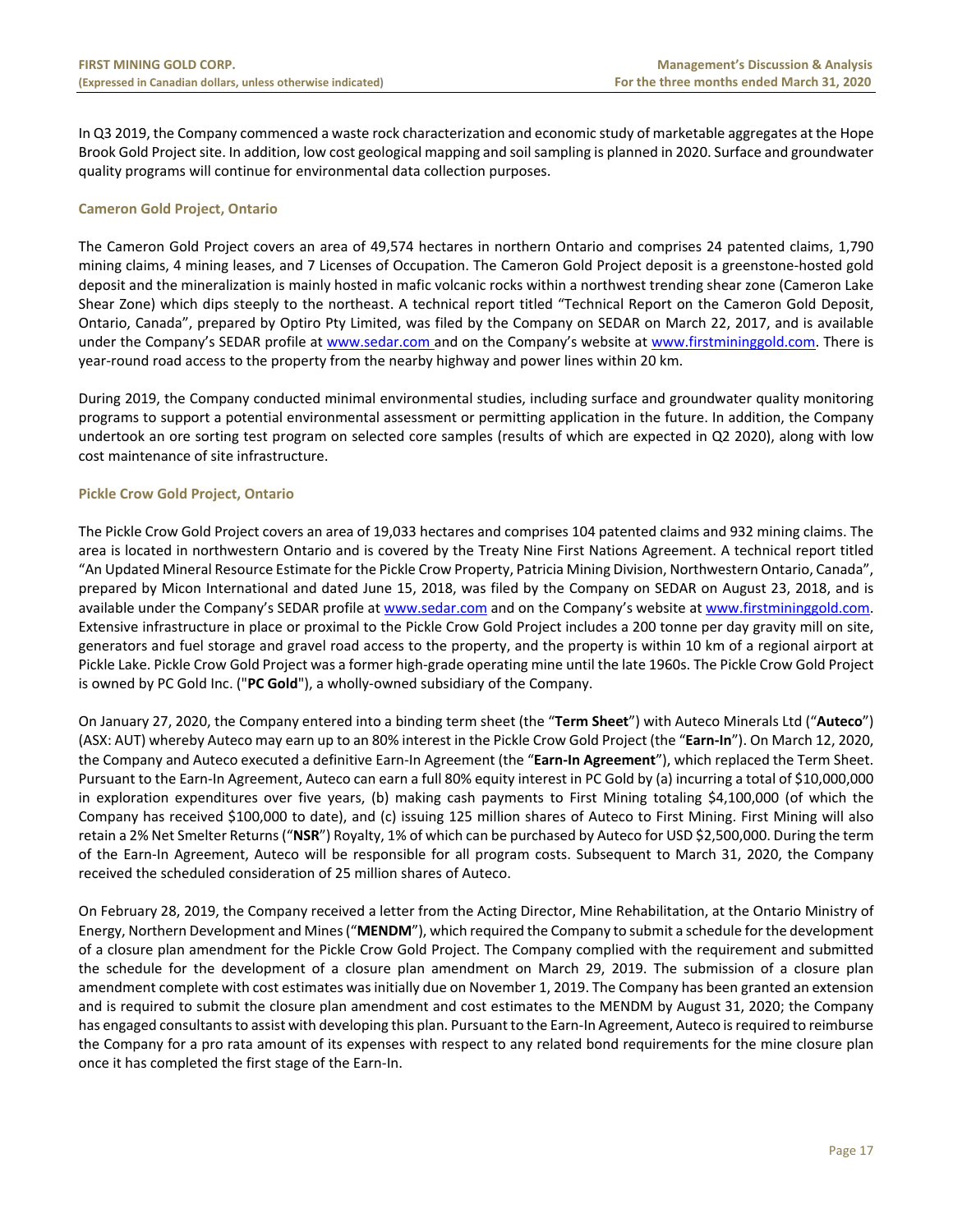# *Tier 2 and 3 Projects*

The following table sets out the Company's Tier 2 and 3 projects by region. These projects are 100%‐owned by the Company with the exception of Duparquet Gold Project. The Company has a 10% indirect ownership interest in the Duparquet Gold Project and a 100% interest in the Central Duparquet Property.

| <b>Canada</b>             | <b>USA</b>                              |
|---------------------------|-----------------------------------------|
| Duquesne, Québec          | Turquoise Canyon, Nevada <sup>(1)</sup> |
| Pitt, Québec              |                                         |
| Duparquet, Québec         |                                         |
| Joutel, Québec            |                                         |
| Morris, Québec            |                                         |
| Horseshoe Island, Ontario |                                         |
| Lac Virot, Newfoundland   |                                         |

(1) Property under option to a third party. Please see further discussion below.

For further information on the Company's Tier 2 and 3 projects, see the Company's Annual Information Form for the year ended December 31, 2019 which is available under the Company's SEDAR profile at www.sedar.com, as an exhibit to the Company's Form 40‐F on EDGAR at www.sec.gov, and on the Company's website at www.firstmininggold.com.

# **NSR on the Duquesne Gold Project, Québec**

In connection with an agreement entered into by Clifton Star Resources Inc. ("**Clifton Star**") on July 31, 2012, prior to its acquisition by First Mining, Clifton Star purchased 0.5% of a 3% NSR royalty on the Duquesne Gold Project for \$1,000,000 in cash. Per the terms of this agreement, beginning June 2019, the remaining 2.5% NSR must be purchased over the ensuing five years in tranches of 0.5% for \$1,000,000 for each tranche. Management is currently in discussions with the royalty owners regarding potential amendments to the timing and amount of any future payments related to this royalty repurchase.

# **Recent Developments**

On April 28, 2020, the Company entered into a share purchase agreement with a third‐party private company (the "**Purchaser**") pursuant to which the Purchaser acquired all of the issued and outstanding shares of 0924682 B.C. Ltd. and 1089568 B.C. Ltd., two wholly‐owned subsidiaries of the Company that hold all of the shares of two Mexican companies that own all of the Company's Mexican mineral properties. As a result, the Purchaser has acquired all 11 Mexican mineral properties that were previously held by the Company, for nominal cash consideration, and granted the Company a 2% NSR on 10 of the 11 mineral properties. The Purchaser has the right to buy‐back 1% of each of these 10 NSRs by paying US\$1 million to the Company for each NSR in respect of which the buy‐back right is exercised. As of the date of this transaction with the Purchaser, First Mining no longer holds any mineral properties in Mexico, and this will allow the Company to focus its capital and resources on its Canadian mineral properties.

| Financial Results (in \$000s Except for per Share Amounts):     |   |                          |  |          |   |         |    |                          |    |          |   |         |                |         |
|-----------------------------------------------------------------|---|--------------------------|--|----------|---|---------|----|--------------------------|----|----------|---|---------|----------------|---------|
|                                                                 |   |                          |  |          |   |         |    |                          |    |          |   |         |                |         |
|                                                                 |   | 2020-Q1                  |  | 2019-Q4  |   | 2019-Q3 |    | 2019-Q2                  |    | 2019-Q1  |   | 2018-Q4 | 2018-Q3        | 2018-Q2 |
| Net Loss                                                        | Ş | (1, 462)                 |  | (2, 274) | S | (1,643) | -S | (1, 315)                 | \$ | (1, 727) | S | (5,658) | (937)          | (1,298) |
| Write-down of Mineral<br>Properties                             |   | $\overline{\phantom{0}}$ |  | -        |   | 341     |    | $\overline{\phantom{a}}$ |    | $\sim$   |   | 4,181   | $\overline{a}$ |         |
| Net Loss Excluding<br>Certain Non-cash<br>Items $(1)(2)$        |   | (990)                    |  | (1,402)  |   | (970)   |    | (840)                    |    | (1, 153) |   | (1,085) | (910)          | (1,213) |
| Basic and Diluted Net<br>Loss Per Share (in<br>$dollars)^{(3)}$ |   | (0.00)                   |  | (0.00)   |   | (0.01)  |    | (0.00)                   |    | (0.00)   |   | (0.01)  | (0.00)         | (0.00)  |

# **SELECTED QUARTERLY FINANCIAL INFORMATION**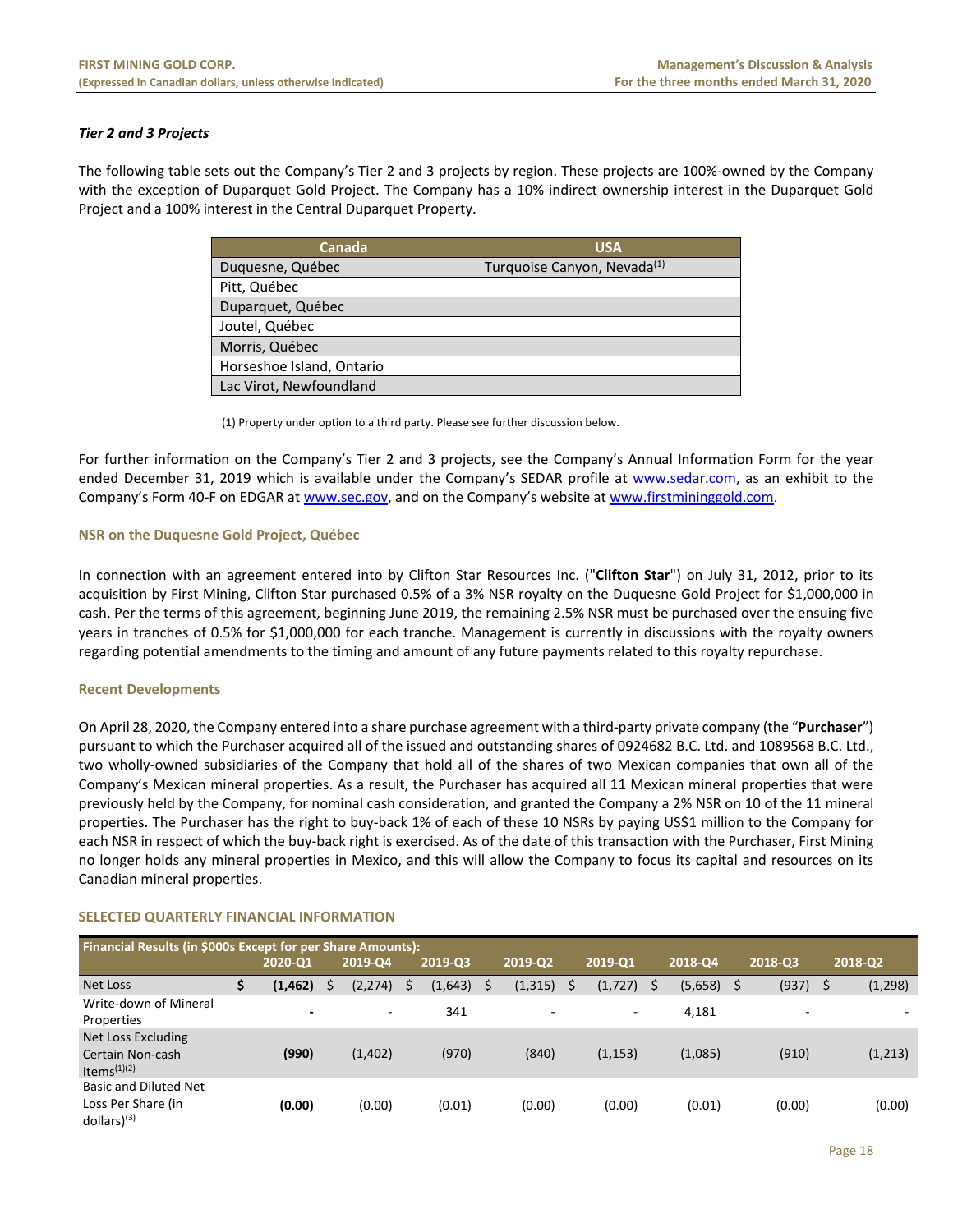| <b>Financial Position (in \$000s):</b>  |   |         |         |   |         |   |         |   |         |   |            |            |   |                          |
|-----------------------------------------|---|---------|---------|---|---------|---|---------|---|---------|---|------------|------------|---|--------------------------|
| Cash and Cash<br>Equivalents            |   | 10,497  | 5,902   |   | 5,687   |   | 8,396   |   | 3,059   |   | 5,115      | 6,950      |   | 9,585                    |
| Working Capital <sup>(1)</sup>          |   | 9.946   | 5.780   |   | 8,360   |   | 10,627  |   | 5,491   |   | 7,536      | 9.688      |   | 12,463                   |
| <b>Mineral Properties</b>               |   | 256,532 | 252,815 |   | 248,509 |   | 246,411 |   | 245,169 |   | 244,129    | 246,652    |   | 245,199                  |
|                                         |   |         |         |   |         |   |         |   |         |   |            |            |   |                          |
| <b>Total Assets</b>                     |   | 276,776 | 268,020 |   | 263,470 |   | 263,381 |   | 256,463 |   | 257,532    | 262,146    |   | 263,586                  |
| <b>Total Non-Current</b><br>Liabilities | Ş | 3,306   | 3.139   | S | ٠       | S | $\sim$  | S | $\sim$  | Ŝ | $\sim$ $-$ | $\sim 100$ | S | $\overline{\phantom{a}}$ |

(1) These are non‐IFRS measures with no standardized meaning under IFRS. For further information and a detailed reconciliation, please refer to the section in this MD&A titled "Non‐IFRS Measures".

(2) "The certain non-cash items excluded" refers to the "Share-based Payments", "Write-down of Mineral Properties", and "Deferred income tax expense (recovery)".

(3) The basic and diluted loss per share calculations result in the same amount due to the anti‐dilutive effect of outstanding stock options and warrants in all periods.

#### **Quarterly results are discussed relative to the preceding quarter's results in the following paragraphs**

The most significant variance in net loss quarter to quarter is due to non‐cash share‐based payments expense, which comprises the timing of stock option grants and associated vesting, the number of underlying options granted and the associated fair value dollar amount calculated at the time of the grant, and to a lesser extent any impairment and deferred income tax expenses. Similarly, non‐cash share‐based payments and impairment expenses explain the largest fluctuation in net loss excluding certain non‐cash items. In 2020‐Q1 there was a decrease in marketing expenses compared to 2019‐Q4 due to a reduction in marketing campaigns. In 2019‐Q4 a bonus accrual was recorded as at December 31, 2019, resulting in an increase in salaries when compared to the 2019‐Q3 and 2020‐Q1. In 2019‐Q3 there was an increase in professional fees in connection with the base shelf prospectus and arrangement of an ATM facility, and an increase in directors' fees. In 2019‐Q2 there was a decrease in marketing expenses compared to 2019‐Q1 due to fewer conferences attended and fewer marketing campaigns. In 2019‐Q1 there was an increase in marketing expenses compared to 2018‐Q4 due to an increase in conference attendance and marketing campaigns, which resulted in a higher net loss in 2019-Q1. Furthermore, in 2018-Q4 there was a \$4,181,000 noncash write-down of the Company's Mexican mineral properties and a non-recurring severance payment of \$300,000. In 2018-Q3 there was a decrease in marketing expenses as compared to 2018‐Q2, due to a reduction in marketing activities by the Company.

In terms of cash and cash equivalents, variances between quarters depend on the amount, type and timing of work being performed on the Company's mineral property portfolio, classified under investing activities in the statements of cash flows. In 2020-Q1, the Company completed a non-brokered private placement financing including the issuance of flow-through common shares, which provided net cash inflows of \$9,154,000, classified under financing activities in the statements of cash flows. In 2019-Q4, the Company completed a non-brokered private placement financing consisting of flow-through common shares, which provided net cash inflows of \$1,988,000, classified under financing activities in the statements of cash flows. In 2019‐Q4 and 2019‐Q3, the Company sold some of its marketable securities, which provided cash inflows of \$1,758,000, classified under investing activities in the statements of cash flows. In 2019‐Q2, the Company completed a non‐brokered private placement financing including the issuance of flow-through common shares, which provided net cash inflows of \$7,270,000, classified under financing activities in the statements of cash flows.

The fluctuation in total assets from one quarter to the next is primarily a function of decreases in cash used to fund operating activities, increases in cash from private placements, changes in the fair value of marketable securities and mineral property investments, and additions to or write-down of mineral property balances. It is worth noting that cash used in investing activities for the purposes of exploration and development work being performed on the Company's mineral properties remains within total assets, given that these amounts are capitalized in connection with the Company's accounting policies.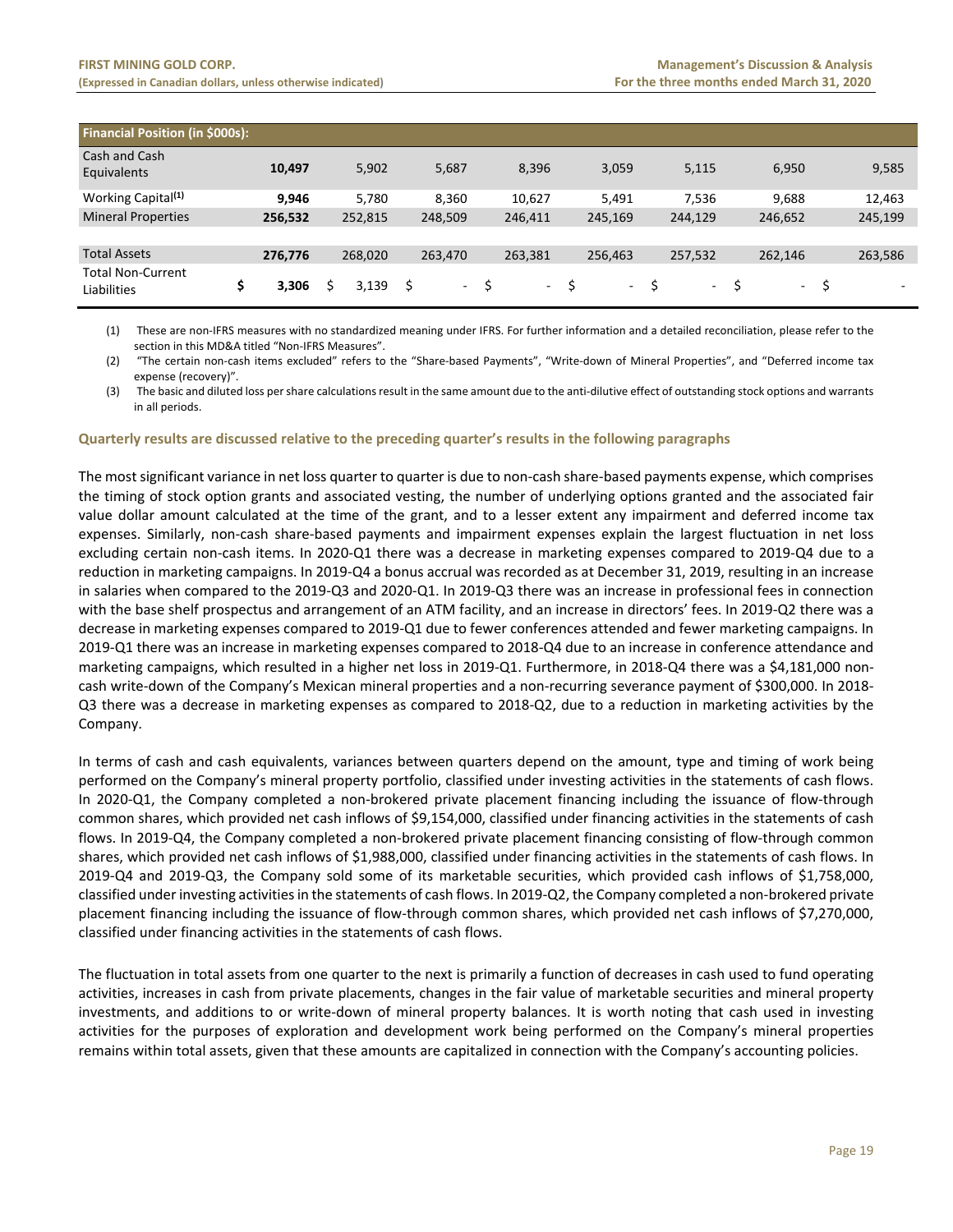# **MINERAL PROPERTY BALANCES**

As at March 31, 2020 and December 31, 2019, the Company had capitalized the following acquisition, exploration and evaluation costs to its mineral properties:

| (in \$000s)              |    |                                               |                      |       |                                                                        |                          |                                               |    |                                                                  |  |    |                                     |
|--------------------------|----|-----------------------------------------------|----------------------|-------|------------------------------------------------------------------------|--------------------------|-----------------------------------------------|----|------------------------------------------------------------------|--|----|-------------------------------------|
|                          |    | <b>Balance</b><br><b>December</b><br>31, 2019 | 2020<br>expenditures |       | <b>Option</b><br>payments<br>received and<br>expenditures<br>recovered |                          | <b>Currency</b><br>translation<br>adjustments |    | <b>Disposal</b><br>or write-<br>down of<br>mineral<br>properties |  |    | <b>Balance</b><br>March 31,<br>2020 |
| Springpole Gold Project  | \$ | 76,775                                        | \$                   | 2,468 | \$                                                                     |                          | \$                                            |    | \$                                                               |  | \$ | 79,243                              |
| Goldlund Gold Project    |    | 98,894                                        |                      | 1,007 |                                                                        | $\overline{\phantom{a}}$ |                                               |    |                                                                  |  |    | 99,901                              |
| Hope Brook Gold Project  |    | 20,071                                        |                      | 152   |                                                                        | $\overline{\phantom{a}}$ |                                               |    |                                                                  |  |    | 20,223                              |
| Cameron Gold Project     |    | 27,374                                        |                      | 55    |                                                                        |                          |                                               |    |                                                                  |  |    | 27,429                              |
| Pickle Crow Gold Project |    | 19,263                                        |                      | 56    |                                                                        | (100)                    |                                               |    |                                                                  |  |    | 19,219                              |
| Duquesne Gold Project    |    | 5,133                                         |                      | 4     |                                                                        | $\overline{\phantom{a}}$ |                                               |    |                                                                  |  |    | 5,137                               |
| Pitt Gold Project        |    | 2,084                                         |                      |       |                                                                        | -                        |                                               |    |                                                                  |  |    | 2,084                               |
| <b>Others</b>            |    | 2,615                                         |                      | 13    |                                                                        | $\overline{\phantom{a}}$ |                                               |    |                                                                  |  |    | 2,628                               |
| <b>Canada Total</b>      | \$ | 252,209                                       | \$                   | 3,755 | \$                                                                     | (100)                    | \$                                            |    | \$                                                               |  | \$ | 255,864                             |
| <b>Mexico</b>            |    | 154                                           |                      | 5     |                                                                        |                          |                                               | 15 |                                                                  |  |    | 174                                 |
| <b>USA</b>               |    | 452                                           |                      |       |                                                                        |                          |                                               | 42 |                                                                  |  |    | 494                                 |
| <b>Total</b>             | \$ | 252,815                                       | \$                   | 3,760 | \$                                                                     | (100)                    | \$                                            | 57 | \$                                                               |  | \$ | 256,532                             |

| (in \$000s)              |    |                                        |                      |                |                                                                        |       |                                               |                          |                                                                  |       |    |                                               |
|--------------------------|----|----------------------------------------|----------------------|----------------|------------------------------------------------------------------------|-------|-----------------------------------------------|--------------------------|------------------------------------------------------------------|-------|----|-----------------------------------------------|
|                          |    | <b>Balance</b><br>December 31,<br>2018 | 2019<br>expenditures |                | <b>Option</b><br>payments<br>received and<br>expenditures<br>recovered |       | <b>Currency</b><br>translation<br>adjustments |                          | <b>Disposal</b><br>or write-<br>down of<br>mineral<br>properties |       |    | <b>Balance</b><br><b>December</b><br>31, 2019 |
| Springpole Gold Project  | \$ | 73,378                                 | \$                   | 3,397          | \$                                                                     |       | \$                                            | ۰.                       | \$                                                               |       | \$ | 76,775                                        |
| Goldlund Gold Project    |    | 96,604                                 |                      | 2,290          |                                                                        |       |                                               |                          |                                                                  |       |    | 98,894                                        |
| Hope Brook Gold Project  |    | 19,581                                 |                      | 490            |                                                                        |       |                                               |                          |                                                                  |       |    | 20,071                                        |
| Cameron Gold Project     |    | 27,032                                 |                      | 342            |                                                                        |       |                                               | ۰                        |                                                                  |       |    | 27,374                                        |
| Pickle Crow Gold Project |    | 16,754                                 |                      | 2,559          |                                                                        | (50)  |                                               | -                        |                                                                  |       |    | 19,263                                        |
| Duquesne Gold Project    |    | 5,091                                  |                      | 42             |                                                                        |       |                                               | $\overline{\phantom{0}}$ |                                                                  |       |    | 5,133                                         |
| Pitt Gold Project        |    | 2,082                                  |                      | $\overline{2}$ |                                                                        |       |                                               | -                        |                                                                  |       |    | 2,084                                         |
| <b>Others</b>            |    | 2,559                                  |                      | 56             |                                                                        |       |                                               | $\overline{\phantom{0}}$ |                                                                  |       |    | 2,615                                         |
| <b>Canada Total</b>      | \$ | 243,081                                | \$                   | 9,178          | \$                                                                     | (50)  | \$                                            | $\overline{\phantom{0}}$ | \$                                                               |       | \$ | 252,209                                       |
| <b>Mexico</b>            |    | 244                                    |                      | 99             |                                                                        | (179) |                                               | (10)                     |                                                                  |       |    | 154                                           |
| <b>USA</b>               |    | 804                                    |                      | 46             |                                                                        | (25)  |                                               | (32)                     |                                                                  | (341) |    | 452                                           |
| <b>Total</b>             | \$ | 244,129                                | \$                   | 9,323          | S                                                                      | (254) | \$                                            | (42)                     | \$                                                               | (341) | Ś  | 252,815                                       |

The Company continues with its environmental data collection, permitting and Indigenous consultation processes at its Tier 1 Canadian mineral properties, focusing primarily on Springpole Gold Project and Goldlund Gold Project. At Springpole Gold Project, the goal in 2020 is to continue to advance permitting and to substantially complete the PFS. At Goldlund Gold Project, the focus in 2020 is to follow up on the successful 2019 drill program by continuing to define the broader regional potential of the project and upgrade inferred mineral resources to indicated mineral resources within the current resource area. Regarding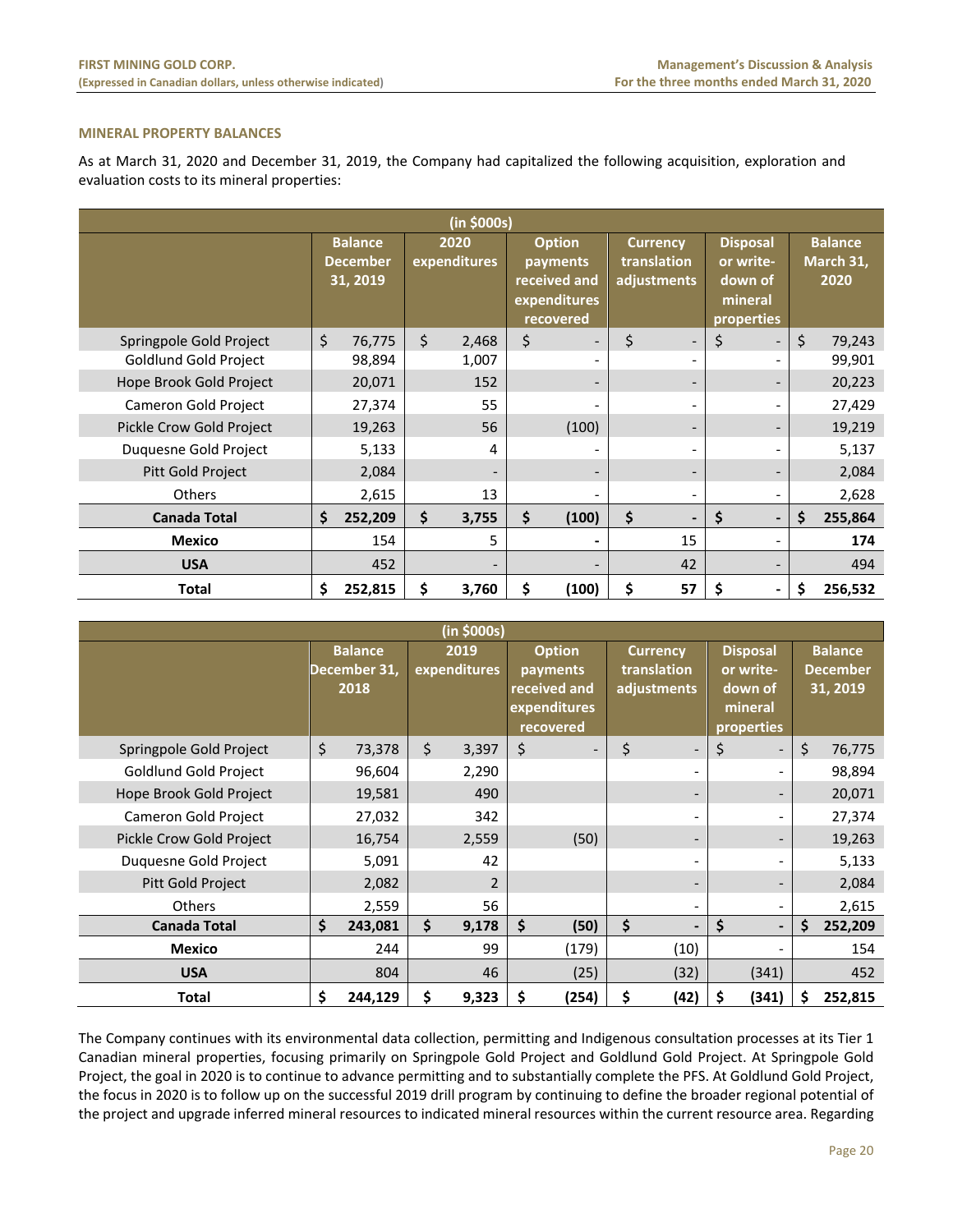First Mining's broader gold asset portfolio, including the Hope Brook Gold Project and Cameron Gold Project, the priority is to complete low-spend, incremental work, including baseline environmental studies, internal scoping studies and potential reconnaissance mapping and exploration work.

In addition to the above mineral property balances, \$5,733,000 (December 31, 2019 ‐ \$5,398,000) is recorded as mineral property investments on the statements of financial position, which represents the Company's 10% indirect interest in the Duparquet Gold Project in Québec, Canada. During the three months ended March 31, 2020, Management determined that there was an increase in the fair value of mineral property investments and a fair value gain of \$335,000 (three months ended March 31, 2019 ‐ \$nil) was recorded.

The Company's \$3,760,000 expenditures on mineral properties during the three months ended March 31, 2020 (three months ended March 31, 2019 - \$1,117,000) are primarily related to the following:

# **Springpole Gold Project**

During the three months ended March 31, 2020, the Company incurred expenditures of \$418,000 in connection with metallurgical and geotechnical drilling, \$351,000 in connection with pre‐feasibility work, and \$326,000 in connection with the continuation of environmental fieldwork. In the prior year period, the Company incurred expenditures of \$124,000 in connection with the completion of metallurgical testwork and \$30,000 in connection with the continuation of environmental fieldwork.

# **Goldlund Gold Project**

During the three months ended March 31, 2020, the Company incurred \$1,005,000 in connection with the 2020 drill campaign of approximately 4,800 m. In contrast, in the prior year period the Company incurred \$49,000 in connection with the reporting of an updated mineral resource estimate for Goldlund Gold Project, which incorporated management salary allocations.

# **Hope Brook Gold Project**

During the three months ended March 31, 2020, the Company incurred expenditures of \$96,000 for an aggregate study and made its annual advanced royalty payment of \$20,000 on the Hope Brook Gold Project. In the prior year period, the Company made its annual advanced royalty payment on the Hope Brook Gold Project and conducted aquatic environmental baseline studies.

# **Pickle Crow Gold Project**

During the three months ended March 31, 2020, the Company incurred \$19,000 in mineral land taxes, and received consideration of \$100,000 from Auteco per terms of the Earn-In Agreement.

# **Other Mineral Properties**

Net expenditures on the Company's other mineral properties were \$77,000 in the first quarter 2020, compared with net expenditures of \$86,000 in 2019.

# **Share‐based Payments (non‐cash)**

During the three months ended March 31, 2020, the Company capitalized \$224,000 in share-based payments compared to \$151,000 in 2019, which is predominantly a function of the higher number of options granted.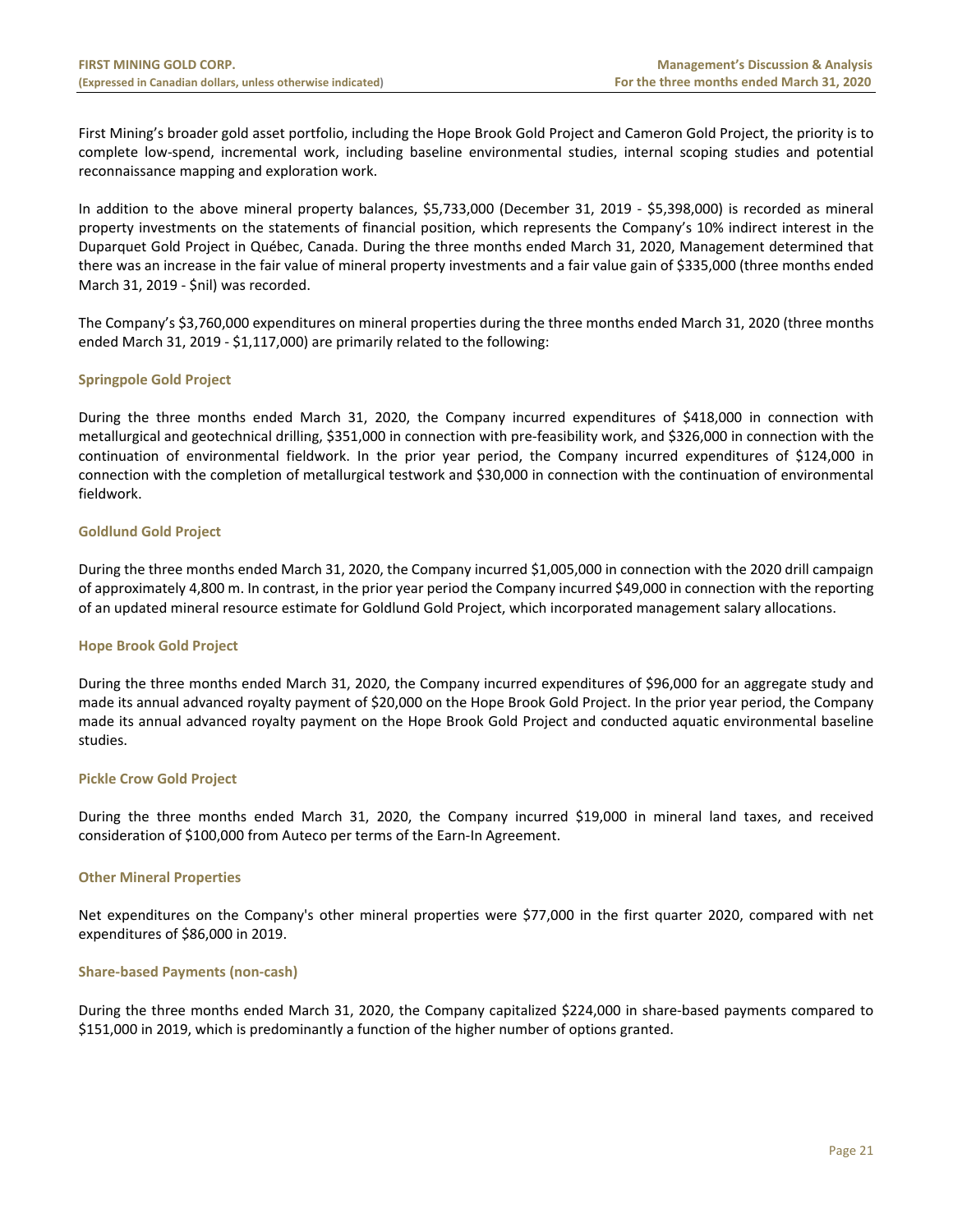# **RESULTS OF CONTINUING OPERATIONS**

#### *For the three months ended March 31, 2020 and 2019*

Unless otherwise stated, the following financial data was prepared on a basis consistent with IFRS and extracted from the Condensed Interim Consolidated Financial Statements:

| (in \$000s)                                      | <b>Three months ended</b><br>March 31, |                     |          |  |  |  |  |
|--------------------------------------------------|----------------------------------------|---------------------|----------|--|--|--|--|
|                                                  | 2020                                   |                     | 2019     |  |  |  |  |
|                                                  |                                        |                     |          |  |  |  |  |
| <b>OPERATING EXPENSES</b>                        |                                        |                     |          |  |  |  |  |
| General and administration                       | \$<br>520                              | $\ddot{\mathsf{S}}$ | 537      |  |  |  |  |
| Exploration and evaluation                       | 159                                    |                     | 188      |  |  |  |  |
| Investor relations and marketing communications  | 236                                    |                     | 414      |  |  |  |  |
| Corporate development and due diligence          | 71                                     |                     | 32       |  |  |  |  |
| Share-based payments (non-cash)                  | 405                                    |                     | 574      |  |  |  |  |
| Loss from operational activities                 | (1, 391)                               |                     | (1,745)  |  |  |  |  |
| <b>OTHER ITEMS</b>                               |                                        |                     |          |  |  |  |  |
| Foreign exchange loss                            | (22)                                   |                     | (2)      |  |  |  |  |
| Other expenses                                   | (20)                                   |                     | (64)     |  |  |  |  |
| Interest and other income                        | 38                                     |                     | 84       |  |  |  |  |
| Loss before income taxes                         | \$<br>$(1,395)$ \$                     |                     | (1, 727) |  |  |  |  |
| Deferred income tax expense (non-cash)           | (67)                                   |                     |          |  |  |  |  |
| <b>Net loss</b>                                  | \$<br>$(1,462)$ \$                     |                     | (1, 727) |  |  |  |  |
| Other comprehensive income (loss)                |                                        |                     |          |  |  |  |  |
| Items that will not be reclassified to net loss: |                                        |                     |          |  |  |  |  |
| Marketable securities fair value (loss) gain     | (377)                                  |                     | 12       |  |  |  |  |
| Mineral property investments fair value gain     | 335                                    |                     |          |  |  |  |  |
| Items that may be reclassified to net loss:      |                                        |                     |          |  |  |  |  |
| Currency translation adjustment                  | 64                                     |                     | (24)     |  |  |  |  |
| Other comprehensive income (loss)                | 22                                     |                     | (12)     |  |  |  |  |
| <b>Total comprehensive loss</b>                  | \$<br>$(1,440)$ \$                     |                     | (1,739)  |  |  |  |  |

#### *First Quarter 2020 Compared to First Quarter 2019*

For the three months ended March 31, 2020, loss from operational activities (excluding write-down of mineral properties) has decreased by \$354,000 compared to the three months ended March 31, 2019. This change was explained by the following:

#### **Investor Relations and Marketing Communications**

Investor relations and marketing communications decreased by \$178,000 during the three months ended March 31, 2020 compared to the same period in 2019. This decrease is predominantly due to the Company conducting fewer marketing activities during the first quarter 2020.

# **Other Functional Expenses**

The amounts in general and administration; exploration and evaluation; and corporate development and due diligence were comparable between periods.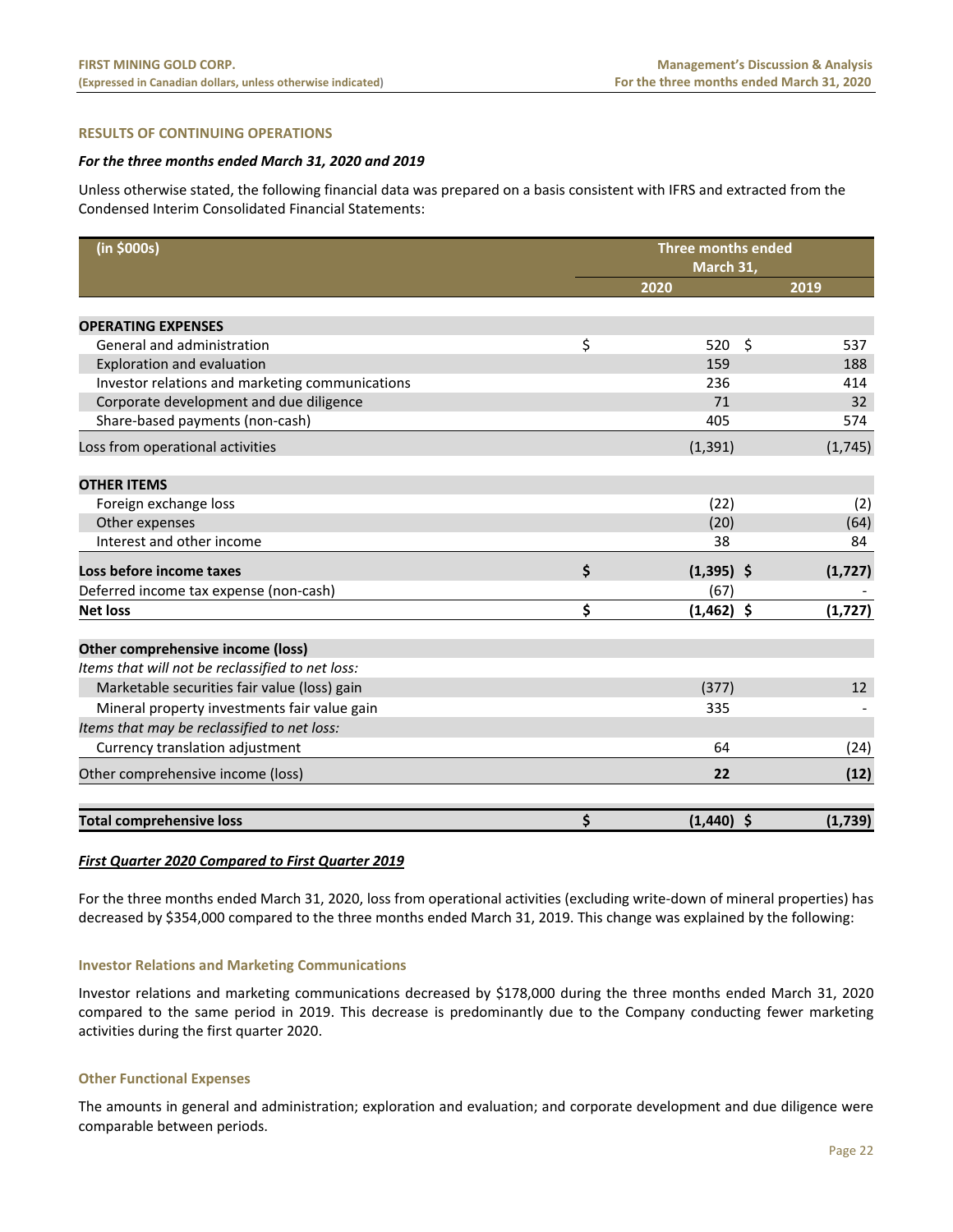# **Share‐based Payments (non‐cash)**

Share‐based payments decreased by \$169,000 during the three months ended March 31, 2020 compared to the same period in 2019, primarily due to a lower fair value per option in 2019 (\$0.12 per option in 2020 compared to \$0.23 per option in 2019).

# **FINANCIAL CONDITION, LIQUIDITY AND CAPITAL RESOURCES**

| (in \$000s)                                | Three months ended March 31, |              |  |         |  |  |
|--------------------------------------------|------------------------------|--------------|--|---------|--|--|
|                                            |                              | 2020         |  | 2019    |  |  |
| <b>CASH PROVIDED BY (USED IN)</b>          |                              |              |  |         |  |  |
| Operating activities                       | \$                           | $(1,313)$ \$ |  | (1,073) |  |  |
| Investing activities                       |                              | (3,286)      |  | (983)   |  |  |
| Financing activities                       |                              | 9,187        |  |         |  |  |
| Foreign exchange effect on cash            |                              |              |  |         |  |  |
| <b>CHANGE IN CASH AND CASH EQUIVALENTS</b> |                              | 4,595        |  | (2,056) |  |  |
| Working capital $(1)$                      |                              | 9,946        |  | 5,491   |  |  |
| Cash and cash equivalents, beginning       |                              | 5,902        |  | 5,115   |  |  |
| Cash and cash equivalents, ending          |                              | 10,497       |  | 3,059   |  |  |

(1) Working capital is a non‐IFRS measurement with no standardized meaning under IFRS and may not be comparable to similar financial measures presented by other issuers. For further information and a detailed reconciliation, please see the section "*Non‐IFRS Measures – Working Capital*".

# **Cash and Cash Equivalents**

The increase of \$4,595,000 in cash and cash equivalents from \$5,902,000 at December 31, 2019 to \$10,497,000 at March 31, 2020 was primarily due to cash raised from the 2020 Offering and Ausenco Offering, offset by cash used in operating activities and investing activities which comprised technical analysis, drilling, environmental and permitting activities at Springpole Gold Project and Goldlund Gold Project.

# **Operating Activities**

Cash used in operating activities increased by \$240,000 during the three months ended March 31, 2020 compared to the same period in 2019. This increase was driven by changes in working capital and in particular timing of accounts payable payments during the three months ended March 31, 2020.

# **Investing Activities**

For the period ended March 31, 2020, the cash used in investing activities of \$3,286,000 was primarily a result of Canadian mineral property expenditures including the completion of metallurgical and geotechnical drilling and further hydrogeological studies for Springpole Gold Project, completion of the 2019 drill program and initial phase of the drill Program at the Main Zone at Goldlund Gold Project. In the prior year period, the cash used in investing activities of \$983,000 was primarily a result of Canadian mineral property expenditures including the updated mineral resource estimate for Goldlund Gold Project and completion of metallurgical tests for Springpole Gold Project. For the year 2019, the Company spent approximately \$2,080,000 for exploration expenditures on the Goldlund Gold Project, including 6,130 m of drilling consisting of 32 holes. For the three months ended March 31, 2020, the Company spent approximately \$910,000 for exploration expenditures on the Goldlund Gold Project, including 4,800 m of drilling consisting of 25 holes.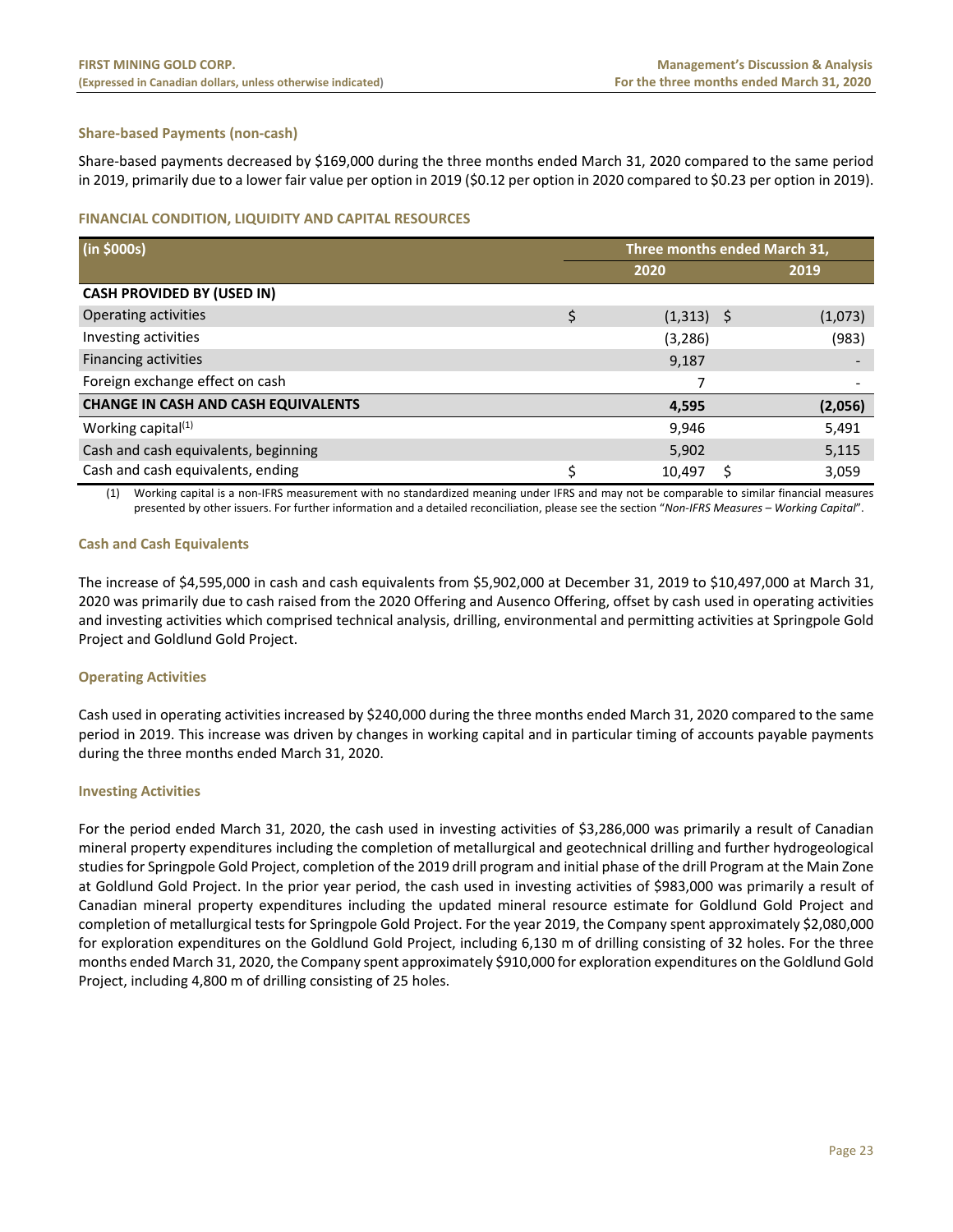# **Financing Activities**

Cash raised from financing activities during the three months ended March 31, 2020 was \$9,187,000, of which \$8,404,000 (three months ended March 31, 2019 ‐ \$nil) related to the funds raised from the 2020 Offering, \$750,000 (three months ended March 31, 2019 ‐ \$nil) related to the funds raised from the Ausenco Offering, and \$60,000 (three months ended March 31, 2019 ‐ \$nil) related to the exercise of stock options. In addition, \$27,000 (three months ended March 31, 2019 ‐ \$nil) was incurred for settlement of the lease liability and associated finance costs.

# **Trends in Liquidity, Working Capital, and Capital Resources**

As at March 31, 2020, the Company has working capital of \$9,946,000. The Company has no history of revenues from its operating activities. The Company is not in commercial production on any of its mineral properties and accordingly does not generate cash from operations. During the three months ended March 31, 2020, the Company had negative cash flow from operating activities. The Company anticipates it will have negative cash flow from operating activities in future periods.

The Company has, in the past and during the three months ended March 31, 2020, financed its activities by raising capital through issuances of new shares. In addition to adjusting spending, disposing of assets and seeking other non‐equity sources of financing, the Company will remain reliant on equity markets for raising capital until it can generate positive cash flow from operations to finance its exploration and development programs.

The Company believes it has sufficient cash resources to maintain its mineral properties in good standing for the next twelve months.

# **FINANCIAL LIABILITIES AND COMMITMENTS**

The Company's financial liabilities as at March 31, 2020 are summarized as follows:

| (in \$000s)                              | <b>Contractual Cash</b><br><b>Flows</b> |       | Less than 1<br>year | $1 - 3$<br>4 – 5<br>vears<br>vears |  | After 5<br>vears |  |                          |
|------------------------------------------|-----------------------------------------|-------|---------------------|------------------------------------|--|------------------|--|--------------------------|
| Accounts payable and accrued liabilities |                                         | 1,691 | \$1.691             | -                                  |  | -                |  |                          |
| Lease liability                          |                                         | 800   | 163                 | 497                                |  | 140              |  | $\overline{\phantom{0}}$ |
| <b>Total</b>                             |                                         | 2,491 | \$1,854             | 497                                |  | 140              |  |                          |

Other material financial commitments as at March 31, 2020 consist of flow‐through expenditure commitments of \$1,174,000 (2019 ‐ \$nil) to be incurred prior to December 31, 2020 to fulfill flow‐through requirements from the Company's December 18, 2019 private placement, and \$2,086,000 (2019 ‐ \$nil) to be incurred prior to December 31, 2021 fulfill flow‐through requirements from the Company's February 14, 2020 private placement. Management is of the view that the above financial liabilities and commitments will be sufficiently funded by current working capital.

# **OUTLOOK**

First Mining is a Canadian‐focused gold exploration and development company advancing a large resource base of 7.4 million ounces of gold in the measured and indicated categories and 3.8 million ounces of gold in the inferred category. First Mining's primary focus is the development and permitting of its Springpole Gold Project and the advanced exploration of its Goldlund Gold Project, both located in northwestern Ontario. Springpole Gold Project is one of the largest undeveloped gold assets in Canada, with permitting and a Pre‐Feasibility Study underway. Goldlund Gold Project is an advanced exploration stage asset where drilling is ongoing to define both the extension of the existing resource area and to better define the regional scale potential. First Mining's eastern Canadian property portfolio also includes Cameron Gold Project, Hope Brook Gold Project, Duparquet Gold Project, Duquesne Gold Project and Pitt Gold Project, and Pickle Crow Gold Project under the recently announced earn‐in agreement with Auteco Minerals Ltd.

The Company continues its Indigenous community consultations related to its core Canadian mineral properties, and has been engaged in significant consultation efforts with local Indigenous communities in the Springpole Gold Project area since 2018 to support the ongoing federal and provincial EA processes, and in preparation for the Springpole Gold Project EIS.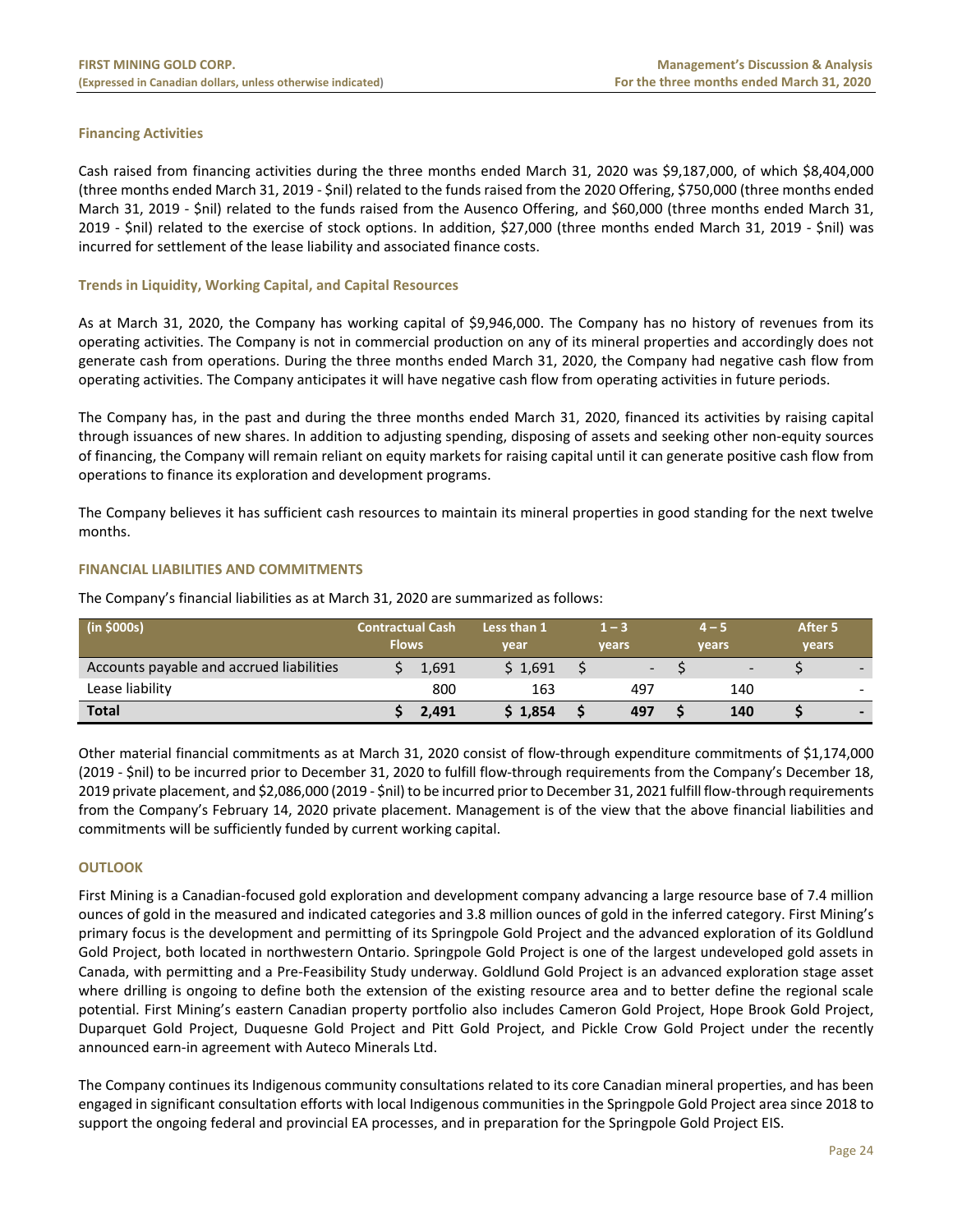The following is a summary of ongoing activities planned for 2020:

- The Company is planning to submit a final ToR to MECP for Springpole Gold Project. The ToR will provide a framework for the preparation of a provincial EA, and it will set out the Company's work plan for addressing the legislated requirements of the Ontario *Environmental Assessment Act* when preparing the provincial EA. The Company is also working on the Federal EA under the *Canadian Environmental Assessment Act*.
- The Company is continuing to advance the Springpole Gold Project PFS, which is targeted for completion in Q1 2021, and data collection and compilation of the EIS, which is targeted for submission in 2021 as well.
- The Company plans to complete additional resource definition and regional exploration drilling at Goldlund Gold Project.
- Ongoing technical and economic evaluations are underway at Hope Brook Gold Project, Cameron Gold Project and at the Québec projects to gain a better understanding of the potential of these projects.
- Auteco is expected to produce an updated resource estimate and commence drilling at Pickle Crow Gold Project, and are required to spend \$750,000 on exploration within the first 12 months of the Earn-In Agreement, by Q1 2021.

# **FINANCIAL INSTRUMENTS**

# **Cash and Cash Equivalents**

Cash and cash equivalents include cash and short‐term deposits that are readily convertible to known amounts of cash and which are subject to an insignificant risk of changes in value. The carrying amounts approximate fair value due to the shortterm maturities of these instruments.

Cash and cash equivalents are mainly held in interest bearing accounts at large Canadian financial institutions.

# **Marketable Securities**

During the three months ended March 31, 2020, the Company held shares in Gainey Capital Corp. ("**Gainey**"), which the Company received pursuant to the Option Agreement with Gainey on the Las Margaritas gold project, and other investments in publicly traded companies within the mining industry for strategic purposes.

| (in \$000s)                               | <b>Silver One</b><br><b>Resources Inc.</b> |                          | <b>Gainey Capital</b><br>Corp. | <b>Other Marketable</b><br><b>Securities</b> | Total |
|-------------------------------------------|--------------------------------------------|--------------------------|--------------------------------|----------------------------------------------|-------|
| Balance as at December 31, 2019           |                                            | $\blacksquare$           | 74 S                           | 1.701                                        | 1.775 |
| Loss recorded in other comprehensive loss |                                            | $\overline{\phantom{a}}$ | (37)                           | (340)                                        | (377) |
| Balance as at March 31, 2020              |                                            | $\blacksquare$           | 37                             | 1.361                                        | 1,398 |

| (in \$000s)                                      | <b>Silver One</b><br><b>Resources Inc.</b> |  | <b>Gainey Capital</b><br>Corp. |  | Other Marketable<br><b>Securities</b> |  | <b>Total</b> |
|--------------------------------------------------|--------------------------------------------|--|--------------------------------|--|---------------------------------------|--|--------------|
| Balance as at December 31, 2018                  | 990                                        |  | $\blacksquare$                 |  | 1,607                                 |  | 2,597        |
| Additions                                        | 60                                         |  | 171                            |  | $\overline{\phantom{a}}$              |  | 231          |
| <b>Dispositions</b>                              | (1,758)                                    |  | -                              |  | $\overline{\phantom{a}}$              |  | (1,758)      |
| Gain (loss) recorded in other comprehensive loss | 708                                        |  | (97)                           |  | 94                                    |  | 705          |
| Balance as at December 31, 2019                  | -                                          |  | 74                             |  | 1.701                                 |  | 1.775        |

The Company holds marketable securities of publicly traded companies as strategic investments and has less than a 10% equity interest in each of the investees. During the year ended December 31, 2019, the Company sold 6,250,000 common shares of Silver One for net proceeds of \$1,750,000 with original cost of \$6,360,000, and realized a cumulative loss on sale of \$4,610,000 in other comprehensive loss.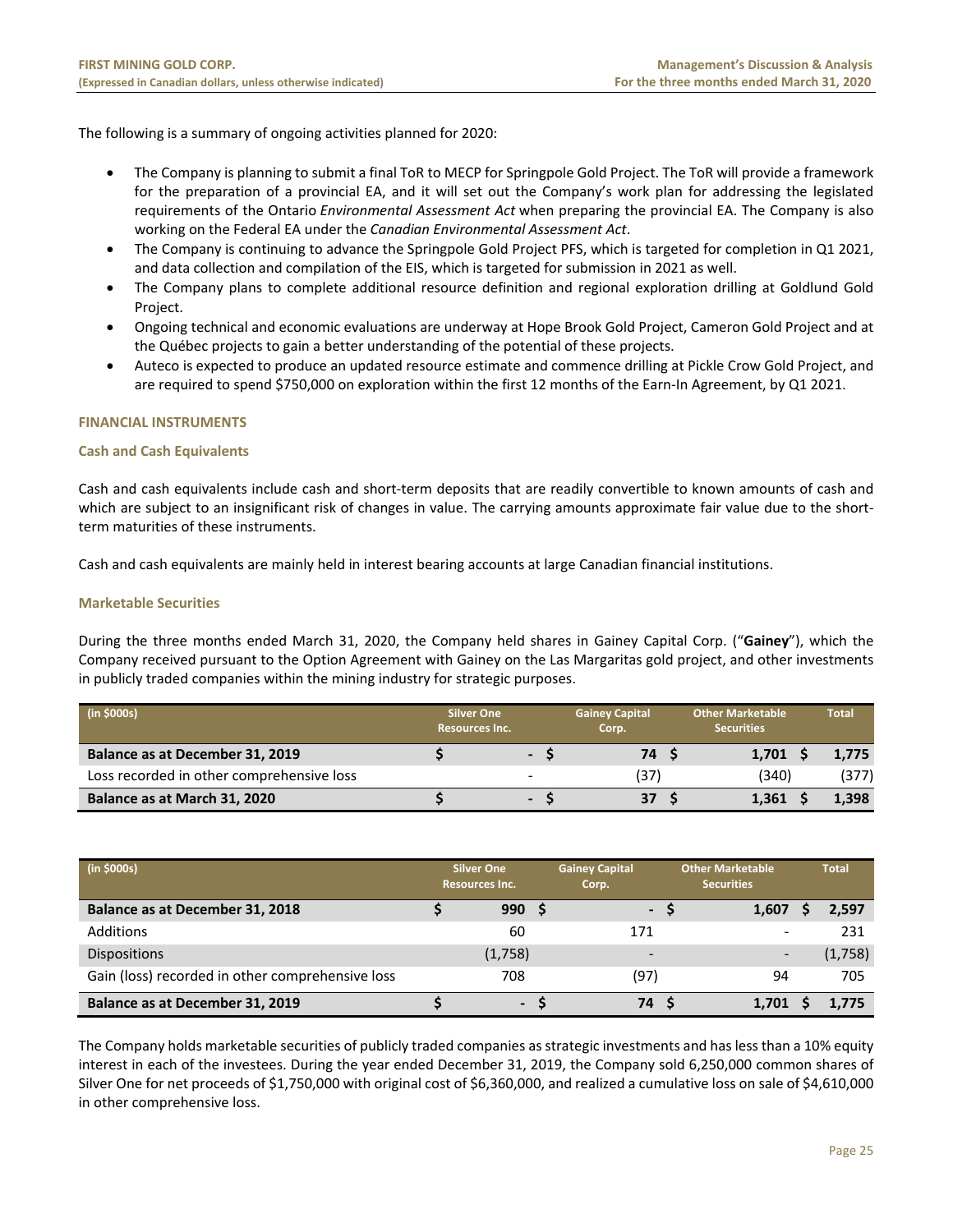# **Mineral Property Investments**

The Company, through its subsidiary Clifton Star, has a 10% equity interest in the shares of Beattie Gold Mines Ltd., 2699681 Canada Ltd., and 2588111 Manitoba Ltd., which are private companies which directly or indirectly own various mining concessions and surface rights, collectively known as the Duparquet Gold Project.

As there is no observable market data which can be used to determine the fair value of the Company's mineral property investments, management uses property specific and market‐based information to determine whether a significant change in the fair value of these investments has occurred. Factors that are considered include:

- Changes in the economic and regulatory environment for the jurisdiction in which the Duparquet Gold project is located;
- Gold spot prices over the period from the acquisition of the investment to March 31, 2020;
- The company's market capitalization per in‐situ ounce which are attributable to the Duparquet Gold project; and
- Recent transactions involving mineral properties located in Quebec.

As at March 31, 2020, Management determined, as a function of the rising gold price environment, that there was an increase in the fair value of mineral property investments and a fair value gain of \$335,000 was recorded (three months ended March 31, 2019 ‐ \$nil). As at March 31, 2020, the fair value of the Company's mineral property investments was \$5,733,000 (December 31, 2019 – \$5,398,000).

# **RELATED PARTY TRANSACTIONS**

Amounts paid to related parties were incurred in the normal course of business and measured at the exchange amount, which is the amount agreed upon by the transacting parties and on terms and conditions similar to non-related parties. There were no significant transactions with related parties outside of the ordinary course of business during the period ended March 31, 2020.

# **OFF‐BALANCE SHEET ARRANGEMENTS**

The Company has no off‐balance sheet arrangements that have, or are reasonably likely to have, a current or future effect on the results of operations or financial condition of the Company including, without limitation, such considerations as liquidity and capital resources.

# **NON‐IFRS MEASURES**

The Company has included a non‐IFRS measure for "net loss excluding write‐down of mineral properties (non‐cash)", "net loss excluding share‐based payments, write‐down of mineral properties (non‐cash) and deferred income tax expense (recovery) (non-cash)" and "working capital" in this MD&A which should be read in conjunction with its financial statements which are presented in accordance with IFRS. The Company believes that these measures provide investors with an improved ability to evaluate the performance of the Company. Non‐IFRS measures do not have any standardized meaning prescribed under IFRS. Therefore, such measures may not be comparable to similar measures employed by other companies. The data is intended to provide additional information and should not be considered in isolation or as a substitute for measures of performance prepared in accordance with IFRS.

The Company determines working capital and net loss excluding share‐based payments (non‐cash), write‐down of mineral properties (non‐cash) and deferred income tax expense (recovery) (non‐cash) as follows:

# Quarterly Reconciliations:

| Reconciliation as of the end of the period (in \$000s) | 2020-01 | 2019-04 | 2019-03  | 2019-02  |
|--------------------------------------------------------|---------|---------|----------|----------|
| Current assets                                         | 12.977  | 8.329   | 9,713    | 11,747   |
| Less current liabilities                               | (3,031) | (2,549) | (1, 353) | (1, 120) |
| <b>Working capital</b>                                 | 9,946   | 5,780   | 8.360    | 10,627   |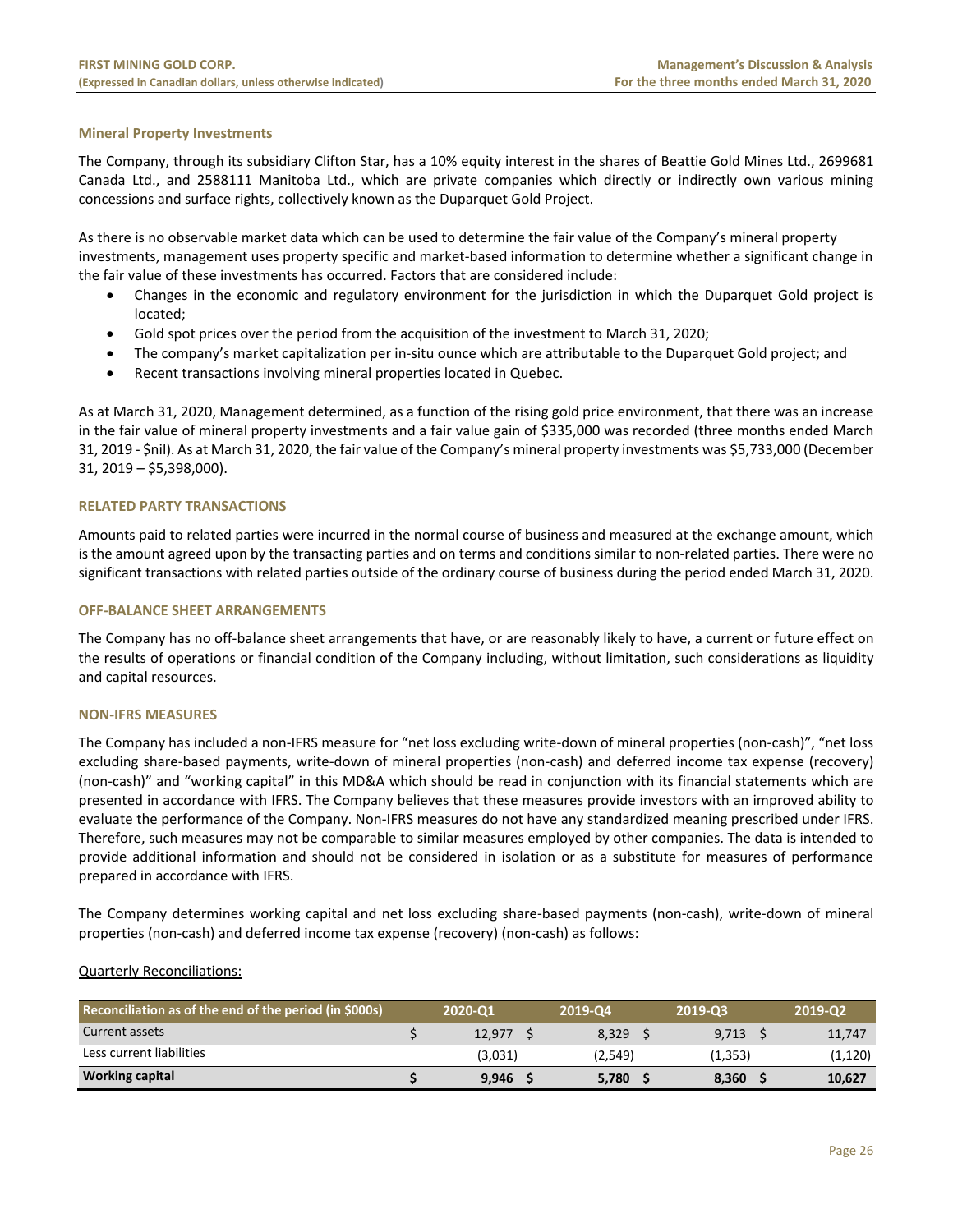#### **FIRST MINING GOLD CORP. Management's Discussion & Analysis** (Expressed in Canadian dollars, unless otherwise indicated) *Expressed in Canadian dollars, unless otherwise indicated*

| Reconciliation as of the end of the period (in \$000s) | 2019-01 | 2018-04 | 2018-03 | 2018-02 |
|--------------------------------------------------------|---------|---------|---------|---------|
| Current assets                                         | 6.018   | 8.118   | 10.166  | 13,036  |
| Less current liabilities                               | (527)   | (582)   | (478)   | (573)   |
| <b>Working capital</b>                                 | 5.491   | 7.536   | 9.688   | 12,463  |

| Reconciliation for the three months ended (in \$000s)          | 2020-Q1  | 2019-Q4                  | 2019-03      | 2019-Q2  |
|----------------------------------------------------------------|----------|--------------------------|--------------|----------|
| Net loss                                                       | (1, 462) | $(2,274)$ \$             | $(1,643)$ \$ | (1, 315) |
| Excluding share-based payments (non-cash)                      | 405      | 215                      | 332          | 475      |
| Excluding write-down of mineral properties (non-cash)          | -        | $\overline{\phantom{0}}$ | 341          |          |
| Excluding deferred income tax expense (recovery)<br>(non-cash) | 67       | 657                      | (141)        |          |
| Net loss excluding certain non-cash items $(1)$                | (990)    | $(1,402)$ \$             | $(1,111)$ \$ | (840)    |

| Reconciliation for the three months ended (in \$000s)          | 2019-Q1                  | 2018-Q4                  | 2018-03                  | 2018-Q2  |
|----------------------------------------------------------------|--------------------------|--------------------------|--------------------------|----------|
| Net loss                                                       | $(1,727)$ \$             | $(5,658)$ \$             | $(937)$ \$               | (1, 298) |
| Excluding share-based payments (non-cash)                      | 574                      | 392                      | 27                       | 85       |
| Excluding write-down of mineral properties (non-cash)          | $\overline{\phantom{0}}$ | 4.181                    | $\overline{\phantom{0}}$ |          |
| Excluding deferred income tax expense (recovery)<br>(non-cash) | $\overline{\phantom{a}}$ | $\overline{\phantom{0}}$ | $\overline{\phantom{0}}$ |          |
| Net loss excluding certain non-cash items <sup>(1)</sup>       | $(1, 153)$ \$            | $(1,085)$ \$             | $(910)$ \$               | (1,213)  |

# Annual Reconciliations:

| Reconciliation as of the end of the period (in \$000s) | March 31. |         | December 31, |         | December 31, |       |
|--------------------------------------------------------|-----------|---------|--------------|---------|--------------|-------|
|                                                        |           | 2020    |              | 2019    |              | 2018  |
| Current assets                                         |           | 12.977  |              | 8.329   |              | 8,118 |
| Less current liabilities                               |           | (3,031) |              | (2,549) |              | (582) |
| <b>Working capital</b>                                 |           | 9,946   |              | 5,780   |              | 7,536 |

| Reconciliation for the three months ended March 31 (in \$000s), | 2020                     | 2019                     | 2018     |
|-----------------------------------------------------------------|--------------------------|--------------------------|----------|
| Net loss                                                        | $(1,462)$ \$             | $(1,727)$ \$             | (3, 752) |
| Excluding share-based payments (non-cash)                       | 405                      | 574                      | 2,528    |
| Excluding write-down of mineral properties (non-cash)           | $\overline{\phantom{a}}$ | $\overline{\phantom{0}}$ |          |
| Excluding deferred income tax expense (recovery) (non-cash)     | 67                       | $\overline{\phantom{0}}$ |          |
| Net loss excluding certain non-cash items $(1)$                 | (990) \$                 | $(1, 153)$ \$            | (1,224)  |

(1) "The certain non‐cash items excluded" refers to the "Share‐based Payments", "Write‐down of Mineral Properties" and Deferred income tax expense (recovery)".

# **CHANGES IN ACCOUNTING POLICIES**

The unaudited condensed interim consolidated financial statements for the three months ended March 31, 2020 were prepared using accounting policies consistent with those used in the audited annual consolidated financial statements for the year ended December 31, 2019.

# **ACCOUNTING STANDARDS ISSUED BUT NOT YET APPLIED**

There are no IFRS or International Financial Reporting Interpretations Committee interpretations that are not yet effective that would be expected to have a material impact on the Company's consolidated financial statements.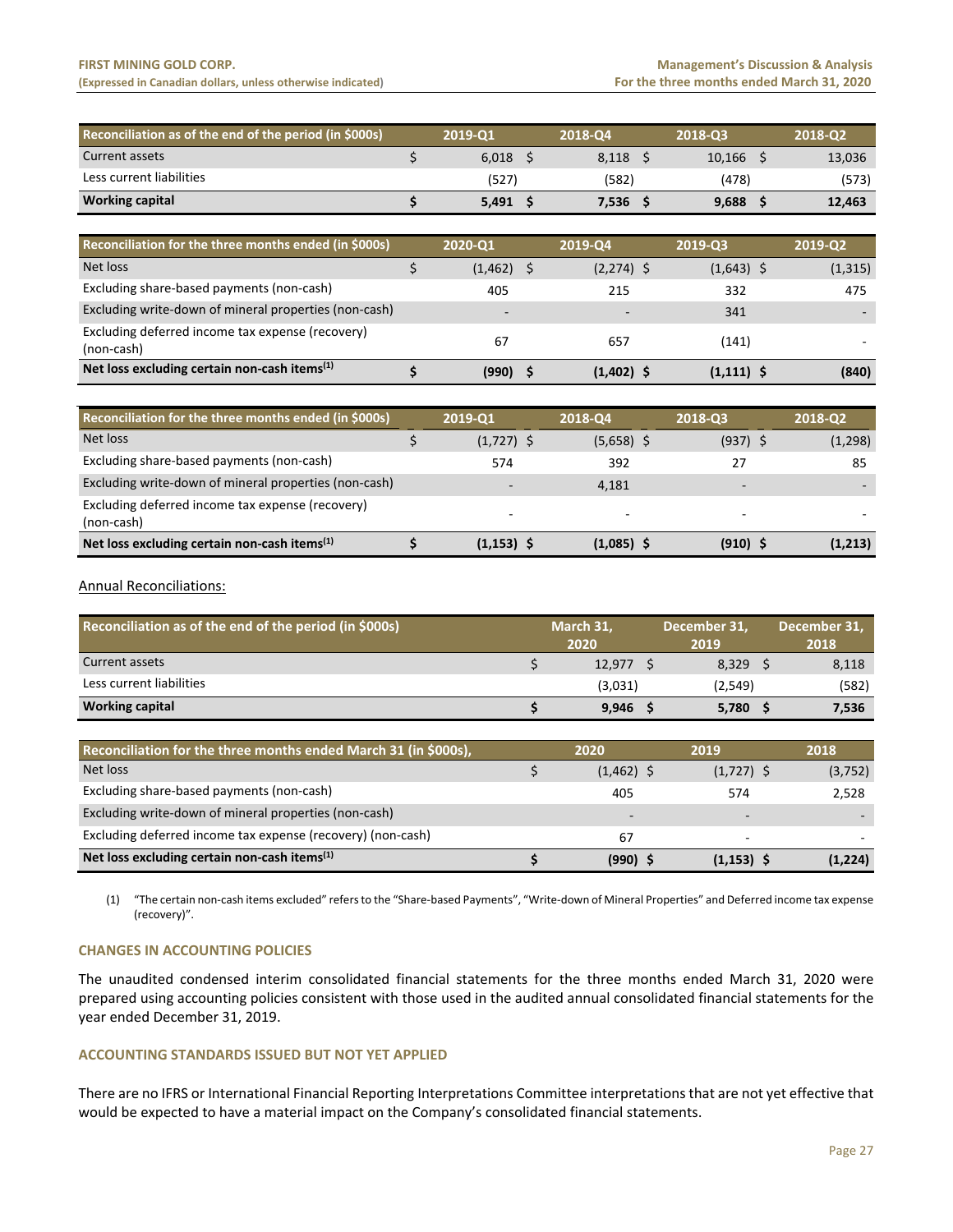# **CRITICAL ACCOUNTING JUDGMENTS AND ESTIMATES**

The preparation of financial statements requires the use of accounting estimates. It also requires management to exercise judgment in the process of applying its accounting policies. Estimates and judgments are regularly evaluated and are based on Management's experience and other factors, including expectations about future events that are believed to be reasonable under the circumstances. The use of judgments, estimates and assumptions affects the application of accounting policies and the reported amounts of assets and liabilities, income and expense. Actual results may differ from these estimates. The following discusses accounting policy judgments and the sources of estimation uncertainty that may result in material changes in the carrying amount of assets or liabilities within the next year:

# Impairment of mineral properties:

In accordance with the Company's accounting policy for its mineral properties, exploration and evaluation expenditures on mineral properties are capitalized. There is no certainty that the expenditures made by the Company in the exploration of its property interests will result in discoveries of commercial quantities of minerals. The Company applies judgment to determine whether indicators of impairment exist for these capitalized costs.

Management uses several criteria in making this assessment, including the period for which the Company has the right to explore, expected renewals of exploration rights, whether substantive expenditures on further exploration and evaluation of mineral properties are budgeted, and evaluation of the results of exploration and evaluation activities up to the reporting date.

#### Determining amount and timing of reclamation provisions:

A reclamation provision represents the present value of estimated future costs for the reclamation of the Company's mineral properties. These estimates include assumptions as to the future activities, cost of services, timing of the reclamation work to be performed, inflation rates, exchange rates and interest rates. The actual cost to reclaim a mine may vary from the estimated amounts because there are uncertainties with respect to the extent of required future remediation activities, as studies are currently ongoing, and uncertainties in factors used to estimate the cost and potential changes in regulations or laws governing the reclamation of a mineral property. Management periodically reviews the reclamation requirements and adjusts the liability, if any, as new information becomes available and will assess the impact of new regulations and laws as they are enacted.

# Valuation of mineral property investments:

The Company makes estimates and assumptions that affect the carrying value of its mineral property investments, which are comprised of equity interests in the shares of private companies. These financial assets are designated as fair value through other comprehensive income (loss), and Management needs to determine the fair value as at each period end. As there is no observable market data which can be used to determine this fair value, management uses property specific and market‐based information to determine whether a significant change in the fair value of these investments has occurred. Changes to the property specific and market‐based variables could result in the fair value being less than or greater than the amount recorded.

#### **RISKS AND UNCERTAINTIES**

The Company is subject to a number of risks and uncertainties, each of which could have an adverse effect on its business operations or financial results. Some of these risks and uncertainties are detailed below. For a comprehensive list of the Company's risks and uncertainties, see the Company's Annual Information Form for the year ended December 31, 2019 under the heading "Risks that can affect our business", which is available under our SEDAR profile at www.sedar.com, and on EDGAR as an exhibit to Form 40‐F.

#### **Global Financial Conditions**

Global financial conditions have, at various times in the past and may, in the future, experience extreme volatility. Many industries, including the mining industry, are impacted by volatile market conditions. Global financial conditions may be subject to sudden and rapid destabilizations in response to economic shocks or other events, such as developments concerning COVID‐ 19. A slowdown in the financial markets or other economic conditions, including but not limited to consumer spending, employment rates, business conditions, inflation, fluctuations in fuel and energy costs, consumer debt levels, lack of available credit, the state of the financial markets, interest rates and tax rates, may adversely affect the Company's growth and financial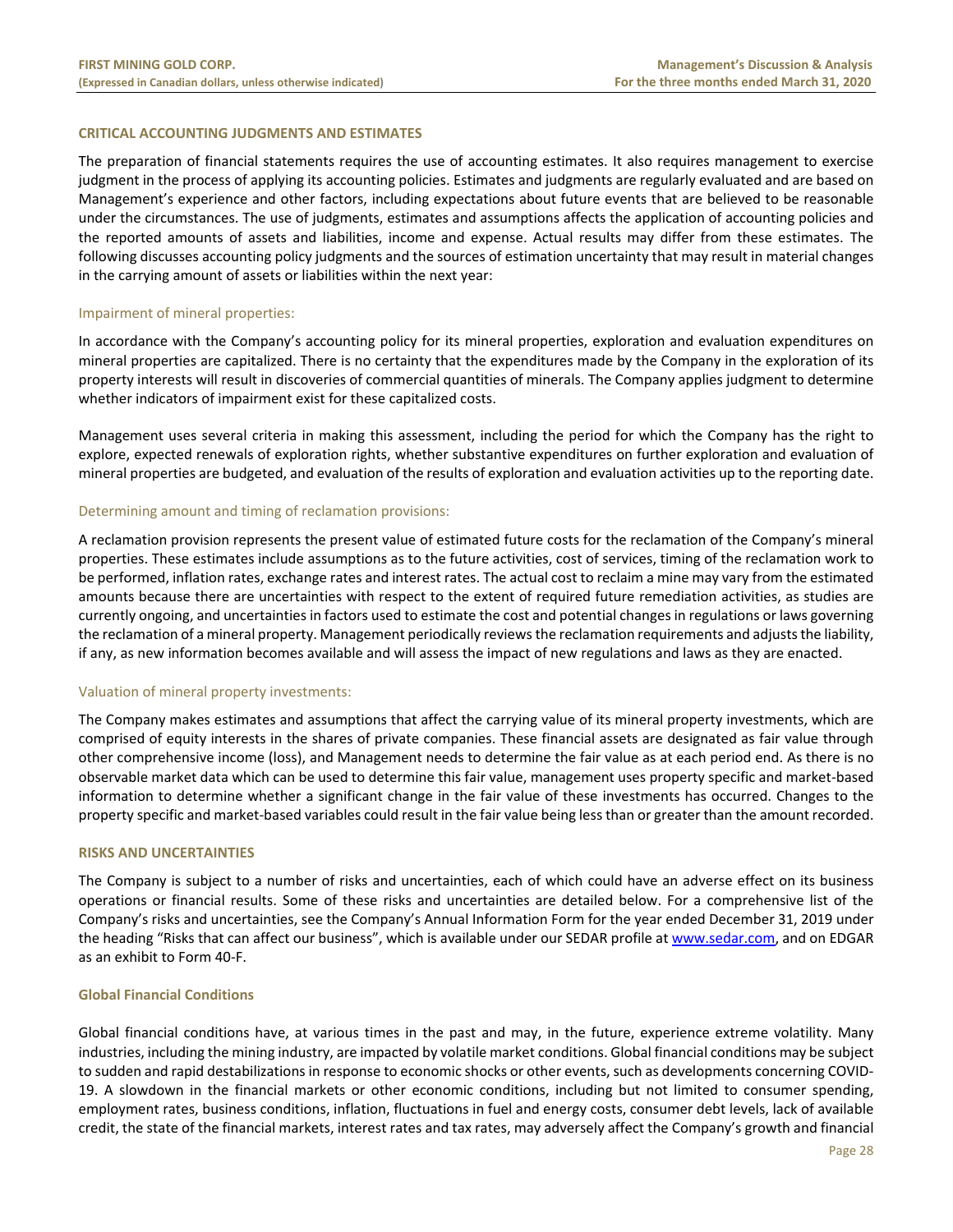condition. Future economic shocks may be precipitated by a number of causes, including government debt levels, fluctuations in the price of oil and other commodities, volatility of metal prices, geopolitical instability, changes in laws or governments, war, terrorism, the volatility of currency exchanges inflation or deflation, the devaluation and volatility of global stock markets, pandemics and natural disasters. Any sudden or rapid destabilization of global economic conditions could impact the Company's ability to obtain equity or debt financing in the future on terms favourable to the Company or at all. In such an event, the Company's operations and financial condition could be adversely impacted.

# **Public Health Crises**

The Company's business, operations and financial condition could be materially adversely affected by the outbreak of epidemics, pandemics or other health crises, such as COVID‐19, and by reactions by government and private actors to such outbreaks. As at the date of this MD&A, the global reactions to the spread of COVID‐19 have led to, among other things, significant restrictions on travel, quarantines, temporary business closures and a general reduction in consumer activity. While these effects are expected to be temporary, the duration of the disruptions to business internationally and the related financial impact cannot be estimated with any degree of certainty at this time. Such public health crises can result in disruptions and extreme volatility in financial markets and global supply chains as well as declining trade and market sentiment and reduced mobility of people, all of which could impact commodity prices, interest rates, credit ratings, credit risk, availability of financing and inflation. The risks to the Company of such public health crises also include risks to employee health and safety and may result in a slowdown or temporary suspension of operations at some or all of the Company's mineral properties as well as its head office. Although the Company has the capacity to continue certain administrative functions remotely, many other functions, including the conduct of exploration and development programs, cannot be conducted remotely and may be impacted or delayed if the Company experiences limitations on employee mobility.

On March 24, 2020, the province of Ontario implemented an emergency order (the "**Emergency Order**") mandating the closure of all non‐essential workplaces in the province, and the Emergency Order has since been extended to May 19, 2020. This order has designated mineral exploration and development and mining supply and services as essential workplaces and accordingly, our exploration properties in Ontario are at present not directly affected by the Emergency Order. However, there can be no guarantee that the Emergency Order will not be extended to such workplaces in the future or that governments in other provinces in which we have mineral properties will not pass similar orders reducing or preventing access to our properties. Any such orders may have a material adverse effect upon ongoing exploration programs at our properties and, ultimately, on our business and financial condition. At this point, the extent to which COVID‐19 may impact the Company remains uncertain; however, it is possible that COVID‐19 could have a material adverse effect on the Company's business, results of operations and financial condition.

As discussed above under "2020 Highlights", notwithstanding that the Company has been exempted from the Emergency Order in Ontario as an essential workplace, due to the current environment the Company has demobilized the contractors and staff at its Springpole Gold Project and Goldlund Gold Project properties and is keeping Springpole Gold Project and Goldlund Gold Project on care and maintenance until it is able to restart its work programs, which are currently planned for later in the spring and summer of 2020. There can be no assurance that such demobilization will not last for longer than expected. Any increase in the length of demobilization may have an adverse impact on the Company's ability to conduct exploration and further advance its work programs on the affected properties.

# **Risks related to Financial Instruments**

The Company thoroughly examines the various financial instruments and risks to which it is exposed and assesses the impact and likelihood of those risks. These risks include market risk, equity price risk, foreign currency risk, interest rate risk, credit risk, liquidity risk, and capital risk. Where material, these risks are reviewed and monitored by the Company's Board of Directors (the "**Board**").

The Board has overall responsibility for the determination of the Company's risk management objectives and policies. The overall objective of the Board is to set policies that seek to reduce risk as much as possible without unduly affecting the Company's competitiveness and flexibility.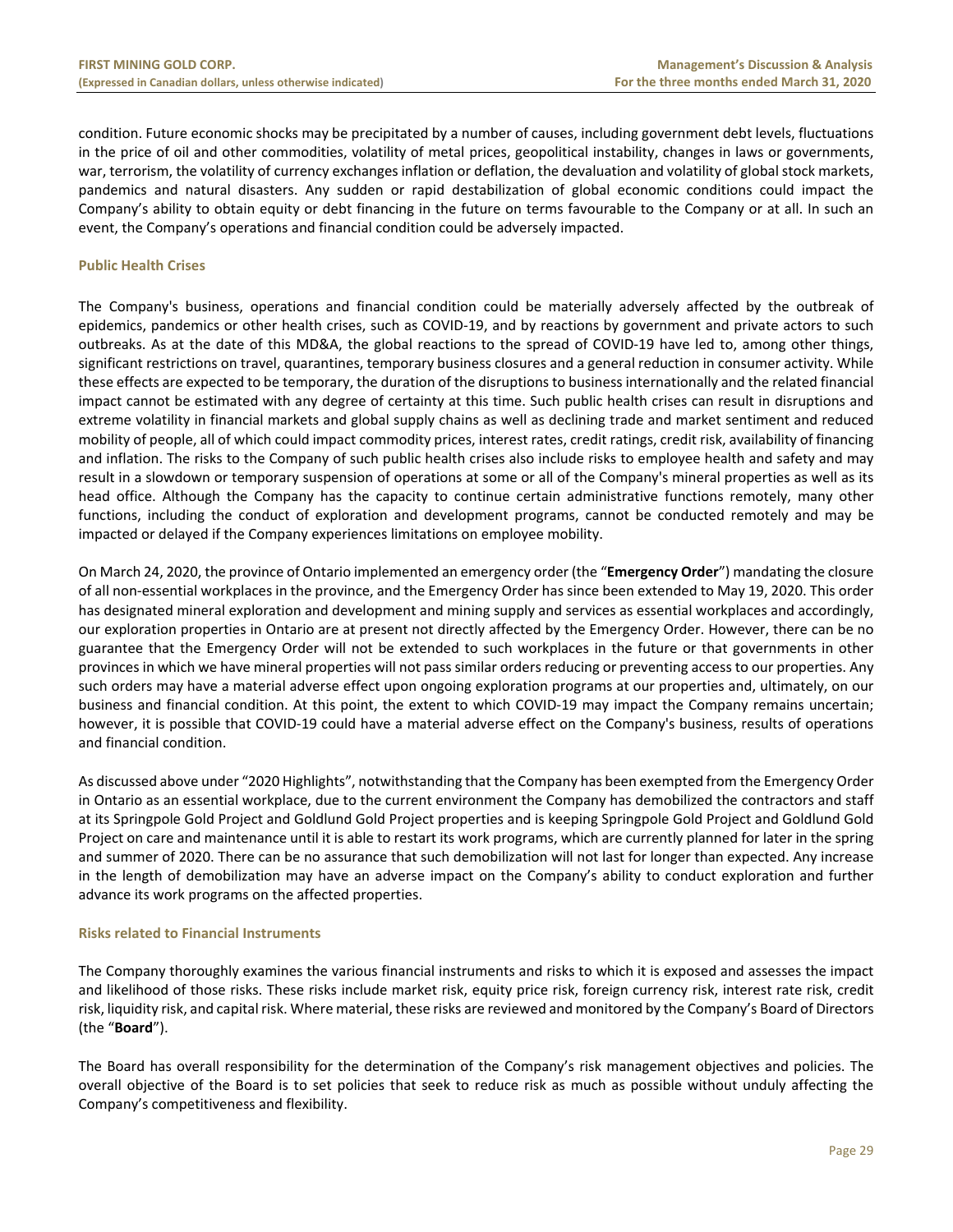# a) Market Risk

Market risk is the risk that the fair value of future cash flows of a financial instrument will fluctuate due to changes in market prices. Market risk includes equity price risk, foreign currency risk and interest rate risk. *Equity Price Risk* 

The Company is exposed to equity price risk as a result of holding investments in equity securities, which are comprised of marketable securities and mineral property investments, in other mineral property exploration companies.

If the fair value of our investments in equity instruments had been 10% higher or lower as at March 31, 2020, other comprehensive loss for the three months ended March 31, 2020 would have decreased or increased, respectively, by approximately \$713,000 (2019 ‐ \$708,000), as a result of changes in the fair value of equity investments.

# *Foreign Currency Risk*

The Company is exposed to the financial risk related to the fluctuation of foreign exchange rates. During the first quarter of 2020, the Company operated in Canada, the United States, and Mexico, and a portion of the Company's expenses were incurred in Canadian dollars ("**CAD**"), US dollars ("**USD**"), and Mexican Pesos ("**MXN**"). A significant change in the currency exchange rates between the Canadian, US and Mexican currencies, could have an effect on the Company's results of operations, financial position or cash flows. The Company has not hedged its exposure to currency fluctuations.

As at March 31, 2020, the Company was exposed to currency risk on certain financial instruments denominated in USD and MXN. The Company does not have significant transactions or hold significant cash or other financial instruments denominated in USD and MXN currencies. Therefore, the Company considers this risk to be immaterial.

# *Interest Rate Risk*

Interest rate risk is the risk that future cash flows will fluctuate as a result of changes in market interest rates. The Company does not have any borrowings that are subject to fluctuations in market interest rates. Interest rate risk is limited to potential decreases on the interest rate offered on cash and cash equivalents held with chartered Canadian financial institutions. The Company manages its interest rate risk by maximizing the interest income earned on excess funds while maintaining the necessary liquidity to conduct its day‐to‐day operations. The Company considers this risk to be immaterial.

# b) Credit Risk

Credit risk is the risk of financial loss to the Company if a customer or counterparty to a financial instrument fails to meet its contractual obligations. Financial instruments which are potentially subject to credit risk for the Company consist primarily of cash and cash equivalents, accounts and other receivables, and the reclamation deposit. The Company considers credit risk with respect to its cash and cash equivalents to be immaterial as cash and cash equivalents are mainly held through high credit quality major Canadian financial institutions as determined by ratings agencies. As a result, the Company does not expect any credit losses.

# c) Liquidity Risk

Liquidity risk is the risk that the Company will not be able to meet its financial obligations as they become due. The Company's policy is to ensure that it will have sufficient cash to allow it to meet its liabilities when they become due, under both normal and stressed conditions, without incurring unacceptable losses or risking damage to the Company's reputation. The Company manages its liquidity risk by preparing annual estimates of exploration and administrative expenditures and monitoring actual expenditures compared to the estimates to ensure that there is sufficient capital on hand to meet ongoing obligations.

The following table summarizes the maturities of the Company's financial liabilities as at March 31, 2020 based on the undiscounted contractual cash flows: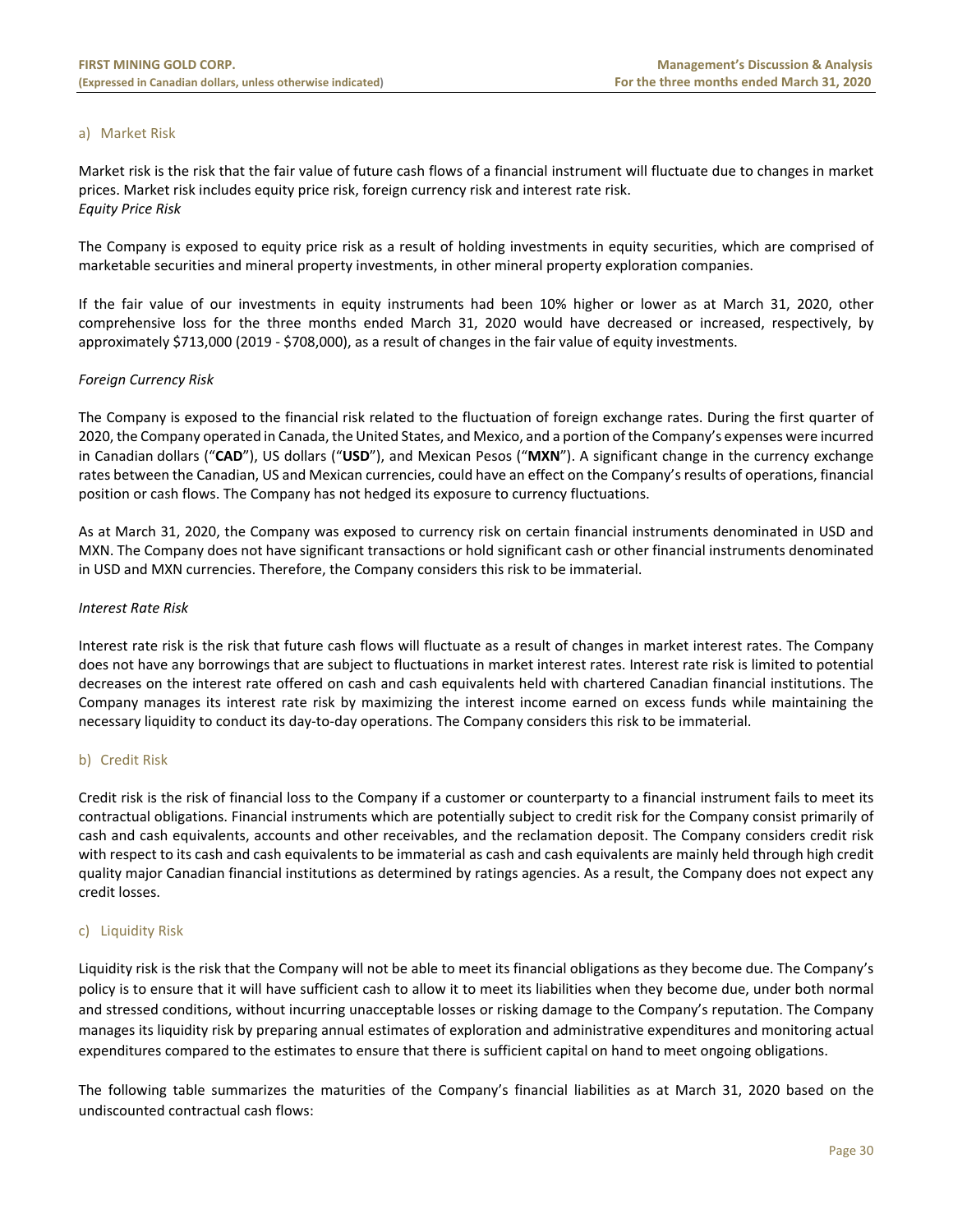| $\int$ (in \$000s)                       | Carrying<br>Amount | <b>Contractual</b><br><b>Cash Flows</b> | Less than 1<br>vear | u ma<br>vears            | vears                    | <b>After 5</b><br>vears |
|------------------------------------------|--------------------|-----------------------------------------|---------------------|--------------------------|--------------------------|-------------------------|
| Accounts payable and accrued liabilities | 1,691              | 1.691                                   | 1.691               | $\overline{\phantom{a}}$ | $\overline{\phantom{a}}$ | $\sim$                  |
| Lease liability                          | 631                | 800                                     | 163                 | 497                      | 140                      | $\sim$                  |

As at March 31, 2020, the Company had cash and cash equivalents of \$10,497,000 (December 31, 2019 – \$5,902,000).

# d) Capital Risk Management

The Company's objectives when managing capital are to safeguard the Company's ability to continue as a going concern in order to pursue the exploration and retention of its mineral properties. The Company has historically demonstrated the ability to raise new capital through equity issuances and/or through surplus cash as part of its acquisitions. In the management of capital, the Company includes the components of shareholders' equity as well as cash. The Company prepares annual estimates of exploration and administrative expenditures and monitors actual expenditures compared to the estimates to ensure that there is sufficient capital on hand to meet ongoing obligations.

# **QUALIFIED PERSONS**

Hazel Mullin, P.Geo, Director of Data Management and Technical Services at First Mining, is a Qualified Person as defined by National Instrument 43‐101 *Standards of Disclosure for Mineral Projects* ("**NI 43‐101**"), and is responsible for the review and verification of the scientific and technical information in this MD&A.

# **SECURITIES OUTSTANDING**

Authorized share capital: The Company can issue an unlimited number of common shares with no par value and an unlimited number of preferred shares with no par value. No preferred shares have been issued as at May 12, 2020.

|                               | <b>Number</b> | <b>Weighted Average</b><br><b>Exercise Price</b> | <b>Expiry Date</b>            |
|-------------------------------|---------------|--------------------------------------------------|-------------------------------|
| Common shares – issued        | 633,151,453   |                                                  |                               |
| Stock options <sup>(1)</sup>  | 54,677,500    | \$0.52                                           | July 27, 2020 - April 1, 2025 |
| Warrants <sup>(2)</sup>       | 34,583,157    | \$0.37                                           | June 16, 2021 - March 6, 2023 |
| Common shares - fully diluted | 722,412,110   |                                                  |                               |

The following table sets out all outstanding securities of the Company as of May 12, 2020.

(1) Each stock option is exercisable for one common share of the Company.

(2) Each warrant is exercisable for one common share of the Company.

# **DISCLOSURE CONTROLS AND PROCEDURES**

The Company's Management, with the participation of its Chief Executive Officer ("**CEO**") and its Chief Financial Officer ("**CFO**"), have evaluated the effectiveness of the Company's disclosure controls and procedures. Based upon the results of that evaluation, the Company's CEO and CFO have concluded that, as of March 31, 2020, the Company's disclosure controls and procedures were effective to provide reasonable assurance that the information required to be disclosed by the Company in reports it files is recorded, processed, summarized and reported, within the appropriate time periods and is accumulated and communicated to Management, including the CEO and CFO, as appropriate to allow timely decisions regarding required disclosure.

# **MANAGEMENT'S REPORT ON INTERNAL CONTROL OVER FINANCIAL REPORTING**

The Company's Management, with the participation of its CEO and CFO, is responsible for establishing and maintaining adequate internal control over financial reporting as such term is defined in the SEC's rules and the rules of the Canadian Securities Administrators. The Company's internal control over financial reporting is a process designed to provide reasonable assurance regarding the reliability of financial reporting and the preparation of financial statements for external purposes in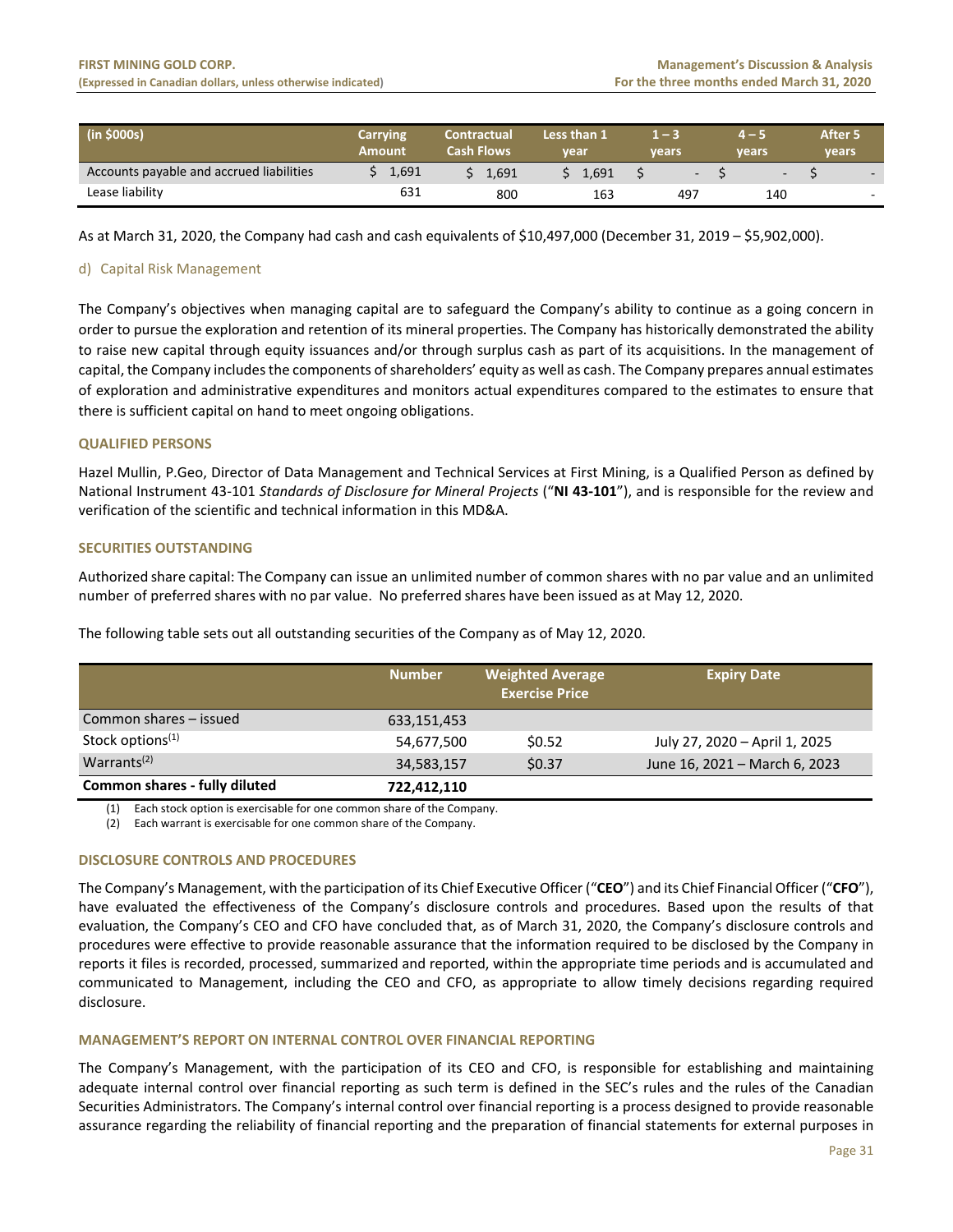accordance with IFRS as issued by the IASB. The Company's internal control over financial reporting includes policies and procedures that:

- address maintaining records that accurately and fairly reflect, in reasonable detail, the transactions and dispositions of assets of the Company;
- provide reasonable assurance that transactions are recorded as necessary for preparation of financial statements in accordance with IFRS;
- provide reasonable assurance that the Company's receipts and expenditures are made only in accordance with authorizations of Management and the Company's Directors; and
- provide reasonable assurance regarding prevention or timely detection of unauthorized acquisition, use, or disposition of the Company's assets that could have a material effect on the Company's consolidated financial statements.

The Company's internal control over financial reporting may not prevent or detect all misstatements because of inherent limitations. Additionally, projections of any evaluation of effectiveness for future periods are subject to the risk that controls may become inadequate because of changes in conditions or deterioration in the degree of compliance with the Company's policies and procedures.

There has been no change in the Company's internal control over financial reporting during the three months ended March 31, 2020 that has materially affected, or is reasonably likely to materially affect, the Company's internal control over financial reporting.

# **LIMITATIONS OF CONTROLS AND PROCEDURES**

The Company's Management, including the CEO and CFO, believes that any disclosure controls and procedures or internal control over financial reporting, no matter how well conceived and operated, may not prevent or detect all misstatements because of inherent limitations. Further, the design of a control system must reflect the fact that there are resource constraints, and the benefits of controls must be considered relative to their costs. Because of the inherent limitations in all control systems, they cannot provide absolute assurance that all control issues and instances of fraud, if any, within the Company have been prevented or detected. These inherent limitations include the realities that judgments in decision‐making can be faulty, and that breakdowns can occur because of a simple error or mistake. Additionally, controls can be circumvented by the individual acts of some persons, by collusion of two or more people, or by unauthorized override of the control. The design of any control system is also based in part upon certain assumptions about the likelihood of future events, and there can be no assurance that any design will succeed in achieving its stated goals under all potential future conditions. Accordingly, because of the inherent limitations in a cost-effective control system, misstatements due to error or fraud may occur and may not be detected.

# **FORWARD‐LOOKING INFORMATION**

This MD&A is based on a review of the Company's operations, financial position and plans for the future based on facts and circumstances as of March 31, 2020. This MD&A contains "forward‐looking statements" within the meaning of applicable Canadian securities regulations (collectively, "**forward‐looking statements**"). Any statements that express or involve discussions with respect to predictions, expectations, beliefs, plans, projections, objectives, assumptions or future events or performance (often, but not always, using words or phrases such as "seek", "anticipate", "plan", "continue", "estimate", "expect", "may", "will", "project", "predict", "forecast", "potential", "targeting", "intend", "could", "might", "should", "believe" and similar expressions) are not statements of historical fact and may be "forward-looking statements". These statements relate to future events or the Company's future performance, business prospects or opportunities. Forward-looking statements include, but are not limited to: statements regarding the advancement of the Company's mineral assets towards production; statements regarding the potential for the Company to acquire additional mineral assets in the future; statements regarding the next stages and anticipated timing of the metallurgical study or the environmental, permitting and Indigenous and community consultation process at Springpole Gold Project; statements regarding opportunities to enhance project economics identified under the 2019 Springpole Gold Project PEA; statements regarding the targeted completion date of the Springpole Gold Project PFS; statements regarding the potential increase in gold and silver recoveries at Springpole Gold Project; statements regarding the Company's intentions and expectations regarding exploration, infrastructure and production potential of any of its mineral properties; statements relating to the Company's working capital, capital expenditures and ability and intentions to raise capital; statements regarding the potential effects of financing on the Company's capitalization, financial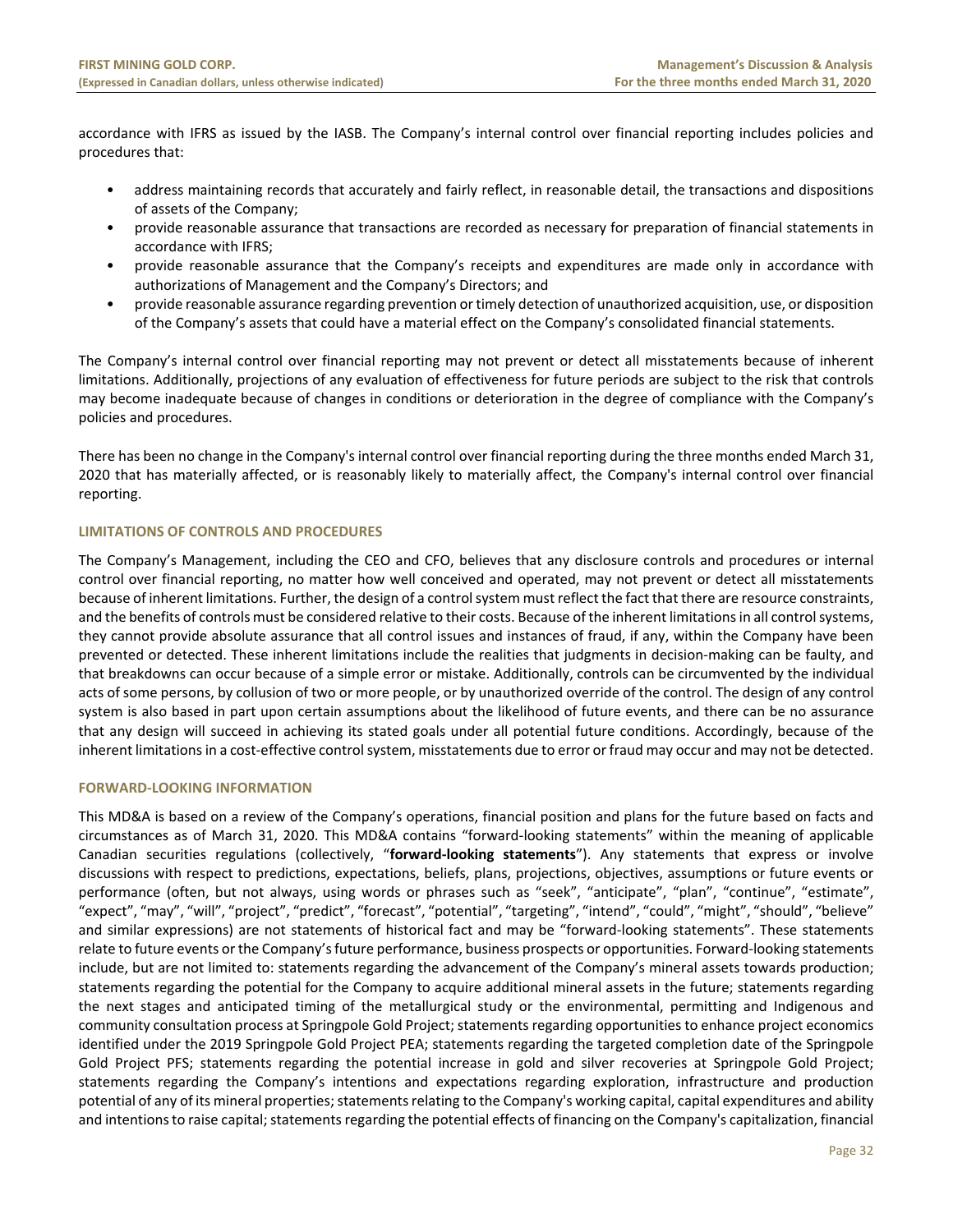condition and operations; statements regarding future share issuances under the ATM facility; forecasts relating to mining, development and other activities at the Company's operations; forecasts relating to market developments and trends in global supply and demand for gold; statements relating to future global financial conditions and the potential effects on the Company; statements relating to future work on the Company's non-material properties; statements relating to the Company's mineral reserve and mineral resource estimates; statements regarding the Company's belief that the increased understanding of the Goldlund Gold Project deposit will assist the Company in better targeting subsequent drill programs to potentially grow the current resource body at Goldlund Gold Project; statements regarding regulatory approval and permitting including, but not limited to, EA approval for the Springpole Gold Project and the expected timing of such EA approval; statements regarding the Company's anticipated timing to receive final approval from the MECP of the ToR for Springpole Gold Project, and consultations in respect thereof; statements regarding the Company's compliance with laws and regulations including, but not limited to environmental laws and regulations; statements regarding the Pickle Crow Gold Project Earn-In Agreement and payouts, share issuances and exploration expenditure commitments thereunder; statements regarding Gainey's anticipated adherence to required payment and expenditure obligations pursuant to the Gainey Option Agreement; statements regarding Momentum's anticipated adherence to required payment and expenditure obligations pursuant to the Momentum Option Agreement; statements regarding the Company's plans to complete additional resource and regional drilling at Goldlund Gold Project; statements regarding anticipated completion of the "Main Zone" drill program and any subsequent phase of the work program; statements regarding the Company's intention and proposed timing to conduct a waste rock characterization and economic study of marketable aggregates at Hope Brook Gold Project, as well as geological mapping and soil sampling; statements regarding improved efficiency as a result of building new access roads to mineral properties; statements regarding the Company's plans to complete low‐spend, incremental work on its broader gold asset portfolio; statements regarding the Company's engagement with local stakeholders; statements regarding the Company's ability to enter into agreements with local stakeholders including, but not limited to, local Indigenous groups; statements regarding the potential impact of the COVID‐19 pandemic; statements regarding key personnel; statements regarding non‐IFRS measures and changes in accounting standards; statements relating to the limitation of the Company's internal controls over financial reporting; and statements regarding the preparation or conduct of studies and reports and the expected timing of the commencement and completion of such studies and reports.

There can be no assurance that such statements will prove to be accurate, and future events and actual results could differ materially from those anticipated in such statements. Important factors that could cause actual results to differ materially from the Company's expectations are disclosed under the heading "Risks that can affect our business" in the Company's Annual Information Form for the year ended December 31, 2019 and other continuous disclosure documents filed from time to time via SEDAR with the applicable Canadian securities regulators. Forward‐looking statements are based on the estimates and opinions of Management on the date the statements are made, and the Company does not undertake any obligation to update forward-looking statements should conditions or our estimates or opinions change, except as required by applicable laws. Actual results may differ materially from those expressed or implied by such forward‐looking statements. These statements involve known and unknown risks, uncertainties, and other factors that may cause the Company's actual results, levels of activity, performance or achievements to be materially different from any future results, levels of activity, performance or achievement expressed or implied by these forward‐looking statements.

The Company believes that the expectations reflected in any such forward‐looking statements are reasonable, but no assurance can be given that these expectations will prove to be correct and such forward‐looking statements included herein this MD&A should not be unduly relied upon.

# **CAUTIONARY NOTE TO U.S. INVESTORS REGARDING MINERAL RESOURCE AND MINERAL RESERVE ESTIMATES**

This MD&A has been prepared in accordance with the requirements of Canadian securities laws, which differ in certain material respects from the disclosure requirements of United States securities laws. The terms "mineral reserve", "proven mineral reserve" and "probable mineral reserve" are Canadian mining terms as defined in accordance with NI 43‐101 and the Canadian Institute of Mining, Metallurgy and Petroleum ("**CIM**") 2014 Definition Standards on Mineral Resources and Mineral Reserves, adopted by the CIM Council, as amended. These definitions differ from the definitions in the disclosure requirements promulgated by the United States Securities and Exchange Commission (the "**SEC**") and contained in SEC Industry Guide 7 ("**Industry Guide 7**"). Under Industry Guide 7 standards, a "final" or "bankable" feasibility study is required to report mineral reserves, the three-year historical average price is used in any mineral reserve or cash flow analysis to designate mineral reserves and the primary environmental analysis or report must be filed with the appropriate governmental authority.